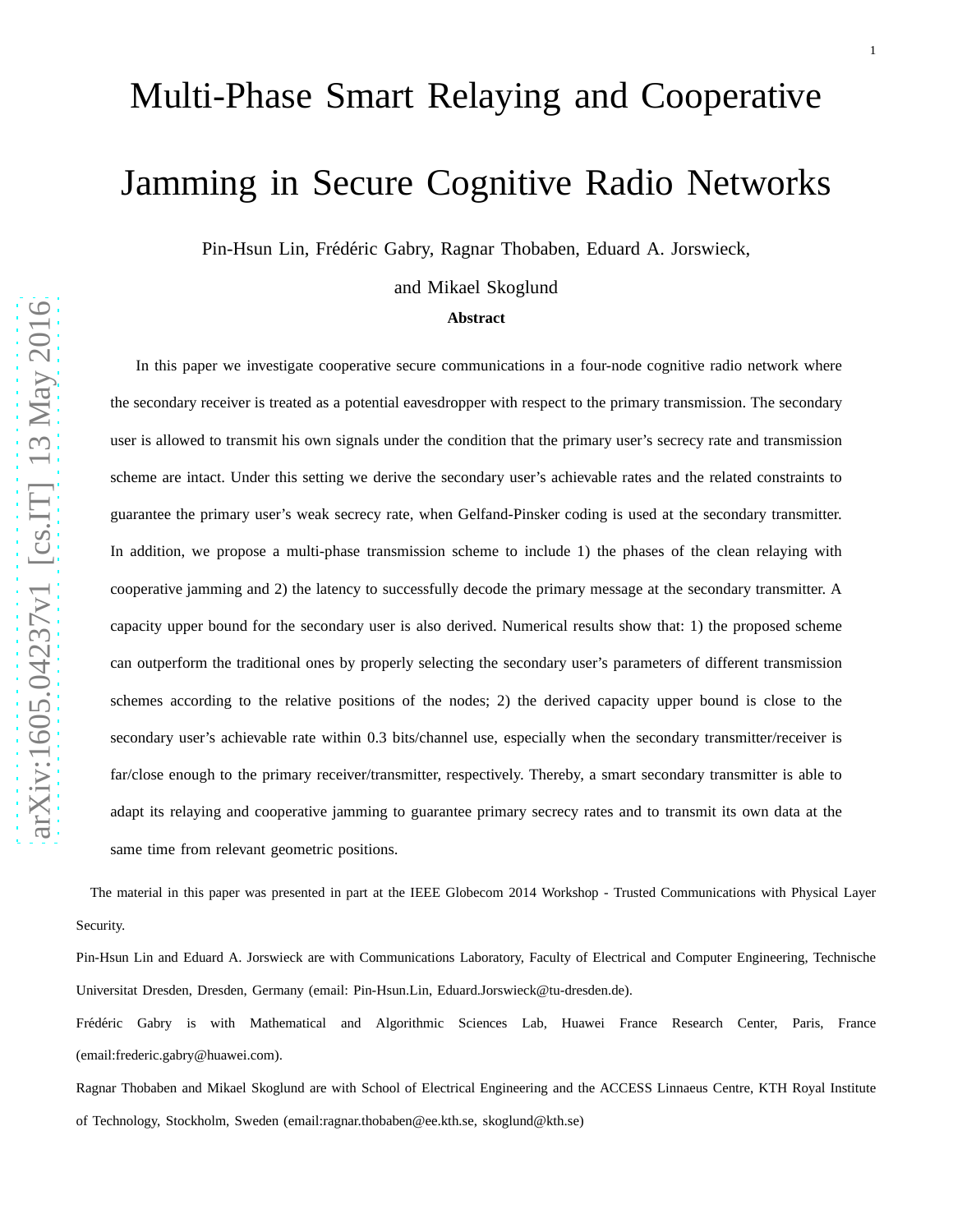#### I. INTRODUCTION

Due to the broadcast nature of wireless networks, communications are potentially subject to attacks, such as passive eavesdropping or active jamming. In contrast to the traditional cryptographic approaches addressing these attacks [\[1\]](#page-37-0), there exists a promising direction towards achieving unconditional secure communications, namely information-theoretic secrecy. The information-theoretic secrecy approach, initiated by Shannon [\[2\]](#page-37-1) and developed by Wyner [\[3\]](#page-37-2), can exploit the randomness of the wireless channels to ensure the secrecy of the transmitted messages. As a performance measure for communication systems with secrecy constraints, a secrecy rate is defined as a rate at which the message can be transmitted reliably and securely between the legitimate nodes. However, similar to communication networks without secrecy constraints, the overall performance is limited by the relative channel qualities to guarantee secure communications. Many signal processing and multi-user techniques have therefore been proposed to overcome this limitation such as the use of multiple antennas [\[4\]](#page-37-3), [\[5\]](#page-37-4), [\[6\]](#page-37-5).

Recently, there has been a substantial interest in the secrecy of multi-user systems [\[7\]](#page-37-6), with a particular emphasis on potential cooperation between users to enhance the secrecy of communications. Cooperation in communication networks is an emerging technique to improve the reliability of wireless communication systems, and it involves multiple parties assisting each other in the transmission of messages, see e.g., [\[8\]](#page-37-7). Assuming that the cooperative node(s) can be trusted and that they aim at increasing the secrecy of the original transmission in the presence of a possible external eavesdropper, several cooperative strategies have been proposed [\[9\]](#page-37-8), [\[10\]](#page-37-9), [\[11\]](#page-38-0), [\[12\]](#page-38-1). Many works have considered the impact of different variants of interference injection, such as noise-forwarding [\[9\]](#page-37-8), cooperative jamming (CJ) [\[10\]](#page-37-9), or interference assisted secure communications [\[13\]](#page-38-2). While CJ with Gaussian noise has the advantage of simplicity, the non-decodability of the noisy signals are always hurting the legitimate receiver. Consequently, more elaborate CJ strategies have been recently proposed [\[14\]](#page-38-3) to mitigate this negative effect. The second type corresponds to the classical sense of cooperation, where the cooperative nodes strengthen the main transmission by using common relaying techniques such as decode-and-forward (DF), amplify-and-forward [\[11\]](#page-38-0), or compress-and-forward (CF) [\[15\]](#page-38-4). A comprehensive review of the main results for multi-user networks with secrecy can be found in [\[7\]](#page-37-6). As one kind of cooperative communications schemes, cognitive radio technology has been proposed by Mitola in [\[16\]](#page-38-5) as an efficient way to enhance the spectrum efficiency which has considerable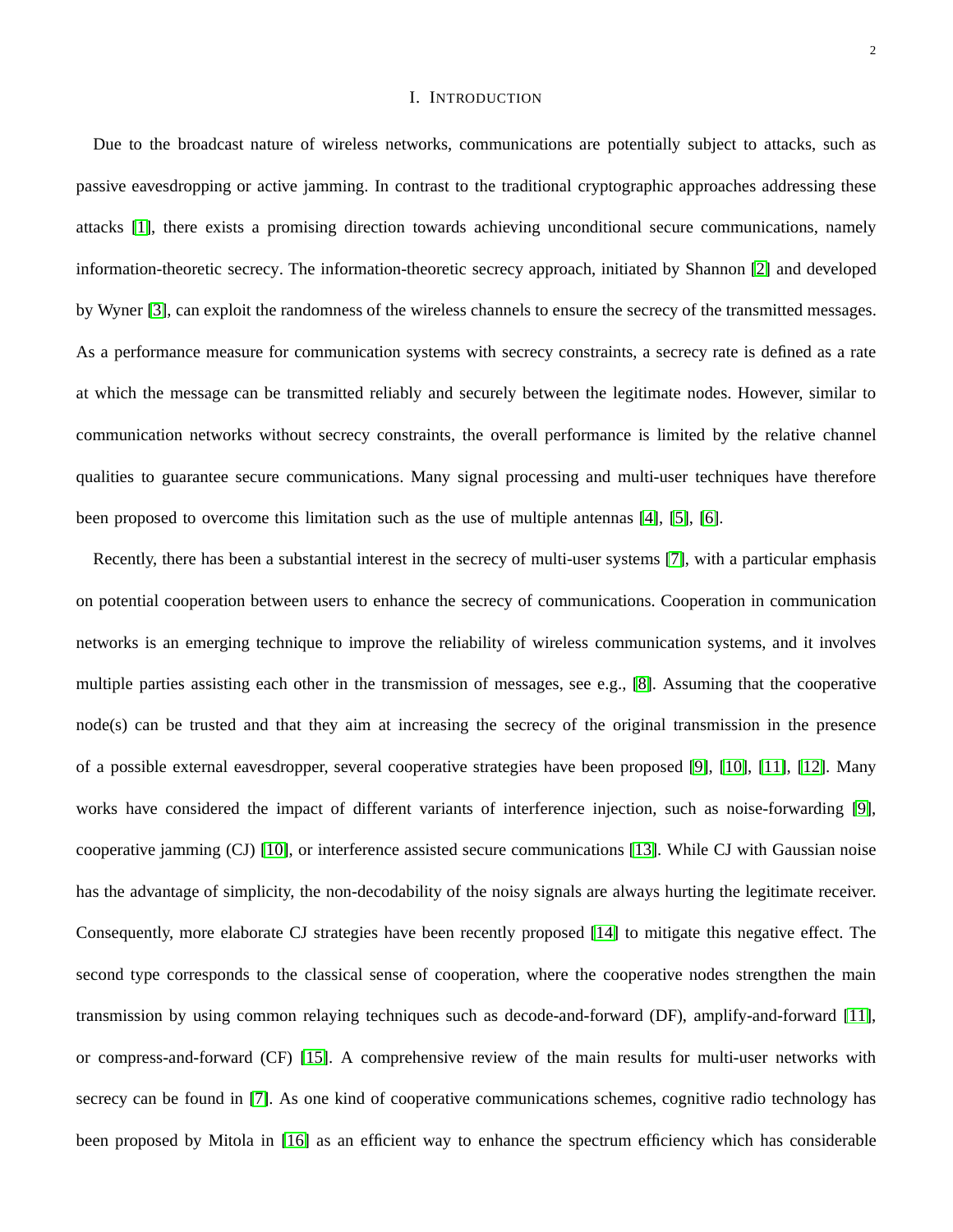development over the last few decades. The state-of-the-art information theoretical analysis of cognitive radio systems can be found in [\[17\]](#page-38-6), [\[18\]](#page-38-7). The concept of cooperation for secrecy, and the corresponding cooperative techniques can naturally be applied to the cognitive radio network.

In the present paper, we consider a four-node cognitive radio network where the secondary receiver is treated as a potential eavesdropper with respect to the primary transmission. In exchange of cooperation from the secondary user to improve his own secrecy rate, the primary user allows the secondary user to share part of the spectrum. Some important and related works are compared in the following. In [\[19\]](#page-38-8), the secondary user wants to keep his message confidential to the primary network. That is, the primary receiver is viewed as an eavesdropper from the secondary network perspective. Hence the CR transmitter should make sure that the message is not leaked to the primary receiver. In [\[20\]](#page-38-9), the authors partially generalize the model of [\[19\]](#page-38-8) by additionally considering the secrecy of the primary message and derive the rate equivocation region of messages from both users. In [\[21\]](#page-38-10) the authors improve [\[20\]](#page-38-9) by rate splitting: part of the message is transmitted by the primary transmitter with a deterministic encoder, and the other part is transmitted by the cognitive transmitter with a stochastic encoder. The main difference of our work to the aforementioned papers is that we additionally consider secure coexistence conditions to guarantee the primary user's secure transmission scheme is kept intact independently of the CR being active or not, which can simplify the design of the legacy system and also broaden the applicable usage scenarios. However, when considering these additional constraints, a deterministic encoder at the primary system [\[19\]](#page-38-8), [\[21\]](#page-38-10) with rate splitting is incapable of guaranteeing the secrecy of the primary message. Furthermore, we investigate the inter-relation between channels observed by the primary transmitter when the cognitive transmitter is active or not to guarantee the secrecy constraint, which is a novel contribution compared to the cited papers.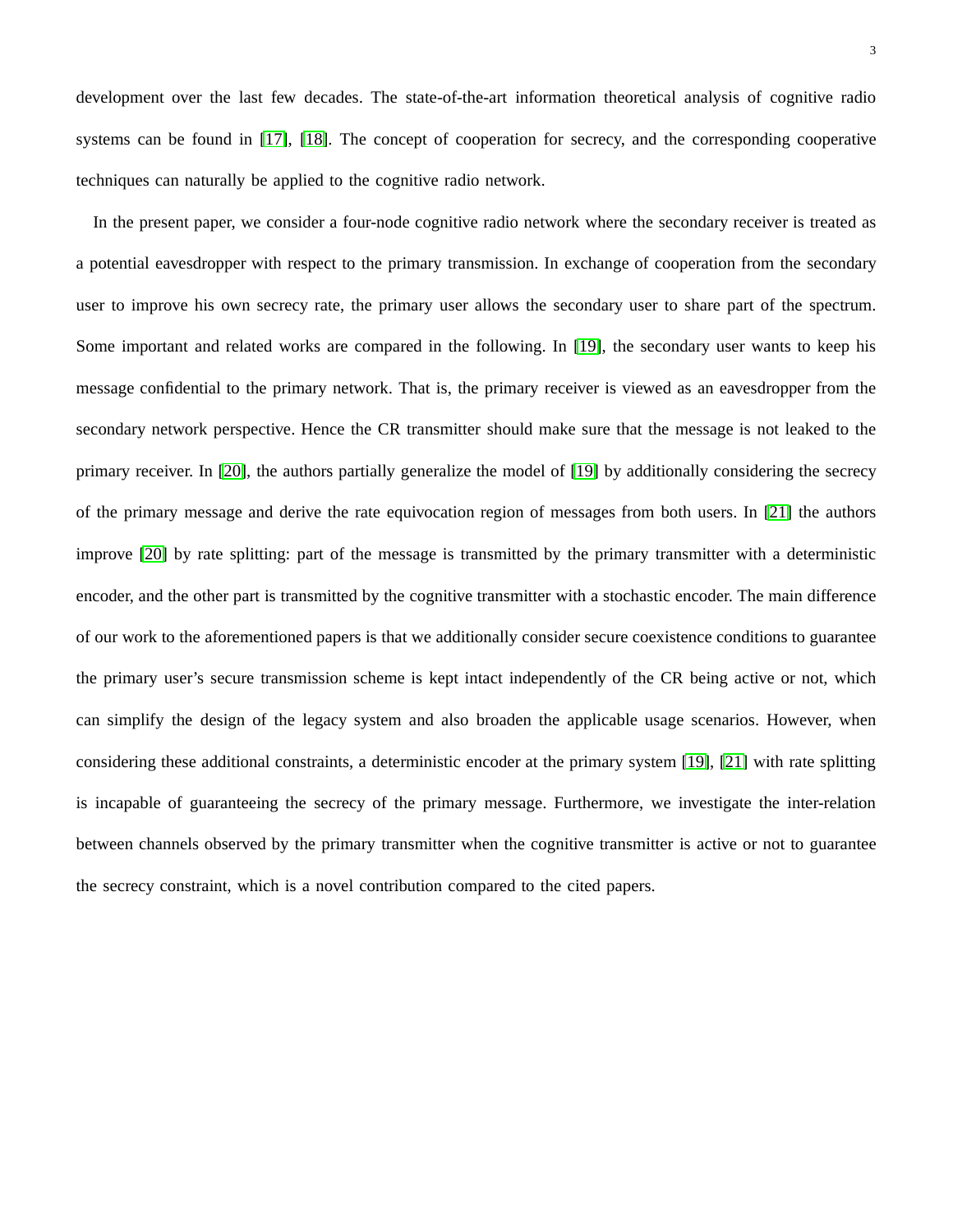The main contributions<sup>[1](#page-3-0)</sup> of this work are summarized as follows:

- 1) We analyze a cognitive radio network with the conditions that the secrecy rate as well as the transmission scheme of the primary network should be kept intact for discrete memoryless channels. One of the novel applicable scenarios of the considered model is that the primary system has no capability of being cognitive to the secondary users' access and cannot adapt their transmission scheme accordingly, e.g., the commercial systems nowadays. Thus, besides the achievable rate of the cognitive user<sup>[2](#page-3-1)</sup>, we derive the additional rate constraints to guarantee that the primary user's weak secrecy is unchanged as well, which requires different analysis compared to [\[19\]](#page-38-8), [\[20\]](#page-38-9), [\[21\]](#page-38-10).
- 2) We then propose a multi-phase transmission scheme, which considers the following additional phases. First, to accommodate the operations of practical systems, we take into account the first additional phase for listening to/decoding the primary's signal at the secondary transmitter. Second, we introduce another additional phase as the third one to endow the cognitive system an extra degree of freedom for utilizing different transmission schemes. For additive white Gaussian noise (AWGN) channels, this degree of freedom improves the performance by exploiting pure relaying and jamming but not simultaneously transmitting cognitive user's own signal. The relaying in this interval is coined as *clean relaying*.
- 3) We derive a capacity upper bound (UB) for the secondary user under both discrete memoryless and AWGN channels to evaluate the performance of the achievable scheme.
- 4) Finally, we illustrate our results through numerical examples based on a geometrical setup, which highlights the impact of the node geometry on the achievable rates and on the optimal power allocation and time splitting <sup>1</sup>There are three main differences of the journal version to the previous conference version  $[22]$ : 1) We additionally derive the cognitive

<span id="page-3-0"></span>user's rate with dirty paper coding for discrete memoryless and AWGN channels, which treats the primary user's signal as a non-causally known side information. 2) We additionally derive a capacity upper bound of the considered model and compare the upper and lower bounds via numerical results. The derived capacity upper bound is close to the achievable rate of the secondary user within 0.3 bits/channel use, especially when the secondary transmitter/receiver is far/close enough to the primary receiver/transmitter, respectively. 3) We additionally investigate a 4-phase scheme in which the relaying signal and jamming signal are transmitted in different phases, i.e., the third and fourth phases, respectively, to validate the choice of the proposed 3-phase scheme.

<span id="page-3-1"></span> $2$ In this paper we use cognitive user and secondary user interchangeably.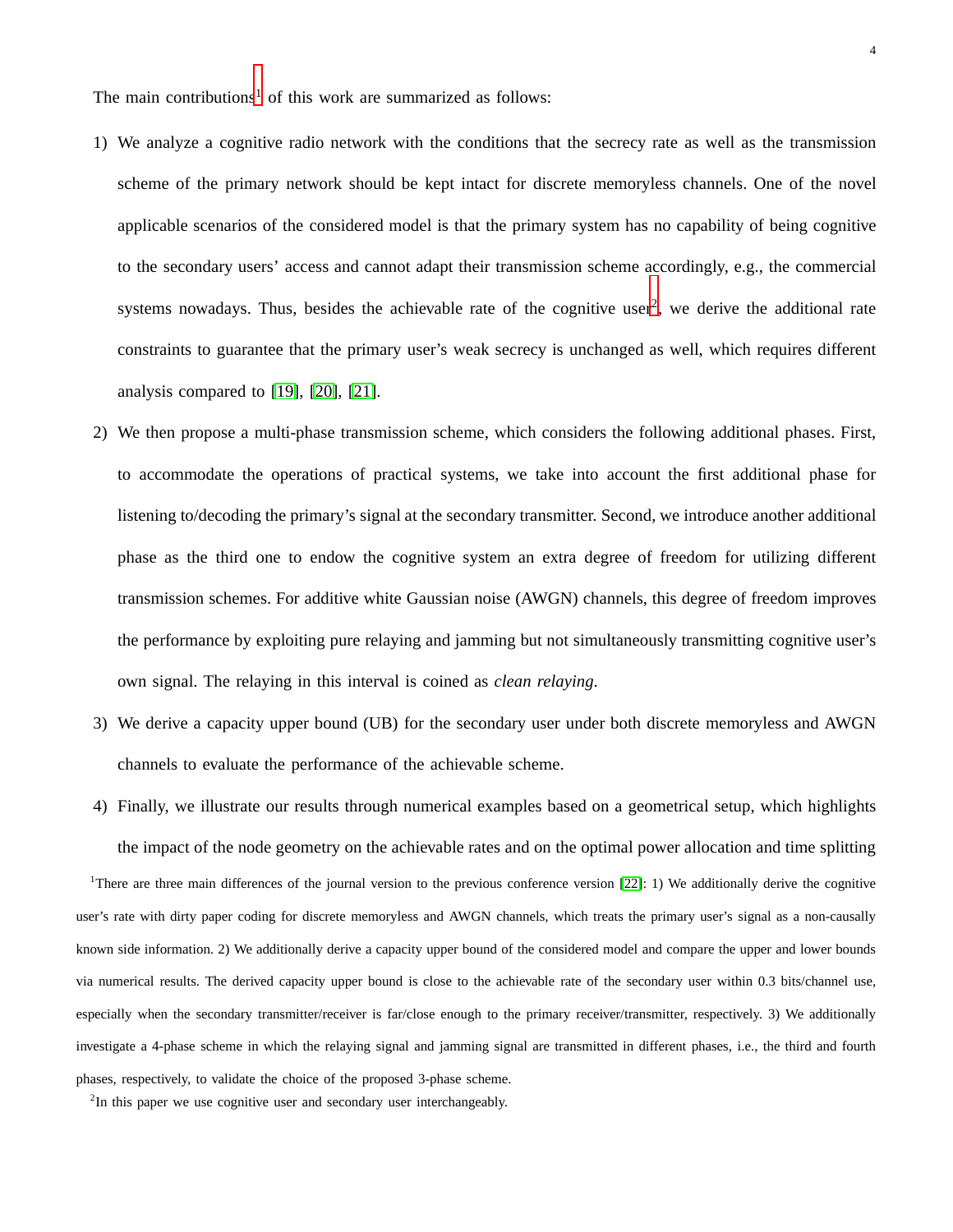<span id="page-4-2"></span>

Fig. 1: Multi-phase transmission scheme: (J) refers to jamming, (1) to  $w_1$  and (2) to  $w_2$ . Green indicates a positive effect (e.g. jamming, relaying) while red indicates a negative effect (e.g. interference, eavesdropping).

of the secondary transmitter. Numerical results show that 1) the proposed [3](#page-4-0)-phase clean relaying scheme<sup>3</sup> indeed improves the cognitive user's rate; 2) the proposed achievable scheme is close to capacity when the secondary transmitter/receiver is far/close enough to the primary receiver/transmitter, respectively.

*Notation:* In this paper, upper case normal alphabet denotes random variables, lower and upper case bold alphabets denote vectors and random vectors, respectively. The mutual information between two random variables is denoted by  $I($ ;  $)$ .  $E[$ . denotes the expectation;  $H($ . and  $h($ . denote the entropy and differential entropy, respectively. sup and inf denote supremum and infimum, respectively,  $C(x) \triangleq \log(1 + x)$  and  $a^+ \triangleq \max(0, a)$ .

This paper is organized as follows. In Section [II](#page-4-1) we introduce our system model. In Section [III](#page-6-0) we describe the transmission scheme and derive the achievable secrecy rates for different signaling strategies. In Section [IV](#page-15-0) we derive the capacity upper bound of the secondary user. Our theoretical results are illustrated through numerical simulations in Section [V.](#page-17-0) Finally, Section [VI](#page-23-0) concludes this paper.

# II. SYSTEM MODEL

<span id="page-4-1"></span>We investigate the cognitive radio channel with confidential message (CRC-CM) at the primary user described in Fig. [1,](#page-4-2) which consists of the following single antenna half-duplex nodes: the primary/secondary (cognitive) transmitters  $T_1/T_2$  with finite channel input alphabets  $\mathcal{X}_1$  and  $\mathcal{X}_2$ , respectively, and the primary/secondary receivers  $U_1/U_2$ <sup>[4](#page-4-3)</sup> with finite channel output alphabets  $\mathcal{Y}_1$  and  $\mathcal{Y}_2$ , respectively. T<sub>1</sub> wishes to transmit the secret message  $w_1$ 

<span id="page-4-0"></span><sup>3</sup>In the following, we name the complete transmission scheme where the third phase uses the clean relay as the 3-phase clean relaying scheme.

<span id="page-4-3"></span><sup>4</sup>Please note that we use the italic alphabets  $U_1$  and  $U_2$  to denote the auxiliary random variables in Appendix.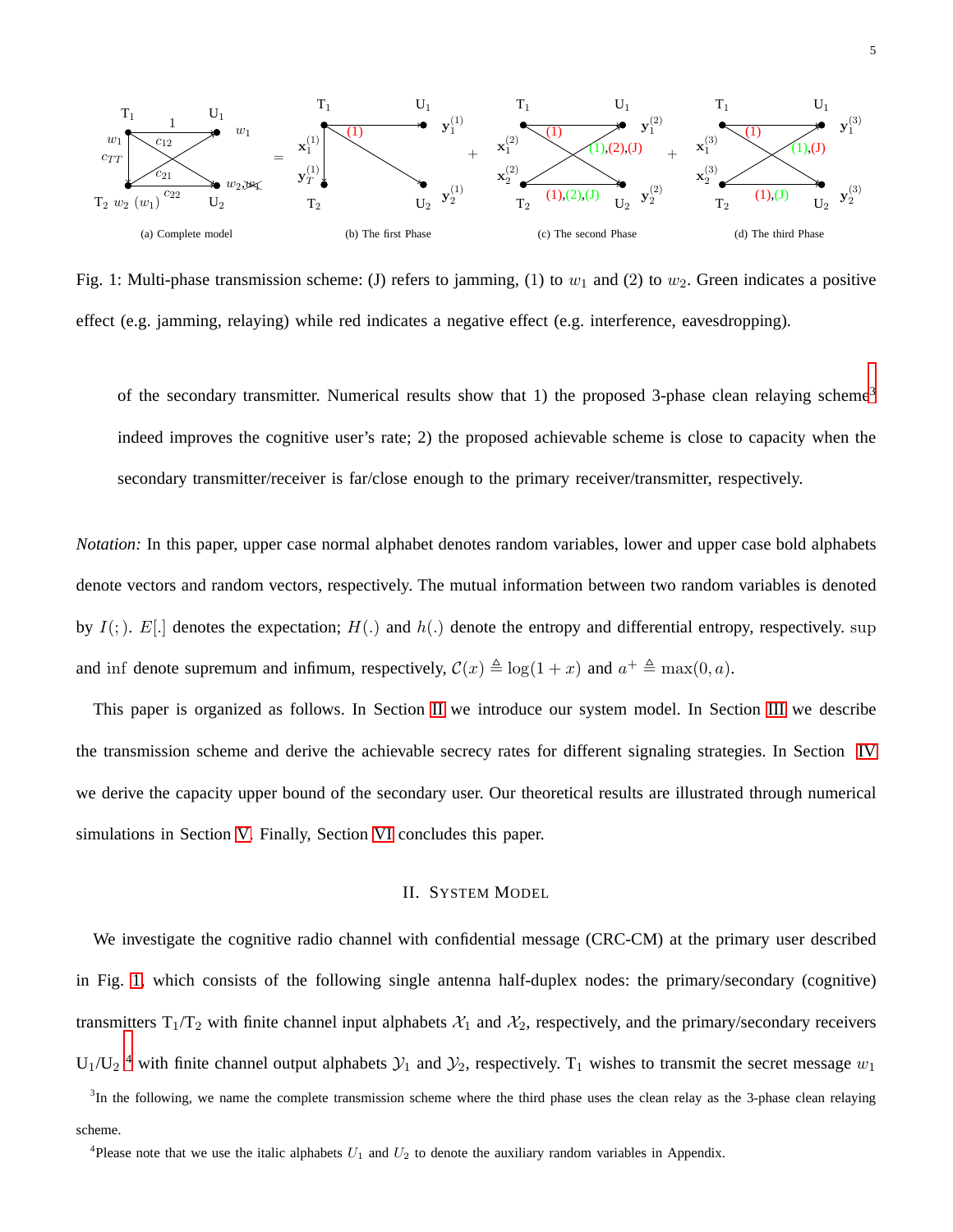to  $U_1$ , which should be kept secret from  $U_2$ . Meanwhile,  $T_2$  wants to transmit the message  $w_2$  (without secrecy constraints) to U2. In this work we consider the following two requirements coined as the *secure coexistence conditions* inherited from [\[23\]](#page-38-12), which considers the coexistence conditions without the secrecy constraint.

#### **Definition 1.** *The secure coexistence conditions require*

*(ii) the encoder and decoder at*  $T_1$  *and*  $U_1$ *, respectively, are left intact whether*  $T_2$  *transmits or not.* 

The reasons to consider the secure coexistence conditions are twofold. First, to utilize the time-frequency slot in the overlay sense, cognitive radio systems are obligated not to interfere the primary systems, which is common in cognitive radio systems design. Second, with the condition (ii), cognitive radios are backward compatible to the legacy systems, which cannot sense and adapt to the environment agilely. This condition makes the cognitive radio capable of operating in broader scenarios. Note that the above conditions are the main differences between our model and those in [\[19\]](#page-38-8) [\[20\]](#page-38-9) [\[21\]](#page-38-10). Furthermore, to attain the result, the derivations to accommodate the secure coexistence conditions require different analysis.

One of the possible practical scenarios of the considered model is that, the primary users belong to a licensed system, who sells rights of the spectrum usage to a femtocell system. Here we can let the secondary transmitter and receiver be the femtocell base station and users, respectively. However, the femtocell operator may not be able to guarantee that the femtocell users are malicious or not. Thus, to provide a secrecy transmission to the primary users, not only the primary base station needs to use the wiretap coding, but also the femtocell base station needs to help to maintain that secrecy transmission for the primary system. These considerations are included into the secure coexistence conditions and will be discussed in detail later.

Denote  $Y_1'/Y_2'$  and  $Y_1/Y_2$  as the received signals at  $U_1/U_2$  when  $T_2$  transmits or not, respectively. A discrete memoryless CRC-CM is described as

<span id="page-5-0"></span>
$$
P(\mathbf{y}'_1, \mathbf{y}'_2 | \mathbf{x}_1, \mathbf{x}_2) = \prod_{k=1}^n P(y'_{1,k}, y'_{2,k} | x_{1,k}, x_{2,k}),
$$
\n(1)

where the subscript k denotes the k-th symbol,  $x_1 \in \mathcal{X}_1^n$  and  $x_2 \in \mathcal{X}_2^n$  are channel inputs from  $T_1$  and  $T_2$ , respectively;  $y'_1 \in \mathcal{Y}_1^n$  and  $y'_2 \in \mathcal{Y}_2^n$  are channel outputs at  $U_1$  and  $U_2$ , respectively, when  $T_2$  transmits. The

*<sup>(</sup>i) the transmission of*  $T_2$  *does not degrade the primary user's secrecy rate*  $R_{S1}$ *, and*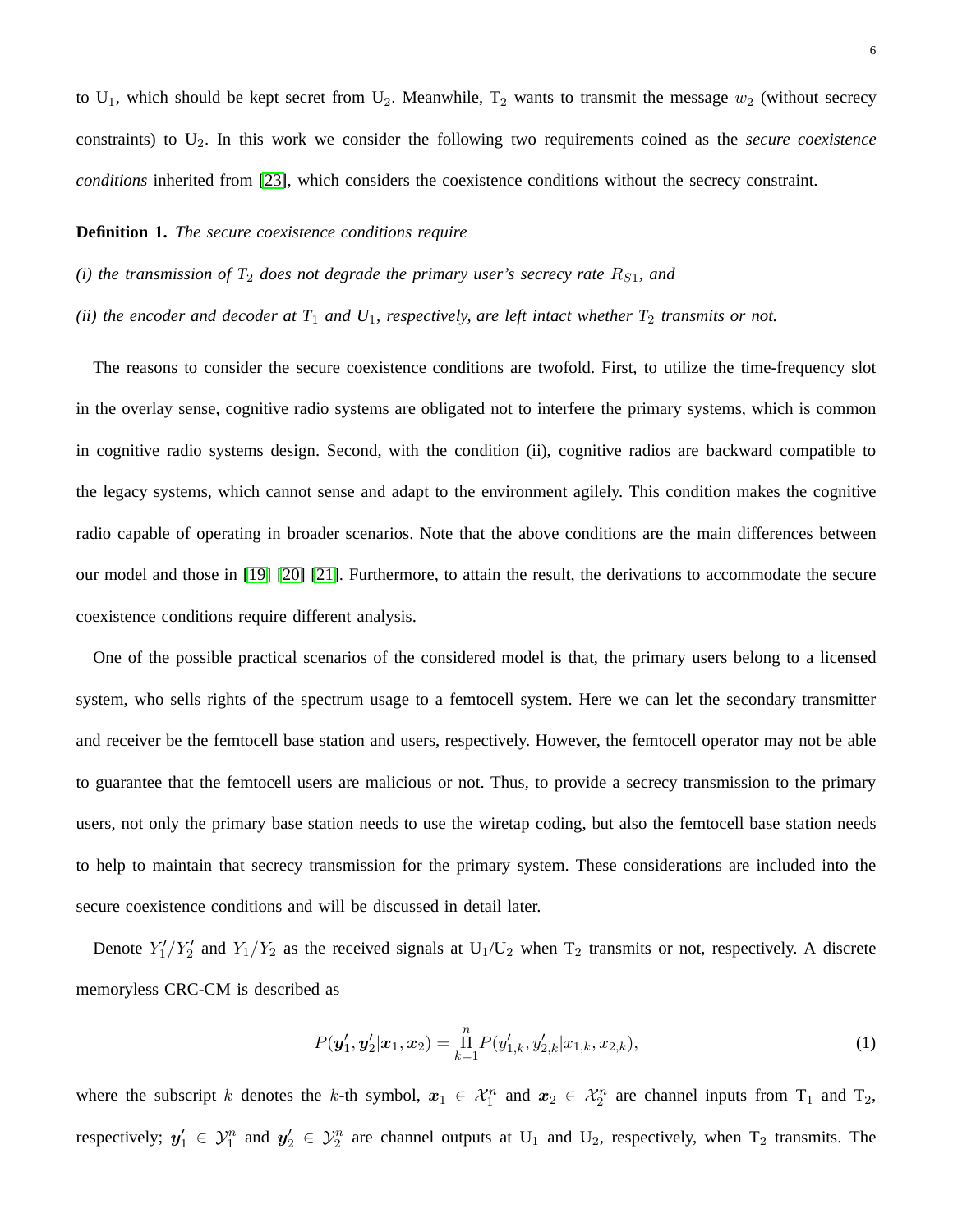primary transmitter  $T_1$  intends to send a message  $W_1 \in W_1 = \{1, \dots, 2^{nR_{S_1}}\}$  to  $U_1$  in *n* channel uses. A  $(2^{nR_{S_1}}, n)$  primary user's code is a choice of encoding and decoding rules

$$
E_1^n: \{1, \cdots, 2^{nR_{S_1}}\} \to \mathcal{X}_1^n, \text{ and } D_1^n: \mathcal{Y}_1^n \to \{1, \cdots, 2^{nR_{S_1}}\}.
$$

The weak secrecy rate  $R_{S1}$  is achievable for the primary user for the wiretap channel if there exists a sequence of  $(2^{nR_{S1}}, n)$  codes such that the following two constraints are satisfied

<span id="page-6-1"></span>
$$
\lim_{n \to \infty} \frac{1}{2^{nR_{S1}}} \sum_{w_1=1}^{2^{nR_{S1}}} Pr[D_1^n(\mathbf{Y}_1') \neq w_1 | w_1 \text{ is sent}] \to 0,
$$
\n
$$
\lim_{n \to \infty} \left( R_{S1} - \frac{1}{n} H(W_1 | \mathbf{Y}_2') \right) \to 0^+.
$$
\n(2)

In the considered cognitive radio system, the primary user should not be required to change his encoder and decoder due to the presence of secondary users. Therefore,  $T_1$  and  $U_1$  are restricted to use the usual wiretap encoder and decoder, which are designed for a three-node wiretap channel: one legitimate transmitter, one legitimate receiver, and one eavesdropper. The secrecy rate  $R_{S1}$  that can be achieved under this condition is defined as a *single-user achievable secrecy rate*. On the other hand,  $T_2$  intends to send an independent message  $W_2 \in W_2 = \{1, \dots, 2^{nR_2}\}\$ to the secondary receiver  $U_2$  in n channel uses with the following encoding and decoding rules

$$
E_2^n: E_1^n \times W_1 \times W_2 \to \mathcal{X}_2^n \text{ and } D_2^n: \mathcal{Y}_2'^n \to W_2.
$$

A rate  $R_2$  is achievable for the secondary user if there exists a sequence of  $(2^{nR_2}, n)$  codes such that

$$
\lim_{n \to \infty} \frac{1}{2^{nR_2}} \sum_{w_2=1}^{2^{nR_2}} Pr[D_2^n(\mathbf{Y}_2') \neq w_2 | w_2 \text{ is sent}] \to 0,
$$
\n(3)

<span id="page-6-0"></span>while satisfying the secure coexistence conditions.

## III. TRANSMISSION SCHEMES AND ACHIEVABLE RATE REGIONS

In this section we first discuss our main results which include the secondary user's achievable rate in discrete memoryless channels (DMC) with corresponding constraints to guarantee the primary user's security and the extension to multi-phase transmission. Then we investigate different transmission schemes and their corresponding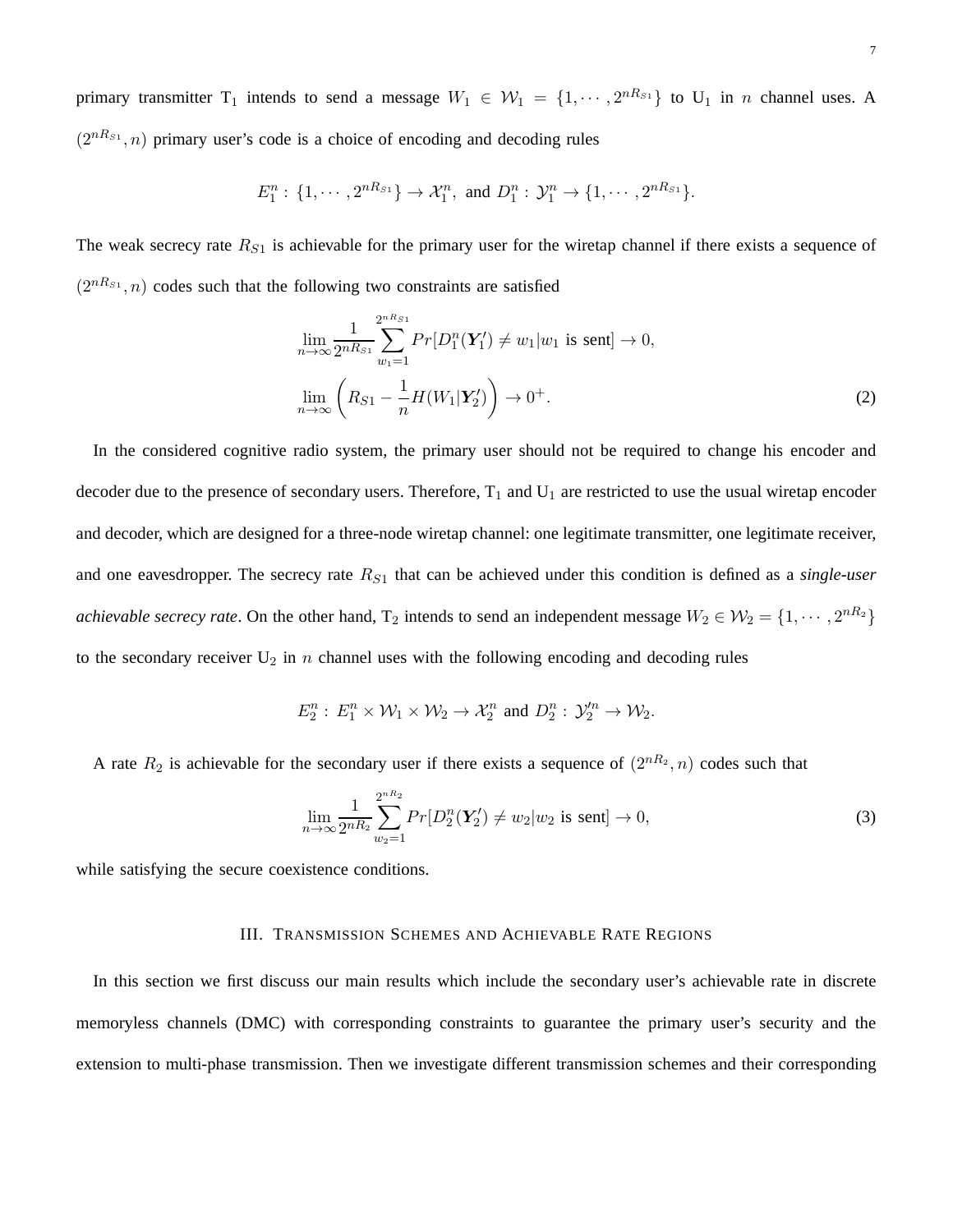achievable rate pairs in AWGN channels. We proposed a 3-phase clean relaying scheme combined with dirty paper coding  $(DPC)^5$  $(DPC)^5$  and cooperative jamming with numerical assessments in the next section.

## *A. 3-Phase Clean Relaying Scheme with Gelfand-Pinsker Coding*

In this section we discuss the case where  $T_2$  uses GPC to precode  $T_1$ 's signal.

*1) Single Phase Transmission for DMC:* To guarantee the secrecy of the primary user's transmission when T<sub>2</sub> exploits GPC, we need to derive the reliability and analyze the equivocation rate of the achievable scheme, but not directly apply GPC to precode the primary user's signal as the traditional interference mitigation based cognitive radio without secrecy constraint [\[23\]](#page-38-12). Denote the auxiliary random variables transmitted by  $T_1$  and  $T_2$  as  $V_1$  and  $V_2$ , respectively. The main result is then given as follows.

**Theorem 1.** Assume  $T_2$  non-causally knows  $V_1^n$  and the primary user's coding scheme is fixed with rate  $R_{S1} \triangleq$  $I(V_1;Y_1) - I(V_1;Y_2)$  and the rate per bin is  $R'_{S1} \triangleq I(V_1;Y_2) - 2\varepsilon$ . Then the rate  $R_2$  is achievable such that the *secure coexistence conditions are satisfied, where*

<span id="page-7-1"></span>
$$
R_2 = \max_{p_{V_2|V_1, P_{X_2|V_2, V_1}}} I(V_2; Y_2') - I(V_2; V_1),\tag{4}
$$

s.t. 
$$
\begin{cases} R_{S1} \le I(V_1; Y_1') - R'_{S1}, \end{cases}
$$
 (5)

$$
\binom{R'}{S_1} = I(V_1; V_2, Y'_2). \tag{6}
$$

The proof is derived in [Appendix I.](#page-24-0) The additional constraints [\(5\)](#page-7-1) and [\(6\)](#page-7-1) can be explained intuitively as follows: [\(5\)](#page-7-1) ensures that once  $T_2$  transmits, the equivalent main channel can support the transmission of the primary's code such that U<sub>1</sub> can successfully decode all of the  $2^{n[R_{S1}+R'_{S1}]}$  codewords with negligible error, while [\(6\)](#page-7-1) guarantees the secrecy, i.e., the wiretap code sent by  $T_1$  to  $U_2$  can be supported by the new channel when  $T_2$  transmits in the sense that, given  $W_1 = w_1$ ,  $U_2$  is able to find one codeword which is jointly typical to the received signal. Therefore,  $U_2$  will be completely confused and the information leakage due to the use of GPC at  $T_2$  can be mitigated.

Remark 1. *Note that due to the secure coexistence conditions, the rate expression in Theorem [1](#page-9-0) is different to those in the cognitive interference channels [\[7\]](#page-37-6), [\[20\]](#page-38-9). First, here condition* [\(6\)](#page-7-1) *is additionally required to guarantee that the primary user's original secrecy rate*  $I(V_1; Y_1) - I(V_1; Y_2)$  *is achievable. Second, our rate expression is* 

<span id="page-7-0"></span><sup>5</sup>When considering AWGN channel, we use dirty paper coding (DPC) to replace Gelfand-Pinsker Coding (GPC), which is optimal for perfect channel state information at the transmitter.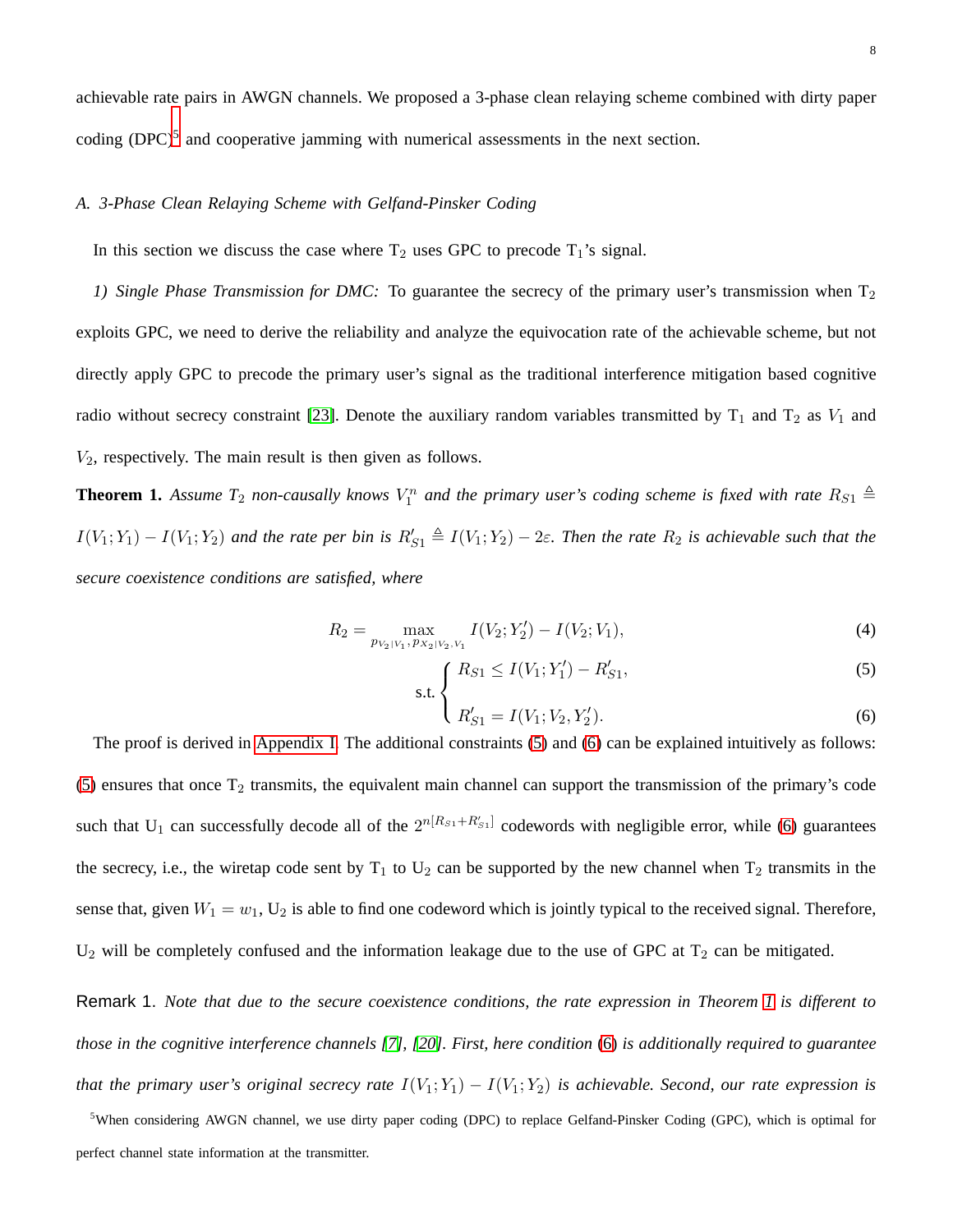*composed of two channel models, i.e., the cases where either T*<sup>2</sup> *transmits or not, which cannot be specialized from [\[7\]](#page-37-6), [\[20\]](#page-38-9).*

Remark 2. *Note that we cannot simplify the constraint by substituting* [\(6\)](#page-7-1) *into* [\(5\)](#page-7-1)*. The reason is as follows. Recall that we describe the binning codebook of wiretap codes by two dimensions (or indices): bin indices (or rows) denote the secured message and the codewords in each bin (or columns) are to confuse T*2*. More specifically, the left hand side (LHS) of* [\(6\)](#page-7-1) *is the number of codewords representing the same message, which is fixed at T*1*. If we simplify the constraint by doing so, we will have a constraint only on the target secrecy rate. However, the transmission at that rate may not be secure in the weak sense. This is because without such constraint, there is no enough codewords representing the same message to confuse the eavesdropper T*2*.*

Remark 3. *Since single binning is used in the primary user's codebook and must be left intact by the cognitive* users, during the analysis of the equivocation rate the derivation of  $H(V_1|V_2,Y'_2,W_1)$  need further analysis than *cases in which* V<sup>1</sup> *belong to a double binning codebook when GPC is used, e.g., [\[24\]](#page-38-13), [\[25\]](#page-38-14). More specifically, in the latter case, the remaining uncertainty of*  $V_1$  *given*  $V_2$  *can be simply derived by removing one of the sub bin* indices. On the contrary, here we need to derive a tight upper bound of  $H(V_1|V_2, Y_2', W_1)$  to guarantee a larger *cognitive user's rate. Please refer to Appendix II for a more detailed discussion.*

*2) Three-Phase Transmission for DMC:* The motivations of the three-phase transmission scheme are twofold: 1) To provide an additional degree of freedom by different transmission schemes to improve the secondary user's rate depending on the location of nodes and their channels; 2) To take into account the latency of successful decoding of  $w_1$  at  $T_2$  to accommodate the practical scenarios where  $w_1$  cannot be known non-causally at  $T_2$ .

In the following we extend the result in Theorem [1](#page-9-0) to a three-phase transmission, where the distribution of each phase can be respectively factorized from [\(1\)](#page-5-0) as follows

$$
\begin{array}{l} P_{Y_1'^{(1)},Y_2'^{(1)},V_1} = \, P_{Y_1'^{(1)},Y_2'^{(1)}|V_1} P_{V_1}, \\ \\ P_{Y_1'^{(2)},Y_2'^{(2)},X_2^{(2)},V_1,V_2} = \, P_{Y_1'^{(2)},Y_2'^{(2)}|X_2^{(2)},V_1} P_{X_2^{(2)}|V_1,V_2} P_{V_2|V_1} P_{V_1}, \\ \\ \, \\ P_{Y_1'^{(3)},Y_2'^{(3)},X_2^{(3)},V_1} = \, P_{Y_1'^{(3)},Y_2'^{(3)}|X_2^{(3)},V_1} P_{X_2^{(3)}|V_1} P_{V_1}, \end{array}
$$

where the notation  $A^{(k)}$  denotes random variable A in the k−th phase. Note that distributions of  $V_1$  and  $V_2$  are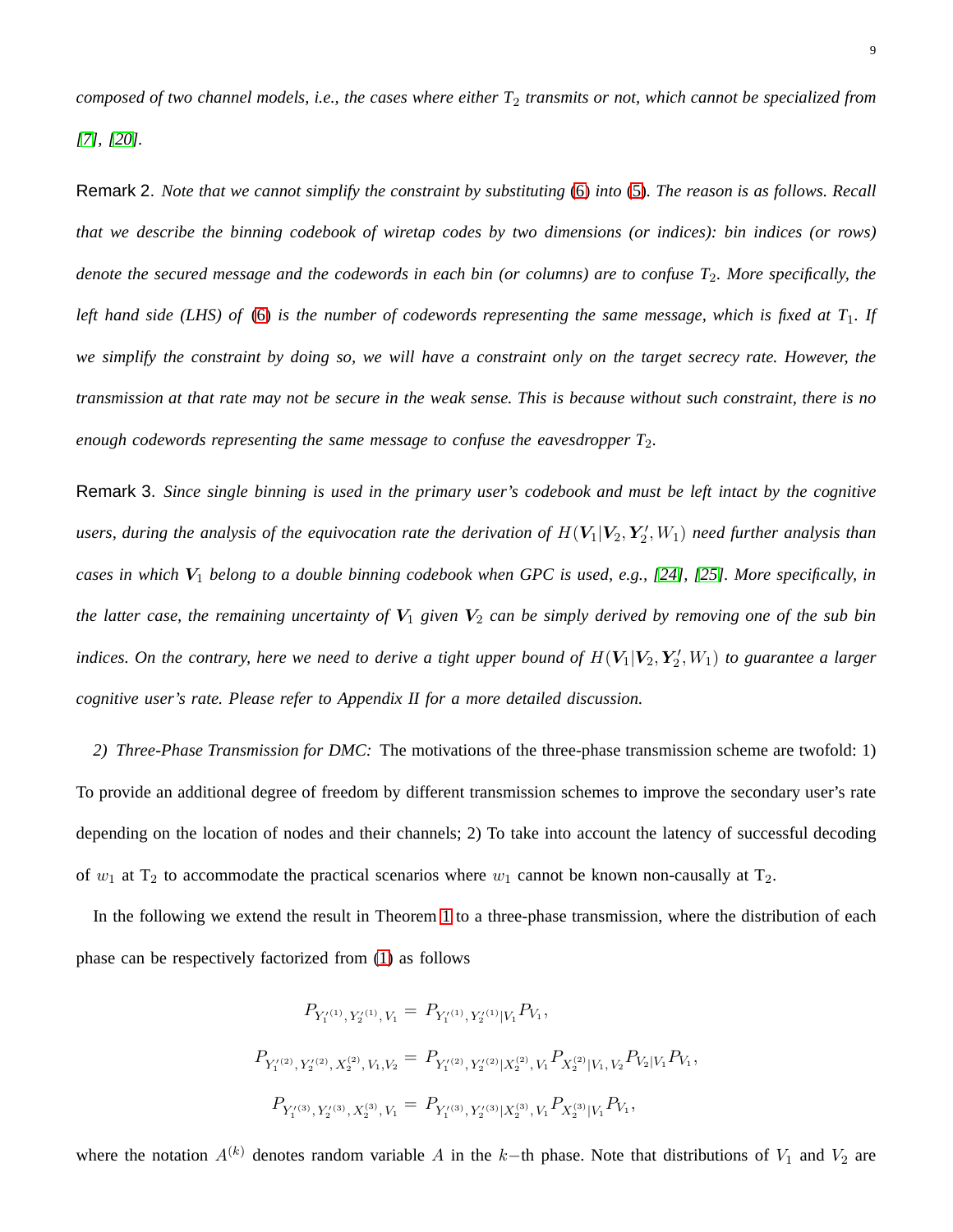fixed over the three phases, thus we omit the specification of the phase to simplify the notation.

Assume the time index  $t \in \mathbb{N}$ . We define the sets of the three phases as  $T_1 = \{t : 1 \le t \le \lfloor \eta_1 n \rfloor\}$ ,  $T_2 =$  ${t : [\eta_1 n] + 1 \le t \le [(\eta_1 + \eta_2)n]},$   $T_3 = {t : [(\eta_1 + \eta_2)n] + 1 \le t \le n}$ , respectively, with  $\eta_1 + \eta_2 + \eta_3 =$  $1, 0 < \eta_1 < 1, 0 \leq \eta_2, 0 \leq \eta_3$ . Note that  $\lfloor \eta_1 n \rfloor$  must be no less than the time that  $T_2$  needs to successfully decode  $w_1$  [\[26\]](#page-38-15) and  $\eta_1$  must be less than 1 for T<sub>2</sub>'s own transmission, i.e., a nonzero duration of the second phase. The former condition can be modeled by letting  $T_1$ ,  $T_2$ , and  $U_1$  form a degraded wiretap channel<sup>[6](#page-9-1)</sup>. Besides, these ratios are fixed before each transmission according to the optimization results which will be discussed at the end of this section. We want to design  $T_2$ 's transmit signal  $x_2$  where the secure coexistence conditions are satisfied and we consider the weak secrecy constraint.

<span id="page-9-0"></span>**Proposition 1.** Assume that the primary user's coding scheme is fixed with code rate  $R_{S1} \triangleq I(V_1; Y_1) - I(V_1; Y_2)$ , *the rate per bin is*  $R'_{S1} \triangleq I(V_1; Y_2) - 2\varepsilon$ , and  $T_1$ ,  $T_2$ , and  $U_1$  *form a degraded wiretap channel. Then rate*  $R_2$  *is achievable such that the reliable decoding and the weak secrecy can be guaranteed where*

<span id="page-9-4"></span>
$$
R_2 = \max_{p_{V_2|V_1, P_{V_2|V_2, V_1}}} \eta_2 \left( I(V_2; Y_2'^{(2)}) - I(V_2; V_1) \right),\tag{7}
$$

s.t. 
$$
\begin{cases} R_{S1} + R'_{S1} \leq \sum_{k=1}^{3} \eta_k I(V_1; Y_1^{\prime(k)}), \end{cases}
$$
 (8)

$$
\left(R'_{S1} = \eta_1 I(V_1; Y_2'^{(1)}) + \eta_2 I(V_1; V_2, Y_2'^{(2)}) + \eta_3 I(V_1; Y_2'^{(3)}).
$$
\n(9)

The result in Proposition [1](#page-9-0) can be derived by applying the concept of parallel channels [\[27\]](#page-38-16) such that the achievable secrecy rate takes the average over the considered three transmission phases in addition with the fact that  $V_2$  only exists in the second phase. Thus the proof is omitted.

<span id="page-9-3"></span>*3) Three-phase Transmission for AWGN Channels:* The three-phase transmission for AWGN channels is explained as follows:

**Phase 1** ( $t \in T_1$ ): The following decodability constraint is required [\[26\]](#page-38-15)

<span id="page-9-2"></span>
$$
|c_{TT}|>|c_{11}|,
$$
\n<sup>(10)</sup>

which can be easily seen from the degradedness assumption of  $Y_1$  and  $Y_T$ . In the following we normalize  $|c_{11}|$  to 1.

<span id="page-9-1"></span><sup>6</sup>Here we consider the stochastic degradedness [\[15\]](#page-38-4), i.e., there exists a random variable  $\tilde{Y}_T$  denoting the received signal at T<sub>2</sub> such that 1)  $\tilde{Y}_T |\{X=x\} \sim p_{\tilde{Y}_T | X}(\tilde{y}_T | x)$ , and 2)  $X \to \tilde{Y}_T \to Y_1$  form a Markov chain.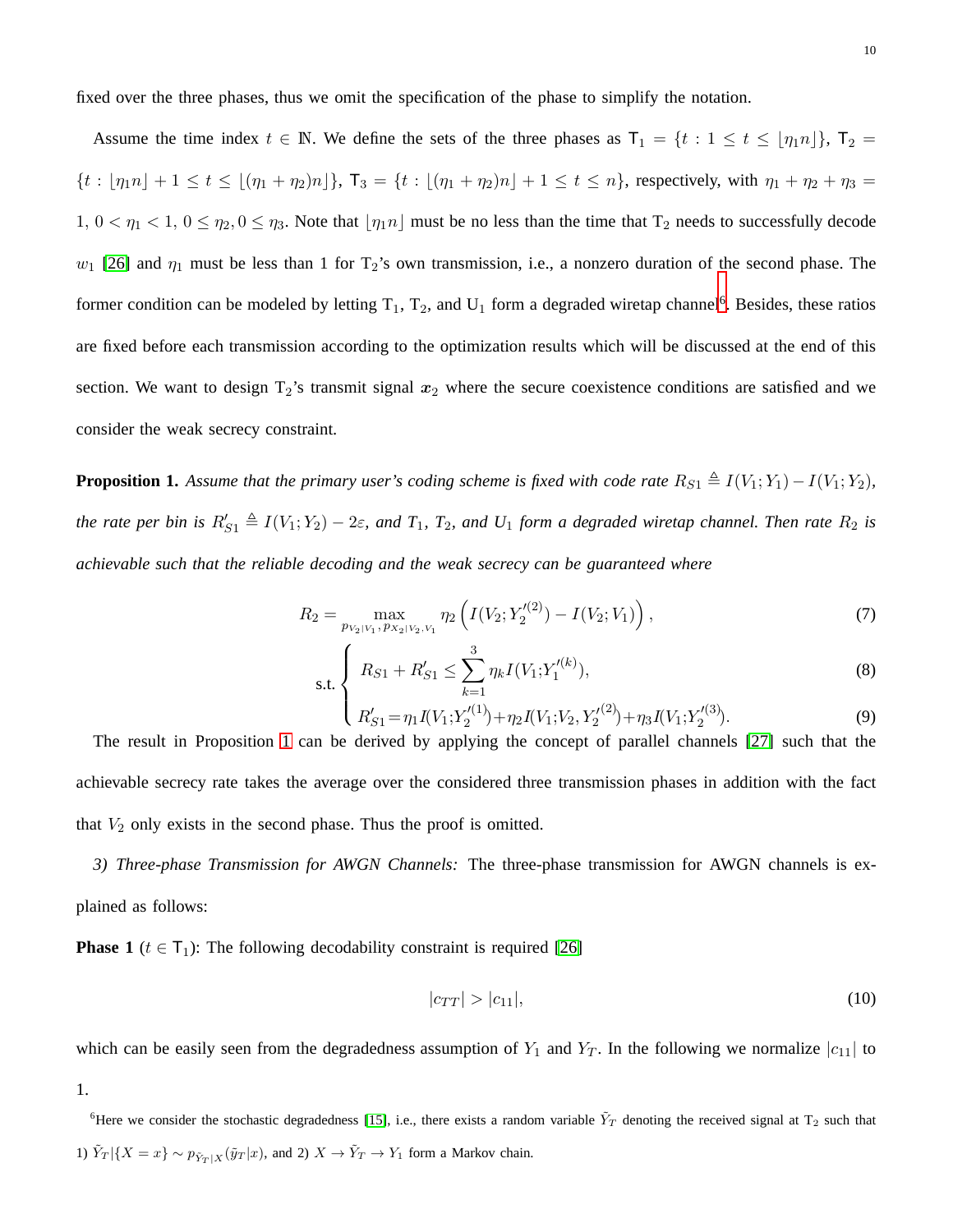**Phase 2** ( $t \in T_2$ ): the transmit power of  $T_2$  in this phase  $P_2^{(2)}$  $2^{(2)}$  is divided into three parts:

- 1) **Jamming:** the jamming signal  $a_2(t)$  has power  $P_{2a}^{(2)} = \rho_2 P_2^{(2)}$  $2^{(2)}$  to confuse the eavesdropping secondary user U<sub>2</sub>. The parameter  $\rho_2 \in [0, 1)$  denotes the fraction of the power used for jamming.
- 2) **Relaying of the primary message:** If [\(10\)](#page-9-2) is valid,  $T_2$  helps to relay  $\{x_1(t)\}_{t\in T_2}$  in Phase 2 while simultaneously transmitting its own message  $w_2$ . The relay power is  $P_{2,1}^{(2)} = \gamma (1 - \rho_2) P_2^{(2)}$  $2^{(2)}$ , where  $\gamma$  is the ratio of the remaining power for relaying.
- 3) **Transmission of the secondary message:**  $w_2$  is encoded into  $v_2^{(2)}$  with power  $(1 \gamma)(1 \rho_2)P_2^{(2)}$  $2^{(2)}$  to be decoded by  $U_2$  only.

**Phase 3** ( $t \in T_3$ ):  $T_2$  relays  $\{x_1(t)\}_{t \in T_3}$  with power  $(1 - \rho_3)P_2^{(3)}$  $2^{(3)}$  and transmits the jamming signal with power  $\rho_3 P_2^{(3)}$  $2^{(3)}$ , but without super-imposing its own signal  $v_2(t)$ .

The average transmit power constraints for  $T_k$ , are

$$
\frac{1}{n}\sum_{i=1}^{n}|x_{k}(i)|^{2} \le P_{k} \quad \text{for} \quad k \in \{1, 2\}.
$$
\n(11)

More specifically, the transmit power constraint at  $T_2$  is

$$
\eta_2 P_2^{(2)} + \eta_3 P_2^{(3)} \le P_2,\tag{12}
$$

where  $P_2^{(k)} \triangleq \frac{1}{\vert \mathsf{T}_1 \vert}$  $\frac{1}{|\mathsf{T}_{k}|} \sum_{t \in \mathsf{T}_{k}} |x_2(t)|^2$ ,  $k = 2$  and 3.

Assume that the noises at all nodes are independent and identically distributed circularly symmetric complex AWGN with zero mean, unit variance and are mutually independent for all  $t$ . We also assume that  $T_1$  perfectly knows the channel states from  $T_1$  to  $U_1$  and from  $T_1$  to  $U_2$ , while  $T_2$  knows all channel states. Note that when  $|c_{TT}| \leq 1$ ,  $T_2$  cannot know what is transmitted due to the wiretap code used at  $T_1$ . On the contrary, if  $|c_{TT}| > 1$ ,  $T_2$  can accomplish the successful decoding in the same way as at the legitimate receiver U<sub>1</sub>, since  $|c_{TT}|$  is large enough for  $T_2$  to decode all the codewords in the binning codebook successfully.<sup>[7](#page-10-0)</sup>

<span id="page-10-0"></span><sup>7</sup>The celebrated Shannons random codebook is adopted in our paper, which guarantees the existence of codebook with decodable  $w_1$  in Phase 1 as in the seminal papers [\[28\]](#page-38-17)[\[29\]](#page-38-18).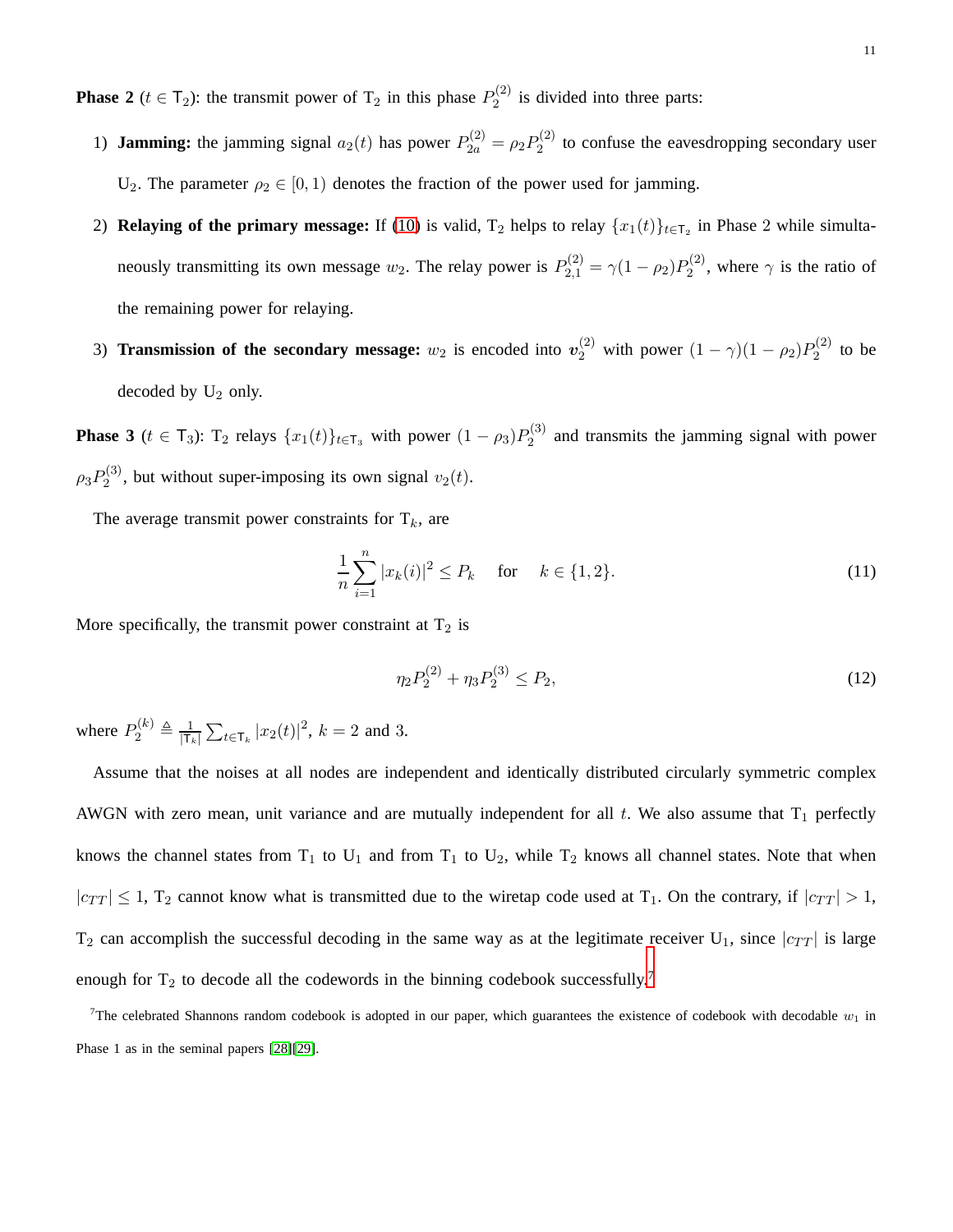When T<sub>2</sub> does not transmit, the secrecy capacity of the primary user is  $(C(P_1) - C(|c_{12}|^2 P_1))^+$ . Define

$$
c_{11}^{(2)} \triangleq 1 + c_{21}e^{-j\phi_{21}}\sqrt{(1-\rho_2)\gamma P_2^{(2)}/P_1}, \ c_{12}^{(2)} \triangleq c_{12} + c_{22}e^{-j\phi_{21}}\sqrt{(1-\rho_2)\gamma P_2^{(2)}/P_1},\tag{13}
$$

$$
c_{11}^{(3)} \triangleq 1 + c_{21}e^{-j\phi_{21}}\sqrt{(1-\rho_3)P_2^{(3)}/P_1}, \ c_{12}^{(3)} \triangleq c_{12} + c_{22}e^{-j\phi_{21}}\sqrt{(1-\rho_3)P_2^{(3)}/P_1}, \tag{14}
$$

where  $\phi_{21}$  is the phase of  $c_{21}$ . The secondary user's rate with DPC is given in the following proposition.

<span id="page-11-3"></span>**Proposition 2.** Assume that the primary user's coding scheme is fixed with rate  $R_{S1} = (C(P_1) - C(|c_{12}|^2 P_1))^+$ . *When DPC is used at T<sub>2</sub>, the rate*  $R_2$  *is achievable such that the secure coexistence conditions can be guaranteed where*

<span id="page-11-1"></span><span id="page-11-0"></span>
$$
R_2 = \eta_2 \mathcal{C} \left( \frac{|c_{22}|^2 P_{U_2}}{1 + |c_{22}|^2 \rho_2 P_2^{(2)}} \right),\tag{15}
$$

*if* [\(10\)](#page-9-2) *and the following constraints*

$$
\eta_2 C \left( \frac{|c_{11}^{(2)}|^2 P_1}{1 + |c_{21}|^2 (\rho_2 P_2^{(2)} + P_{U_2})} \right) + \eta_3 C \left( \frac{|c_{11}^{(3)}|^2 P_1}{1 + |c_{21}|^2 \rho_3 P_2^{(3)}} \right) \ge (1 - \eta_1) C(P_1),\tag{16}
$$

$$
\eta_2 C \left( \frac{|c_{12}^{(2)}|^2 P_1}{1 + |c_{22}|^2 (\rho_2 P_2^{(2)} + P_{U_2})} \right) + \eta_3 C \left( \frac{|c_{12}^{(3)}|^2 P_1}{1 + |c_{22}|^2 \rho_3 P_2^{(3)}} \right) = (1 - \eta_1) C (|c_{12}|^2 P_1),\tag{17}
$$

*are fulfilled, where*  $P_{U_2} \triangleq (1 - \rho_2)(1 - \gamma)P_2^{(2)}$  $2^{(2)}$ .

The proof is derived in [Appendix III.](#page-29-0)

Based on Proposition [1](#page-9-0) and the fact that a smaller  $\eta_1$  results in a longer duration for transmitting the secondary user's signal and clean relaying, we set  $\eta_1 = C(P_1)/C(|c_{TT}|^2 P_1)$ , where  $\lfloor \eta_1 n \rfloor$  is the smallest duration for  $T_2$  to successfully decode  $T_1$ 's message. We then define the optimization problem for this case as

<span id="page-11-2"></span>**P1:** 
$$
\max_{\eta_2, \rho_2, \rho_3, \gamma, P_2^{(2)}, P_2^{(3)}} R_2
$$
 (18)

$$
\left\{\eta_2 P_2^{(2)} + (1 - \eta_1 - \eta_2) P_2^{(3)} \le P_2, P_2^{(2)} \ge 0, P_2^{(3)} \ge 0\right\} \tag{19}
$$

s.t. (10), (16), (17) and 
$$
\begin{cases}\n\eta_2 + \eta_3 = 1 - \eta_1, \quad \eta_2 \geq 0, \quad \eta_3 \geq 0, \\
\eta_2 + \eta_3 = 1 - \eta_1, \quad \eta_2 \geq 0, \quad \eta_3 \geq 0,\n\end{cases}
$$
\n(20)

$$
\eta_2 + \eta_3 = 1 - \eta_1, \, \eta_2 \ge 0, \, \eta_3 \ge 0,\tag{21}
$$

where the first inequality in [\(19\)](#page-11-2) is the average power constraint. Instead of focusing on solving the non-convex **P1**, we will thoroughly investigate it with numerical illustrations in Section [V](#page-17-0) and investigate the impact of the optimization variables on the rates for relevant scenarios.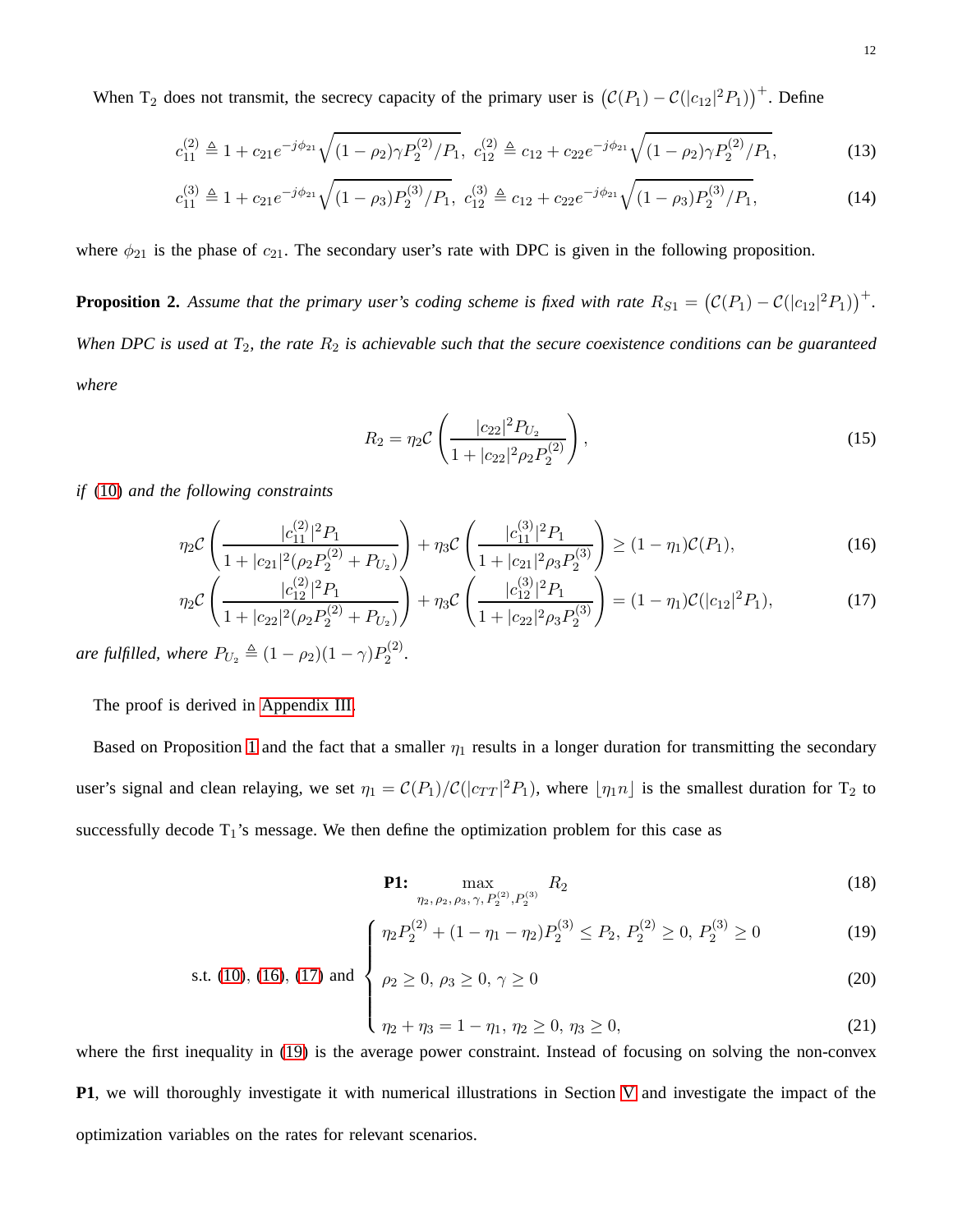Remark 4. *Note that due to the secure coexistence condition (i), pure cooperative jamming cannot be used here. This is because, there are*  $2^{n(I(V_1;Y_1)-\varepsilon)}$  codewords in the primary user's codebook which is fixed, and  $U_1$  must be *able to successfully decode all the codewords. When pure CJ is used, the capacity of the main channel becomes*  $I(V_1; Y_1')$  which is smaller than  $I(V_1; Y_1)$ . Then the reliability constraint of the transmission to the legitimate *receiver T*<sup>1</sup> *is invalid.*

Remark 5. *It is interesting to see whether transmitting relay and jamming signals separately by different phases improves the performance or not, comparing to the proposed 3-phase scheme where both signals are transmitted in the third phase. We conjecture that the proposed 3-phase scheme does not perform worse than schemes with 4-phase. We first sketch the steps to identify this question as follows. Firstly, we extend the optimization problem* P1 *into four phases to encompass phases for pure relay and pure jamming. By comparing*  $R_1$  *solving from three and four-phase schemes numerically, we can observe that only one of the third and forth phases of the 4-phase scheme is selected. This means the proposed 3-phase scheme performs the same as the the four-phase one under the considered scenario. The detailed derivation is as follows. Due to the intractability of the optimization problems, we mainly show the performance of the 4-phase scheme numerically complemented with thorough qualitative discussions. The DMC rate of the cognitive user with a 4-phase transmission scheme can be expressed as*

$$
R_2 = \max_{p_{V_2|V_1, p_{X_2|V_2, V_1}}} \eta_2 \left( I(V_2; Y_2'^{(2)}) - I(V_2; V_1) \right),\tag{22}
$$

<span id="page-12-0"></span>
$$
\text{s.t.} \left\{ R_1 + R_1' \le \sum_{k=1}^4 \eta_k I(V_1; Y_1^{\prime(k)}), \right\} \tag{23}
$$

$$
\left(R'_1 = \eta_1 I(V_1; Y_2'^{(1)}) + \eta_2 I(V_1; V_2, Y_2'^{(2)}) + \eta_3 I(V_1; Y_2'^{(3)}) + \eta_4 I(V_1; Y_2'^{(4)}). \tag{24}
$$

*To compare schemes with 3- and 4-phases in AWGN cases, we first evaluate the terms in the third and fourth phases in* [\(23\)](#page-12-0) *and* [\(24\)](#page-12-0) *as follows, where we assume that in the third phase we only relay but do not transmit jamming signals and in the fourth phase we only transmit the jamming signals but do not relay:*

$$
\eta_3' I(V_1; Y_1'^{(3)}) + \eta_4 I(V_1; Y_1'^{(4)}) = \eta_3' C(|c_{11}^{(3)}(0, P_2'^{(3)})|^2 P_1) + \eta_4 C \left(\frac{P_1}{1+|c_{21}|^2 P_2^{(4)}}\right),\tag{25}
$$

$$
\eta_3' I(V_1; Y_2'^{(3)}) + \eta_4 I(V_1; Y_2'^{(4)}) = \eta_3' C(|c_{12}^{(3)}(0, P_2'^{(3)})|^2 P_1) + \eta_4 C \left(\frac{|c_{12}|^2 P_1}{1 + |c_{22}|^2 P_2^{(4)}}\right),\tag{26}
$$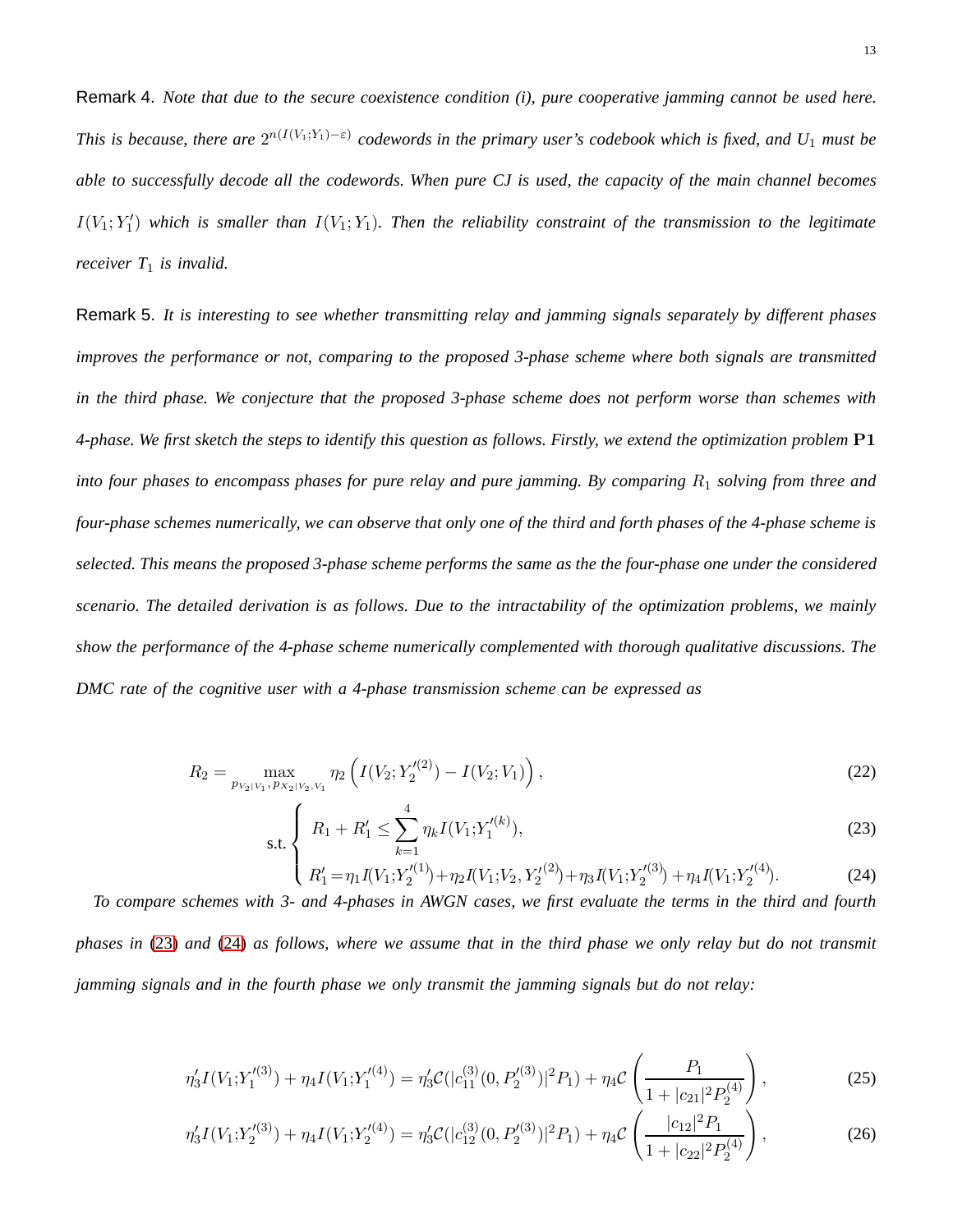$where \ c_{11}^{(3)}(\rho, P) \triangleq 1 + c_{21}e^{-j\phi_{21}}\sqrt{\frac{(1-\rho)P}{P_1}} \ and \ c_{12}^{(3)}(\rho, P) \triangleq c_{12} + c_{22}e^{-j\phi_{21}}\sqrt{\frac{(1-\rho)P}{P_1}} \ are \ equivalent \ channels;$  $P'^{(3)}_{2}$  $\chi_{2}^{\prime\left( 3\right) }$  is the CR power used in the third phase of the 4-phase scheme;  $P_{2}^{\left( 3\right) }$ 2 *is the CR power used in the third phase of the 3-phase scheme.*

*Similarly, we use* η ′ 3 *to distinguish the third phase of the 4-phase scheme from* η<sup>3</sup> *of the 3-phase scheme. Recall that*  $\rho_3$  *is the power ratio for jamming in the third phase. We also restate the third phase in the corresponding constraints in the 3-phase scheme as follows for the convenience of comparison*

$$
\eta_3 I(V_1; Y_1^{(3)}) = \eta_3 \mathcal{C} \left( \frac{|c_{11}^{(3)}(\rho_3, P_2^{(3)})|^2 P_1}{1 + |c_{21}|^2 \rho_3 P_2^{(3)}} \right),\tag{27}
$$

<span id="page-13-0"></span>
$$
\eta_3 I(V_1; Y_2'^{(3)}) = \eta_3 \mathcal{C} \left( \frac{|c_{12}^{(3)}(\rho_3, P_2^{(3)})|^2 P_1}{1 + |c_{22}|^2 \rho_3 P_2^{(3)}} \right). \tag{28}
$$

*From the above we can express the primary user's sum secrecy rate of the third phase and the fourth phase by the 4-phase scheme as*

$$
R_{1,4PH}^{(3,4)} = \eta_3' \left\{ \mathcal{C}(|c_{11}^{(3)}(0, P_2'^{(3)})|^2 P_1) - \mathcal{C}(|c_{12}^{(3)}(0, P_2'^{(3)})|^2 P_1) \right\} + \eta_4 \left\{ \mathcal{C} \left( \frac{P_1}{1 + |c_{21}|^2 P_2^{(4)}} \right) - \mathcal{C} \left( \frac{|c_{12}|^2 P_1}{1 + |c_{22}|^2 P_2^{(4)}} \right) \right\}.
$$
\n(29)

*And the primary user's rate of the last phase, i.e., the third phase, by the 3-phase scheme is restated as*

$$
R_{1,3PH}^{(3)} = \eta_3 \left\{ \mathcal{C} \left( \frac{|c_{11}^{(3)}(\rho_3, P_2^{(3)})|^2 P_1}{1 + |c_{21}|^2 \rho_3 P_2^{(3)}} \right) - \mathcal{C} \left( \frac{|c_{12}^{(3)}(\rho_3, P_2^{(3)})|^2 P_1}{1 + |c_{22}|^2 \rho_3 P_2^{(3)}} \right) \right\}.
$$
(30)

To compare the optimal  $R^{(3,4)}_{1,4PH}$  and  $R^{(3)}_{1,3PH}$  under the same parameters in the first and second phases, we need *to impose the following two constraints*

$$
\eta_3' P_2'^{(3)} + \eta_4 P_2^{(4)} = \eta_3 P_2^{(3)},\tag{31}
$$

<span id="page-13-3"></span><span id="page-13-2"></span><span id="page-13-1"></span>
$$
\eta_3' + \eta_4 = \eta_3 = 1 - \eta_1 - \eta_2,\tag{32}
$$

*where*  $0 < \eta_1 < 1$  *and*  $0 < \eta_2 < 1$  *are predefined and fixed.* 

*Then we check that whether the additional fourth phase in* [\(29\)](#page-13-0) *provides a performance gain, i.e.,*

<span id="page-13-4"></span>
$$
(R_{1,4PH}^{(3,4)})^* \stackrel{?}{\geq} (R_{1,3PH}^{(3)})^*,\tag{33}
$$

 $where (R_{1,3PH}^{(3)})^* = \max_{\rho_3,P_2^{(3)}} R_{1,3PH}^{(3)}, s.t.$  [\(31\)](#page-13-1), [\(32\)](#page-13-2) and  $(R_{1,4PH}^{(3,4)})^* = \max_{\eta_3',P_2^{(3)}} R_{1,4PH}^{(3,4)}, s.t.$  (31), (32).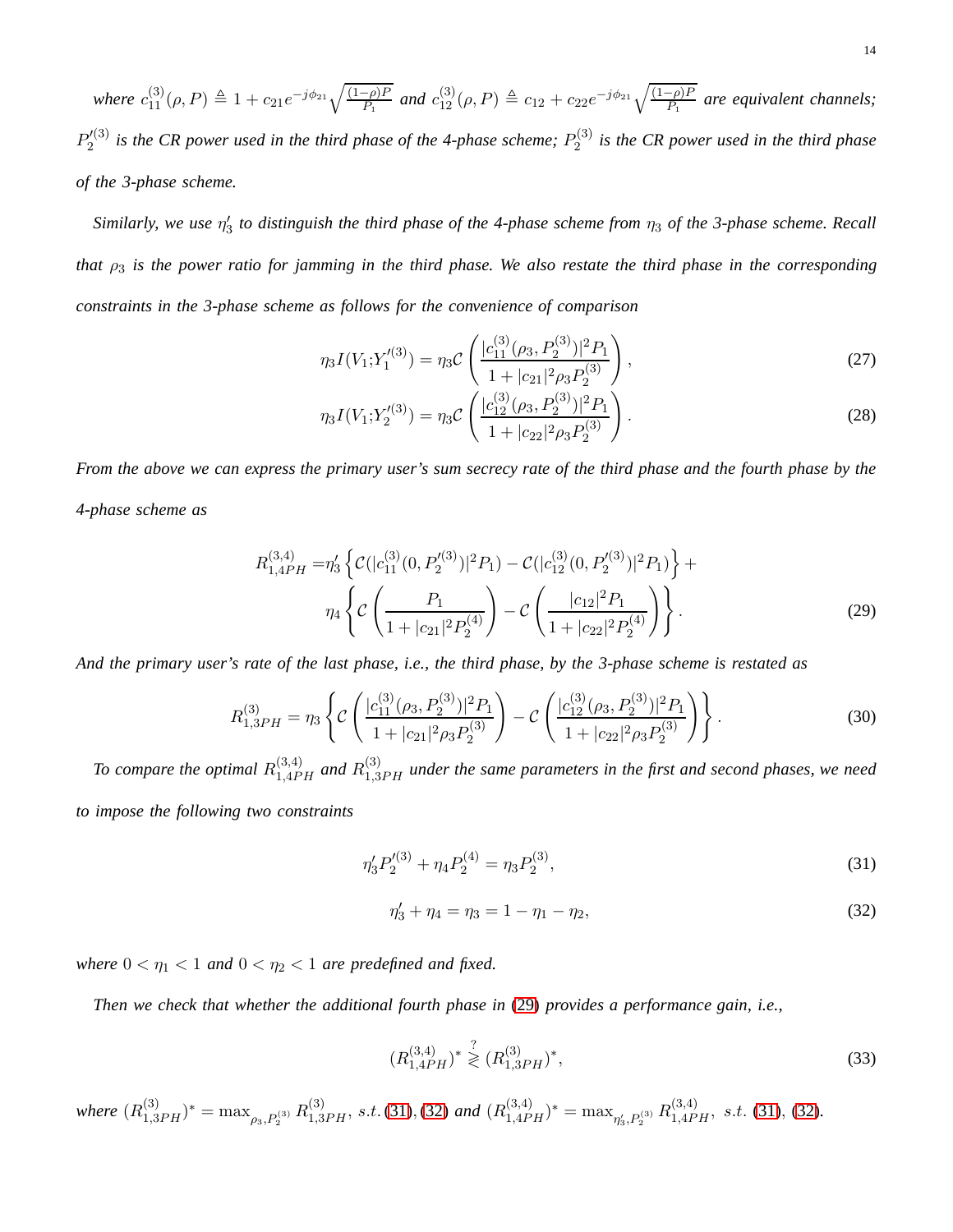*It is clear that* [\(29\)](#page-13-0) *and* [\(30\)](#page-13-3) *are not convex and it is hard to have an analytical solution. We resort to numerical method to answer* [\(33\)](#page-13-4)*. After enumerating different locations of the nodes and different transmit power constraints,* we find that  $(R_{1,4PH}^{(3,4)})^* = (R_{1,3PH}^{(3)})^*$ . From the numerical result we observe that the optimized rates of the two  $s$ chemes are the same. In addition, we can find that  $\eta'_3$  can only be 0 or  $\eta_3$ . In particular, in the part above the blue line,  $\eta'_3=\eta_3$  and below the blue line,  $\eta'_3=0$ . That means in total there will be always only three phases. Therefore, *the proposed 3-phase scheme shows the same performance as always the 4-phase scheme. From numerical results we also observe that the achievable rates of the two schemes are identical.*

*Even though the above discussion is not a rigorous proof, based on it we reasonably conjecture that the 4-phase scheme does not outperform the proposed one.*

#### *B. 3-Phase Clean Relaying scheme without GPC*

We can easily specialize our previous result to the scenario where  $T_2$  does not use GPC. In this section we will show that a stronger secrecy measure than the commonly used one, i.e., the variational distance [\[30\]](#page-39-0) defined by  $|\text{P}_{WY_2} - \text{P}_W \text{P}_{Y_2}| \leq \varepsilon$  can be achieved without rate loss at the secondary user compared to the weak secrecy. We first derive the three-phase secrecy rate under this stronger secrecy measure.

<span id="page-14-0"></span>**Theorem 2.** *For the three-phase transmission, the secrecy capacity of the discrete memoryless wiretap channel under variational distance constraint can be represented as*

$$
C_s = \sup_{\{(U^{(k)}, X_1^{(k)})\} \in \mathcal{P}} \sum_{k=1}^3 \eta_k \left\{ I(U^{(k)}; Y_1^{(k)}) - I(U^{(k)}; Y_2^{(k)}) \right\},\tag{34}
$$

where  $P \triangleq \{ (U^{(k)}, X_1^{(k)}) : U^{(k)} \to X_1^{(k)} \to Y_1^{(k)} Y_2^{(k)} \}$  $f_2^{(k)}$  forms a Markov chain,  $k = 1, 2, 3$  and  $\frac{1}{n} \sum_{j=1}^n |x_j|^2 \leq P_1$ .

The proof of Theorem [2](#page-14-0) is given in [Appendix IV.](#page-30-0)

In the following we consider the 3-phase clean relaying scheme combined with cooperative jamming as described in Section [III-A3.](#page-9-3) From Theorem [2](#page-14-0) we can find that the enhancement of the secrecy level does not cause any loss of secrecy capacity.

<span id="page-14-1"></span>**Proposition 3.** Assume the primary user's coding scheme is fixed with rate  $R_{S1} = (C(P_1) - C(|c_{12}|^2 P_1))^+$ . Without using DPC at T<sub>2</sub>, the rate R<sub>2</sub> is achievable while the reliable decoding and the secrecy measure of variational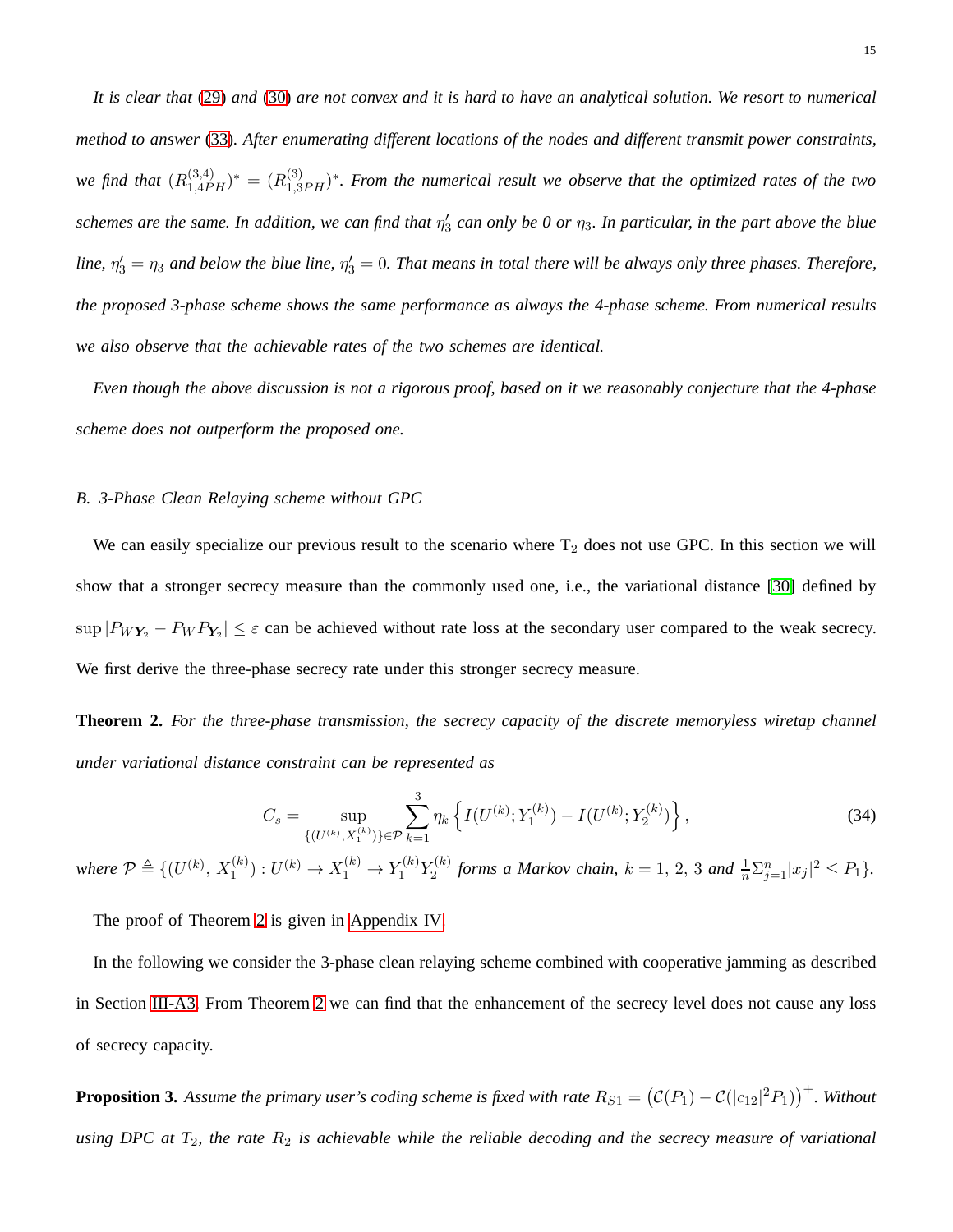*distance can be guaranteed, where*

$$
R_2 \le \max \eta_2 \mathcal{C} \left( \frac{|c_{22}|^2 (1 - \rho_2)(1 - \gamma) P_2^{(2)}}{1 + |c_{22}|^2 \rho_2 P_2^{(2)} + |c_{12}^{(2)}|^2 P_1} \right)
$$
\n
$$
s.t. \left( \eta_2 \left\{ \mathcal{C} \left( \frac{|c_{11}^{(2)}|^2 P_1}{1 + |c_{21}|^2 (1 - \gamma + \gamma \rho_2) P_2^{(2)}} \right) - \mathcal{C} \left( \frac{|c_{12}^{(2)}|^2 P_1}{1 + |c_{22}|^2 \rho_2 P_2^{(2)}} \right) \right\}
$$
\n
$$
+ \eta_3 \left\{ \mathcal{C} \left( \frac{|c_{11}^{(3)}|^2 P_1}{1 + |c_{21}|^2 \rho_3 P_2^{(3)}} \right) - \mathcal{C} \left( \frac{|c_{12}^{(3)}|^2 P_1}{1 + |c_{22}|^2 \rho_3 P_2^{(3)}} \right) \right\} \right\} + (1 - \eta_1) R_{S1}. \tag{36}
$$

The proof of Proposition [3](#page-14-1) follows the steps from Appendix III and is therefore omitted here. Without DPC, the optimization problem **P1** simplifies into **P2** as:

**P2:** 
$$
\max_{\eta_2, \rho_2, \rho_3, \gamma, P_2^{(2)}, P_2^{(3)}} R_2
$$
 s.t. (10), (19), (20), (21).

# IV. UPPER BOUND ANALYSIS

<span id="page-15-1"></span><span id="page-15-0"></span>In this section we derive an upper bound for the channel in Fig. [1.](#page-4-2) In particular, we first analyze the discrete memoryless channels in Section [IV-A](#page-15-1) and then extend it to the AWGN channels in Section [IV-B.](#page-16-0)

# *A. Upper Bound for Discrete Memoryless Channels*

The upper bound of the considered channel for discrete memoryless cases is given in the following theorem:

<span id="page-15-2"></span>**Theorem 3.** *If the signal received at U*<sup>2</sup> *is a degraded version to that at U*1*, the capacity-equivocation region outer bound is given by*

$$
\mathcal{C}_o^{DMC} = \bigcup_{\substack{U \to X_1 \to Y_1 \to Y_2, \\ (U, V) \to X_2 \to (Y_1, Y_2)}} \left\{ \begin{array}{l} (R_1, R_2, R_{e_1}) \in \mathbb{R}^3_+ : \\ R_2 \leq R_1 \\ R_1 \leq I(U; Y_1) \\ R_2 \leq I(V; Y_2) \\ R_1 + R_2 \leq I(X_1; Y_1 | V) + I(V; Y_2) \\ R_{e_1} \leq I(X_1; Y_1 | V) - I(X_1; Y_2 | V) \end{array} \right\}
$$

.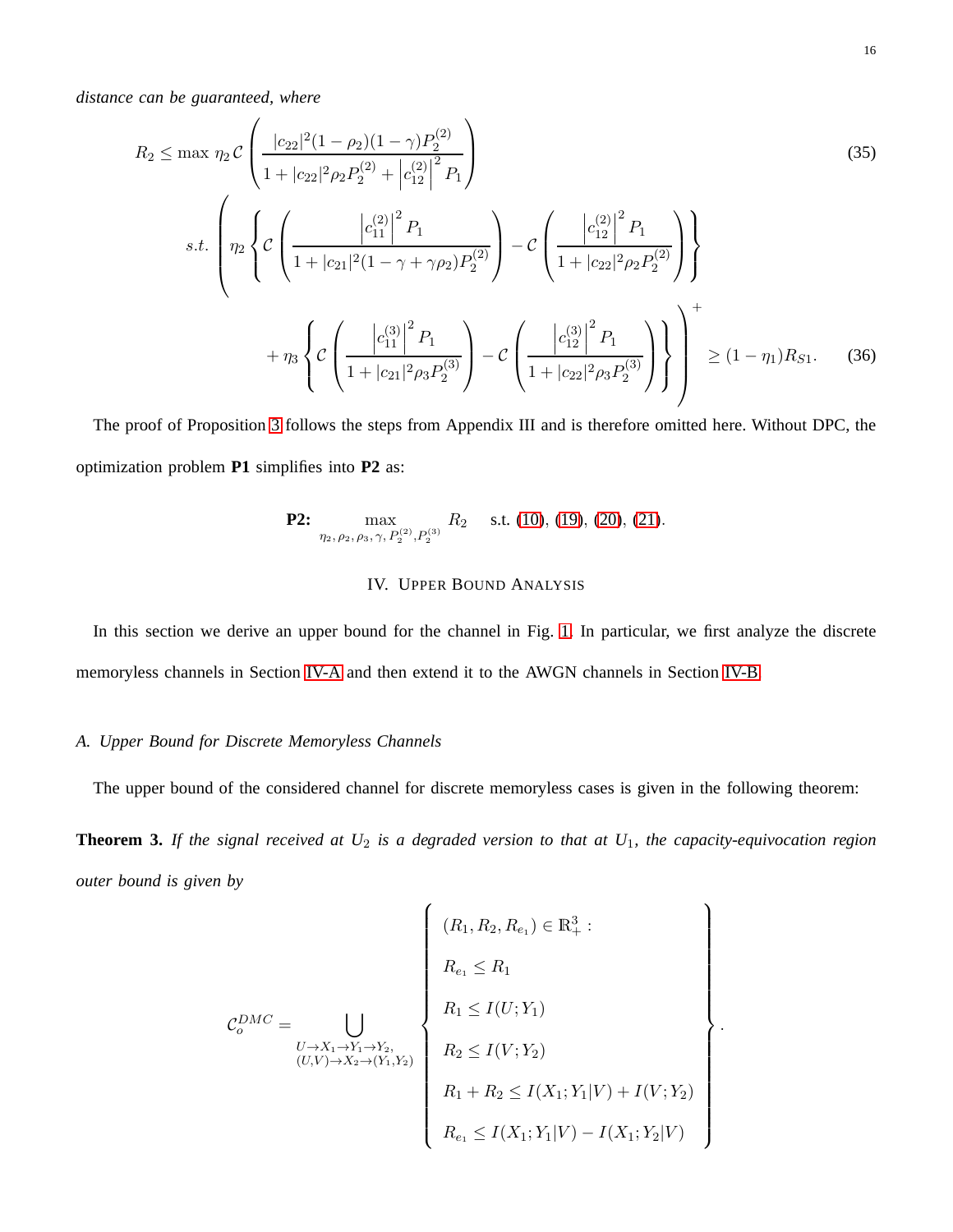The proof is derived in [Appendix V.](#page-32-0)

The secrecy rate upper bound of the primary user can be expressed as

<span id="page-16-4"></span><span id="page-16-2"></span>
$$
R_{S1} = \min\{R_{e1}, R_1\},\tag{37}
$$

where

$$
R_1 \le \min\{I(U;Y_1), I(X_1;Y_1|V) + I(V;Y_2)\},\tag{38}
$$

which can be easily derived from Theorem 1. In addition, since  $I(X_1; Y_2 | V) > 0$ , we know that

$$
R_{S1} = \min\{I(X_1; Y_1|V) - I(X_1; Y_2|V), I(U; Y_1)\}.
$$
\n(39)

Meanwhile, the upper bound of  $R_2$  can be derived as<sup>[8](#page-16-1)</sup>

<span id="page-16-0"></span>
$$
R_2 \le \min\{I(V; Y_2), I(X_1; Y_1 | V) + I(V; Y_2) - R_{S1, \text{target}}\} = I(V; Y_2) - (R_{S1, \text{target}} - I(X_1; Y_1 | V))^+. \tag{40}
$$

## *B. Upper Bound for AWGN Channels*

In the following we derive the capacity outer bound for AWGN channels.

<span id="page-16-3"></span>**Theorem 4.** If the signal received at  $U_2$  is a degraded version to that at  $U_1$ , the outer bound of the rate pair  $(R_{s1}, R_2)$  *is given by* 

$$
(R_{s1}, R_2) = \bigcup_{\substack{0 \le \alpha, \beta, \delta, \eta, \gamma \le 1, \\ |\rho| \le 1}} \left\{ R_2 \le \left\{ \log \left( \frac{1 + \tilde{P}_1 + |a|^2 \tilde{P}_2 + 2 \Re\{a\rho\} \sqrt{\tilde{P}_1 \tilde{P}_2}}{1 + \beta (|b|^2 \tilde{P}_1 + \tilde{P}_2 + 2 \Re\{a\rho\} \sqrt{\tilde{P}_1 \tilde{P}_2}} \right) - \log \left( \frac{1 + \eta |a|^2 \tilde{P}_2}{1 + \delta \tilde{P}_1} \right) \right\}^+ \right\}
$$
  

$$
(R_{s1}, R_2) = \bigcup_{\substack{0 \le \alpha, \beta, \delta, \eta, \gamma \le 1, \\ |\rho| \le 1}} \left\{ R_2 \le \left\{ \log \left( \frac{1 + |b|^2 \tilde{P}_1 + \tilde{P}_2 + 2 \Re\{b\rho\} \sqrt{\tilde{P}_1 \tilde{P}_2}}{1 + \beta (|b|^2 \tilde{P}_1 + \tilde{P}_2 + 2 \Re\{b\rho\} \sqrt{\tilde{P}_1 \tilde{P}_2}} \right) - \right\}
$$

where  $\tilde{P}_1 \triangleq |H_{11}|^2 P_1$ ,  $\tilde{P}_2 \triangleq |H_{22}|^2 P_2$ ,  $\rho \triangleq E[H_{11}X_1(H_{22}X_2)^*]/\sqrt{\tilde{P}_1 \tilde{P}_2}$  is the correlation coefficient.

The proof is derived in [Appendix VI.](#page-34-0)

To compare the above UB to our existing lower bound, we need the following steps. To find the upper bound of the cognitive user's rate, we set the upper bound of  $R_{S_1}$ , namely  $R_{S_1}^O$ , to be the same as the primary user's target

<span id="page-16-1"></span><sup>8</sup>With abuse of notation, here we use  $R_{S1, \text{target}}$  to denote the primary user's target secrecy rate, which has the same meaning as the one in [\(2\)](#page-6-1), but is different to the one in [\(39\)](#page-16-2).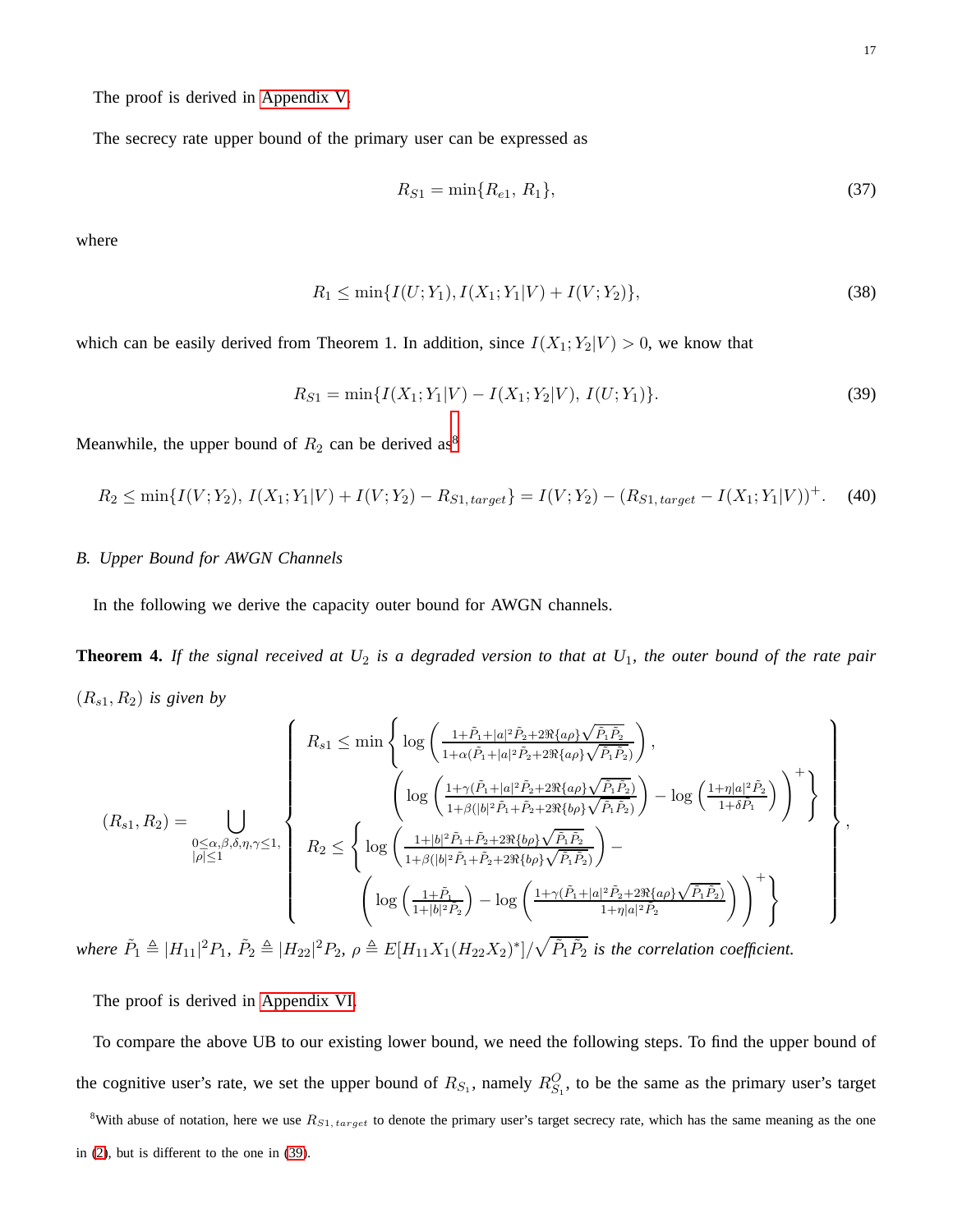secrecy rate, namely,  $R_{S_1, target}$ , due to the secure coexistence condition (i). From numerical results we can find a set of  $(\alpha, \beta, \delta, \eta, \gamma, \rho)$ , namely, S such that the equality  $R_{S_1}^O = R_{S_1, target}$  is valid. Then we can find the outer bound of the cognitive radio user's rate as

$$
R_2^o = \max_{(\alpha,\beta,\delta,\eta,\gamma,\rho)\in\mathcal{S}} \log \left( \frac{1+|b|^2 \tilde{P}_1 + \tilde{P}_2 + 2\Re\{b\rho\} \sqrt{\tilde{P}_1 \tilde{P}_2}}{1+\beta(|b|^2 \tilde{P}_1 + \tilde{P}_2 + 2\Re\{b\rho\} \sqrt{\tilde{P}_1 \tilde{P}_2}} \right) - \left( \log \left( \frac{1+\tilde{P}_1}{1+|b|^2 \tilde{P}_2} \right) - \log \left( \frac{1+\gamma(\tilde{P}_1+|a|^2 \tilde{P}_2 + 2\Re\{a\rho\} \sqrt{\tilde{P}_1 \tilde{P}_2})}{1+\eta |a|^2 \tilde{P}_2} \right) \right)^{+}.
$$
 (41)

#### V. NUMERICAL ILLUSTRATIONS

<span id="page-17-0"></span>In this section we investigate thoroughly the optimization problems **P1** and **P2** using numerical illustrations based on a relevant scenario. We first describe our geometrical setup in Section [V-A.](#page-17-1) We then analyze the performance of our 3-phase clean relaying scheme, with and without DPC encoding at  $T_2$  in Section [V-B.](#page-18-0) After that we study the influence of the optimization parameters to highlight some interesting behavior in Section [V-C.](#page-20-0) Finally we compare the achievable rate and the capacity upper bound of the secondary user.

#### <span id="page-17-1"></span>*A. Setup*

For our numerical illustrations of the theoretical results, we are interested in the system behavior for different locations of the secondary transmitter. In particular we fix the locations of the primary transmitter  $T_1$  and receiver U<sub>1</sub> at the coordinates  $(0, 0)$  and  $(1, 0)$ , respectively. The secondary receiver is fixed at  $(1, -1)$ . We assume a pathloss model with path-loss exponent  $\alpha = 3$ , i.e.,  $c_{ij} = d_{ij}^{-3}$ . The power constraints at  $T_1$  is  $P_1 = 10$  dB while we will consider different transmission powers at  $T_2$  in order to measure the impact of the power constraint. Note that we also include power control as a possible design parameter for  $T_2$ , i.e., the transmission power utilized is not necessarily fixed to its maximum  $P_2$ . The unit of rate results is bit per channel use. Note that we use the solver *fmincon* from Matlab to solve the optimization problem numerically. Because fmincon is a derivative-based search algorithm, it cannot guarantee a global optimal solution for the considered problems, which are non-convex.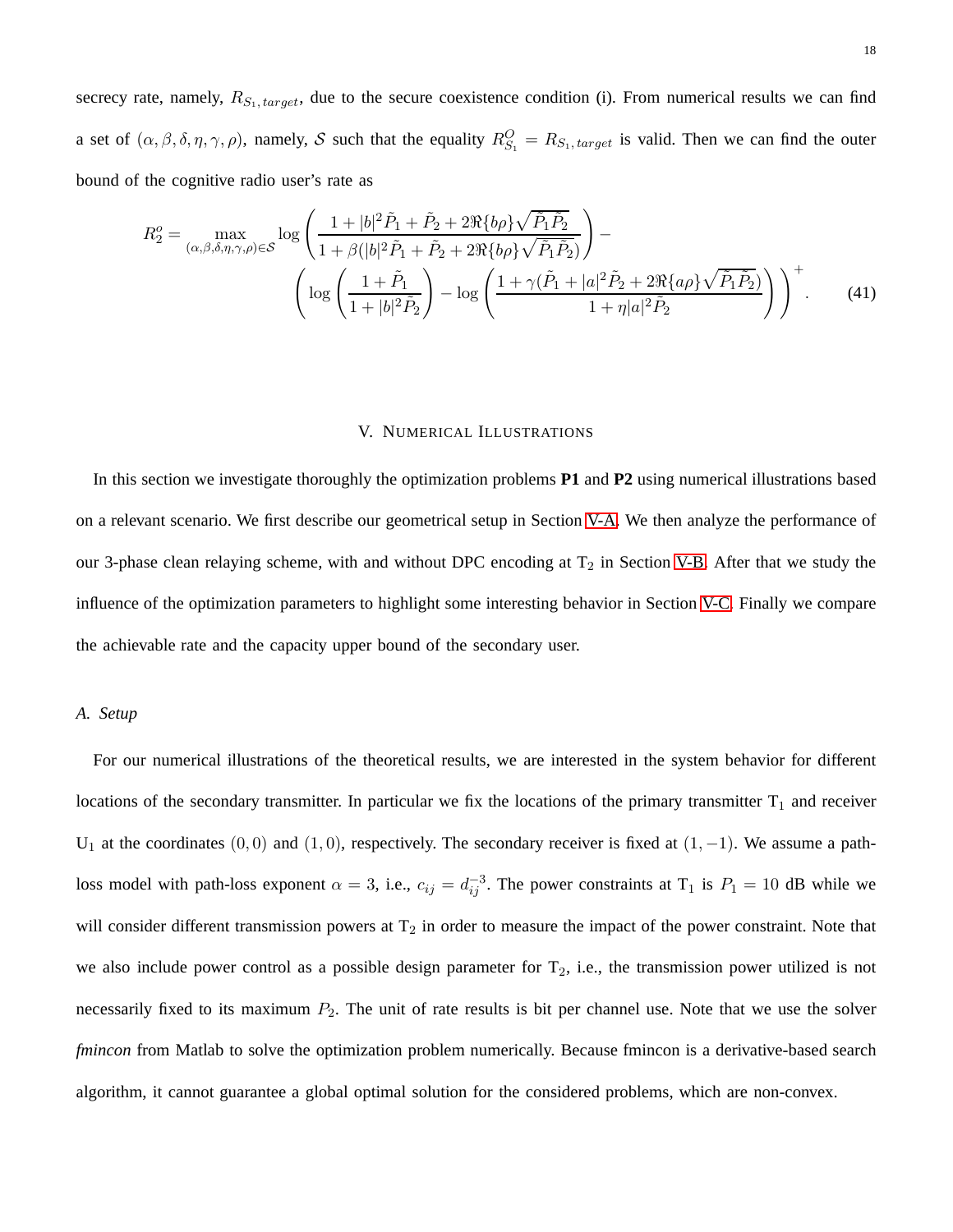<span id="page-18-0"></span>

<span id="page-18-2"></span><span id="page-18-1"></span>Fig. 2: (a) Maximum achievable secondary user's rates  $R_2^{(DPC_{20dB})}$  $2^{(DFC_{20dB})}$  as a function of the position of T<sub>2</sub> with  $P_2 = 20$ dB. (b)Difference between maximum achievable secondary user's rates with and without DPC ( $R_2^{\text{(DPC_{20dB})}}$  $x_2^{\text{(DFC_20dB)}}$  and  $R_2^{\rm (CR_{20dB})}$  $2^{(CR_{20dB})}$  as a function of the position of T<sub>2</sub> with  $P_2 = 20$  dB.

# *B. Performance Analysis*

## 1) *Performance of the 3-phase clean relaying scheme with DPC (P1)*:

In this section we investigate the performance of the proposed scheme. First we depict in Fig. [2a](#page-18-1) the maximum achievable secondary user's rates  $R_2$  for the problem **P1**, i.e., for the 3-phase clean relaying scheme combined with DPC at  $T_2$ . In all figures, the x-axis combined with the y-axis represents the coordinate of  $T_2$  in the plane. The brighter the point  $(x, y)$  is, the higher the value of the depicted variable is for this location of  $T_2$ . We observe from Fig. [2a](#page-18-1) that the highest secondary user's rates are attained for  $T_2$  located between  $T_1$ and  $U_1$ . Interestingly the highest rates are not obtained for  $T_2$  located close to  $U_2$  which can be explained in two ways. First due to the decodability condition, the location of  $T_2$  is bounded inside the circle around  $T_1$ with radius as the distance between  $T_1$  and  $U_1$ . Second, since  $T_2$  must maintain the secrecy rate unchanged, it is primordial that  $T_2$  helps the primary transmission in the classical relaying sense, for which the optimal location of  $T_2$  is between  $T_1$  and  $U_1$ .

2) *Comparison with 3-phase clean relaying scheme without DPC (P2)*:

In order to evaluate the gain from combining DPC with 3-phase clean relaying scheme, we depict in Fig.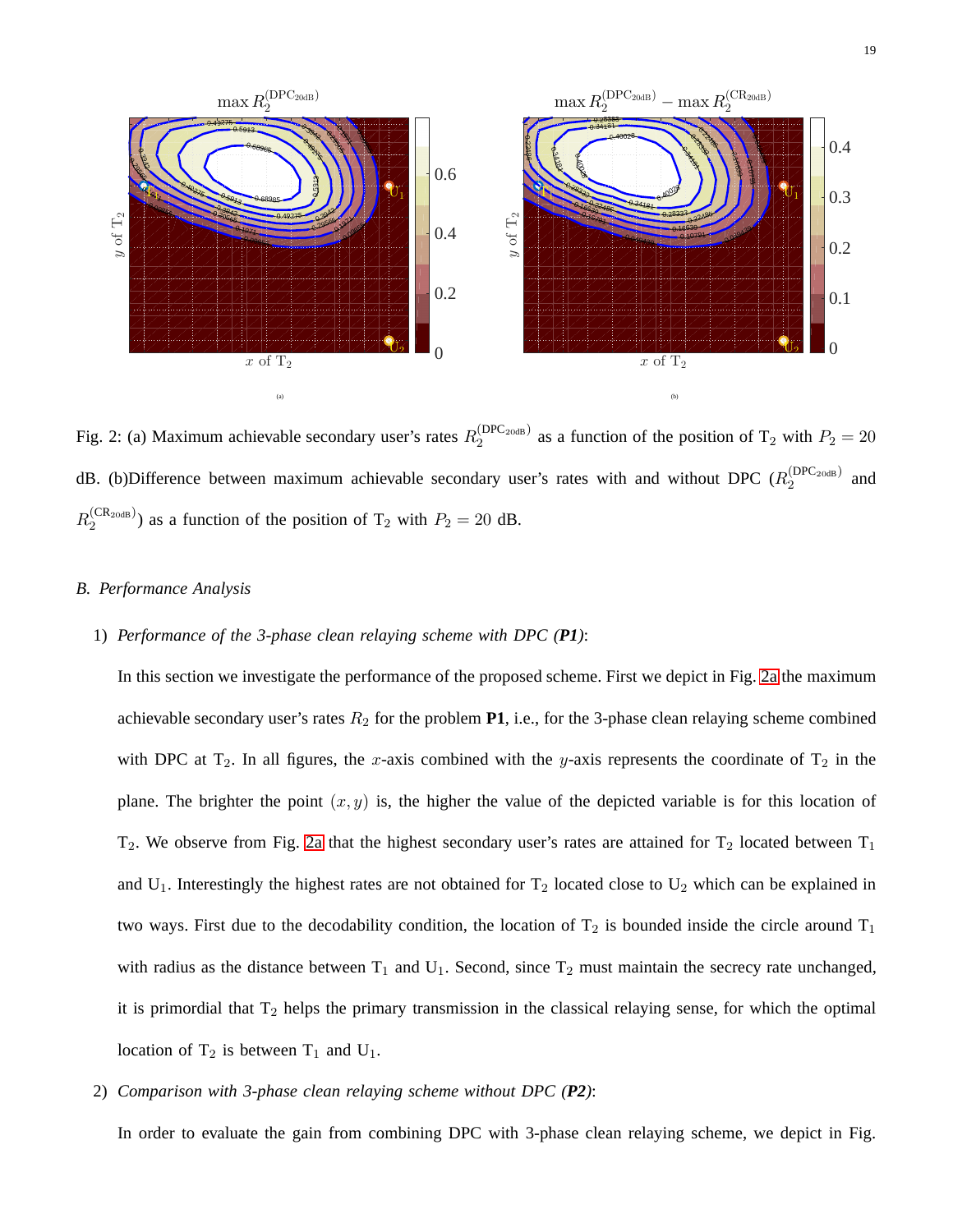<span id="page-19-0"></span>

Fig. 3: Difference of maximum achievable secondary user's rates between different schemes and different transmit powers as a function of the position of  $T_2$ .

[2b](#page-18-2) the difference of the maximum achievable secondary user's rates achieved between the optimizations **P1** and **P2**. We observe that the 3-phase clean relaying scheme with DPC provides gains up to 140% comparing with scheme without DPC, especially when  $T_2$  is located closer to  $T_1$ .

3) *Comparison with the baseline scheme (without the third phase)* and a 4-phase scheme:

In Fig. [3](#page-19-0) we compare the 3-phase clean relaying scheme with DPC to the baseline scheme with the single-phase (labeled as SP in the figure) transmission. Here single-phase is defined as the one without clean relaying but still has the first phase for listening and decoding the primary message. As expected, the secondary user's rates obtained from the optimization **P1** are no worse than the rates without the clean relaying phase, which was expected since the single-phase transmission scheme is a special case of the 3-phase clean relaying scheme with  $\eta_3 = 0$ . More specifically, from Fig. [3](#page-19-0) we can observe that the gain becomes significantly higher when  $T_2$  is located between  $T_1$  and  $U_1$ . This observation is consistent to the intuition since when  $T_2$  is at such location, the clean relaying in Phase 3 is highly efficient: it will boost the signal to interference and noise ratio (SINR) of  $I(V_1; Y_1^{(3)}$  $\binom{1}{1}$  much faster than the relaying in Phase 2 because  $T_2$  is close to  $U_1$ . More specifically, under this geometry, in Phase 2 the signal  $U_2$  causes more interference to  $U_1$ , and thus degrades the efficiency of relaying. Meanwhile the increment on the SINR of  $I(V_1; Y_2^{(3)})$  $2^{(3)}$ ) is limited due to T<sub>2</sub> being far enough from U<sub>2</sub>. Also in the same region, the power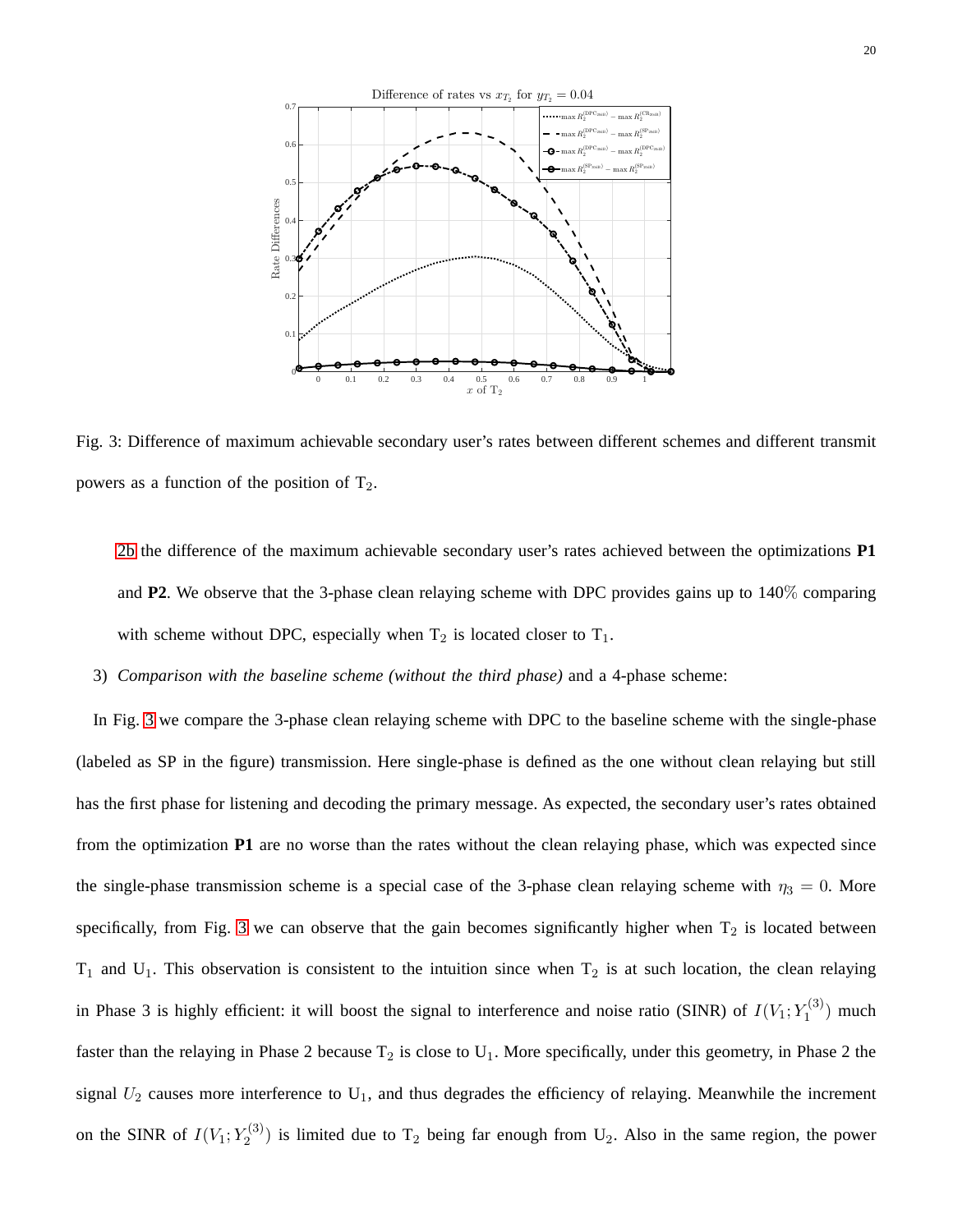allocated to the jamming signal can be reduced also due to  $T_2$  being far enough from  $U_2$ , which further improves the performance in this region.

In this subsection we also compare the proposed three-phase scheme to a four-phase scheme in which the relayed and jamming signals are separated in the third and fourth phases, respectively. The characterization of the fourphase scheme can be straightforwardly extended from our three-phase scheme. Therefore, we omit the derivation here. By this comparison we aim to verify that the latter one does not provide any additional degree of freedom to improve  $R_2$ . From numerical result observe that  $\eta_3$  can only be 0 or 1. In particular, in the part above the blue line,  $\eta_3 = 1$  and below the blue line,  $\eta_3 = 0$ . That means in total there will be only three phases. Therefore, the proposed three-phase scheme is no worse than the four-phase scheme for the considered setup.

#### <span id="page-20-0"></span>*C. Relation between the Optimized Parameters and Geo-locations*

In this section we investigate our transmission schemes by illustrating some optimized parameters with respect to geo-locations. In particular we discuss the influence of two important parameters, namely the maximal transmission power of the secondary transmitter  $P_2$  and the interval of the third phase  $\eta_3$ .

1) *Influence of the secondary power*  $P_2$ : We first investigate the influence of the maximal transmission power of  $T_2$ . In particular we study the 3-phase clean relaying scheme with DPC and single-phase transmission in Fig. [3](#page-19-0) with  $P_2 = 20$ dB and  $P_2 = 30$ dB. While we observe a somewhat similar geographic behavior for both schemes, there is an important difference between them. Indeed the magnitude of the difference  $R_2^{\text{(DPC}_{30\text{dB}})} - R_2^{\text{(DPC}_{20\text{dB}})}$  $\frac{(DPC_{20dB})}{2}$  is significantly higher than that of the difference  $R_2^{(SP_{30dB})} - R_2^{(SP_{20dB})}$  $2^{(SP_20dB)}$ . This behavior shows that higher secondary transmission power are still beneficial when the 3-phase clean relaying scheme with DPC is used, while increasing the transmission power without the clean relaying phase is not efficient to enhance the rate.

# 2) *Influence of the third phase*  $\eta_3$ :

We also investigate the interval of the third phase for clean relaying depending on whether DPC is implemented or not, in Fig. [4](#page-21-0) and Fig. [5.](#page-21-1) Our results highlight two important facts: First for both schemes, the 3-phase clean relaying scheme will be used more often when  $T_2$  gets closer to  $T_1$ . This observation must be put in conjunction with the fact that  $\eta_1$  is getting smaller while  $T_2$  gets closer to  $T_1$ , which allows a longer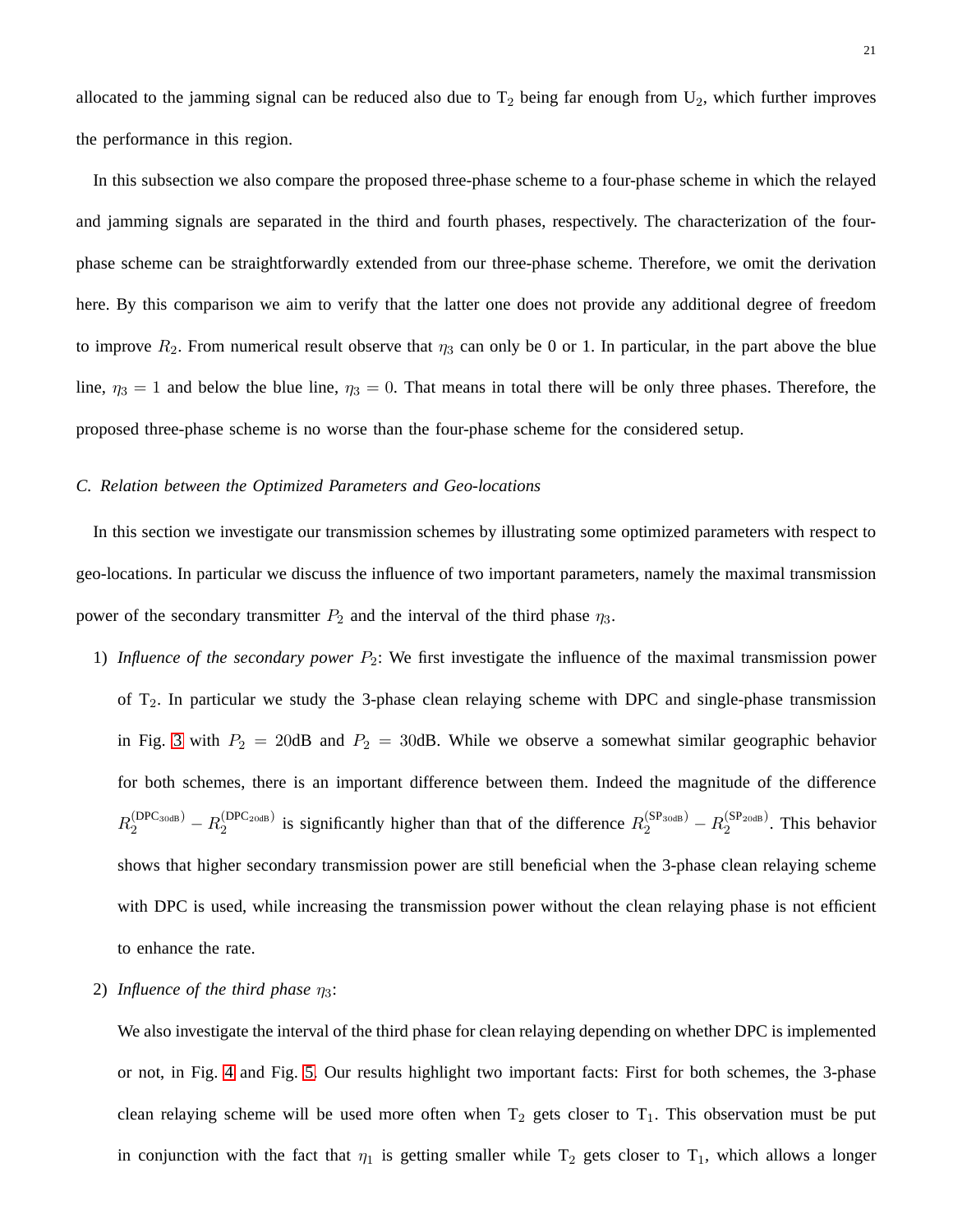<span id="page-21-0"></span>

<span id="page-21-1"></span>Fig. 4: Optimal  $\eta_3^{\text{(DPC}_{20dB})}$  $\frac{DPC_{20dB}}{3}$  for 3-phase clean relaying scheme with DPC (P1) with  $P_2 = 20dB$  as a function of the position of T<sub>2</sub>.



Fig. 5: Difference of optimal  $\eta_3^{\text{(DPC_{20dB})}}$  $\binom{[DPC_{20dB})}{3}$  and  $\eta_3^{\text{(CR}_{20dB})}$  with  $P_2 = 20$ dB as a function of the position of T<sub>2</sub>.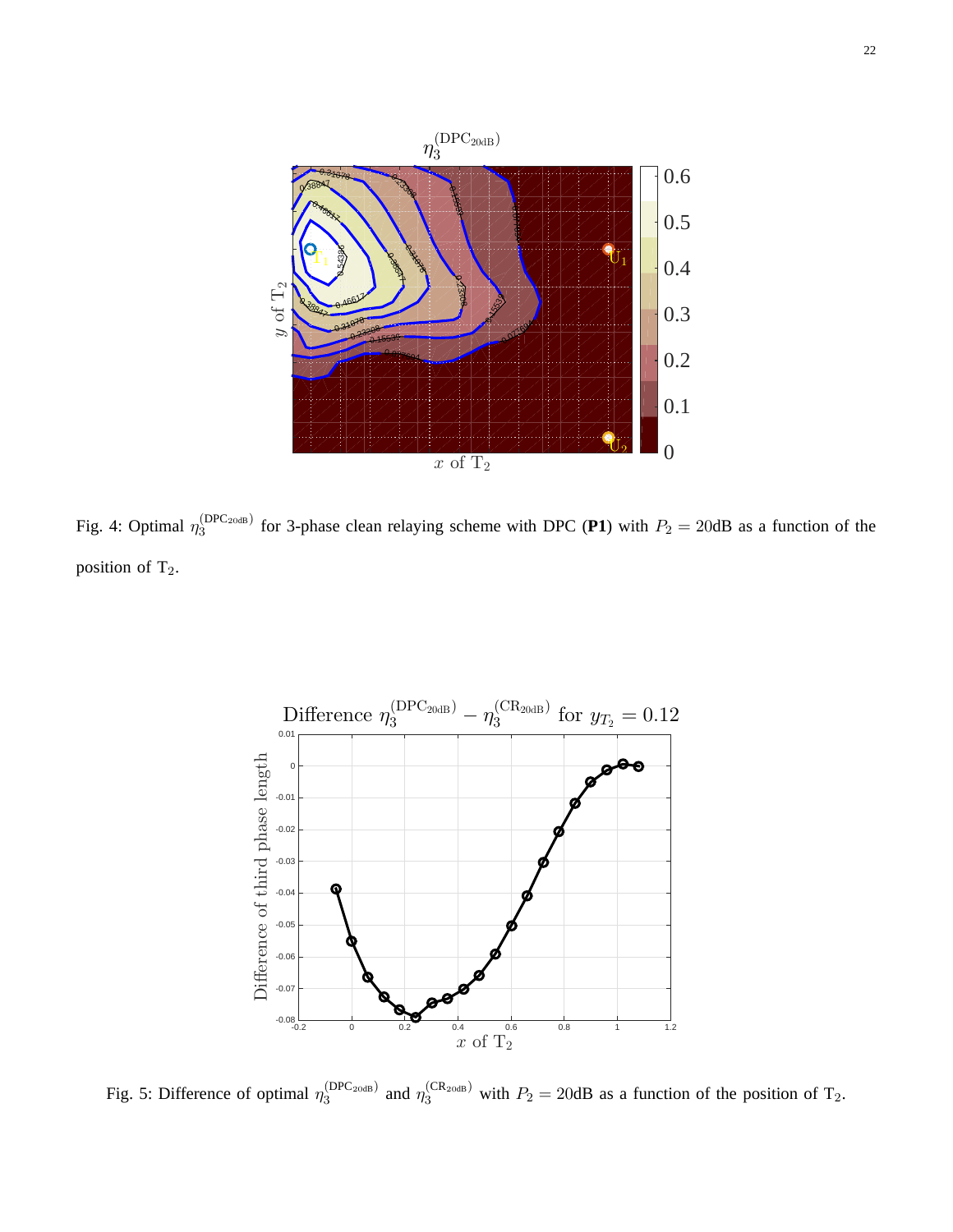

Fig. 6: The comparison of upper and lower bounds with  $(a, b) = (0.1, 0.9)$ .

period for clean relaying. Secondly, from the difference of values of  $\eta_3$  in Fig. [5,](#page-21-1) one can observe that the difference is always negative, which shows that a longer "clean relaying" phase is needed when DPC is not utilized. This is meaningful since clean relaying becomes more crucial when the better transmission technique (DPC) is not used by  $T_2$ . Thirdly, we observe that the difference admits a minimum, i.e., (quantitatively, not rigorously)  $\eta_3^{(CR_{20dB})}$  $3^{(C,R_{20dB})}$  admits a maximum for  $x_{T_2} = 0.2$ , which coincides with the best location of a relaying node. In other words, the time allocated to clean relaying (without DPC) is larger at an optimized location of T<sub>2</sub>, which is in the interval  $x \in [0.2, 0.3]$ . Note that this analysis can be corroborated by illustrating the power consumption during the second and third phase depending on whether DPC is used or not by  $T_2$ .

#### *D. Comparison of upper and lower bounds*

In this subsection we compare the derived inner and outer bounds. We consider a channel with equivalent channel gains  $(a, b) = (0.1, 0.9)$  $(a, b) = (0.1, 0.9)$  $(a, b) = (0.1, 0.9)$   $(c_{12} = 0.81, c_{21} = 0.05, c_{TT} = 10,$  and  $c_{11} = 1$ ) with  $P_1 = 10$  as an example.<sup>9</sup> The *smallest* ratio of the first phase under the above setting is  $\eta_1^* = 0.3471$ , which is the shortest interval that T<sub>2</sub> is able

<span id="page-22-0"></span><sup>9</sup>Since here we fix  $(a, b)$ , changing  $P_2$  will cause different  $H_{22}$  due to a simple mapping between  $(a, b)$  and  $\{H_{12}, H_{21}, H_{22}\}$ . Therefore, we do not show the set of  $H_{22}$  to simplify the expression.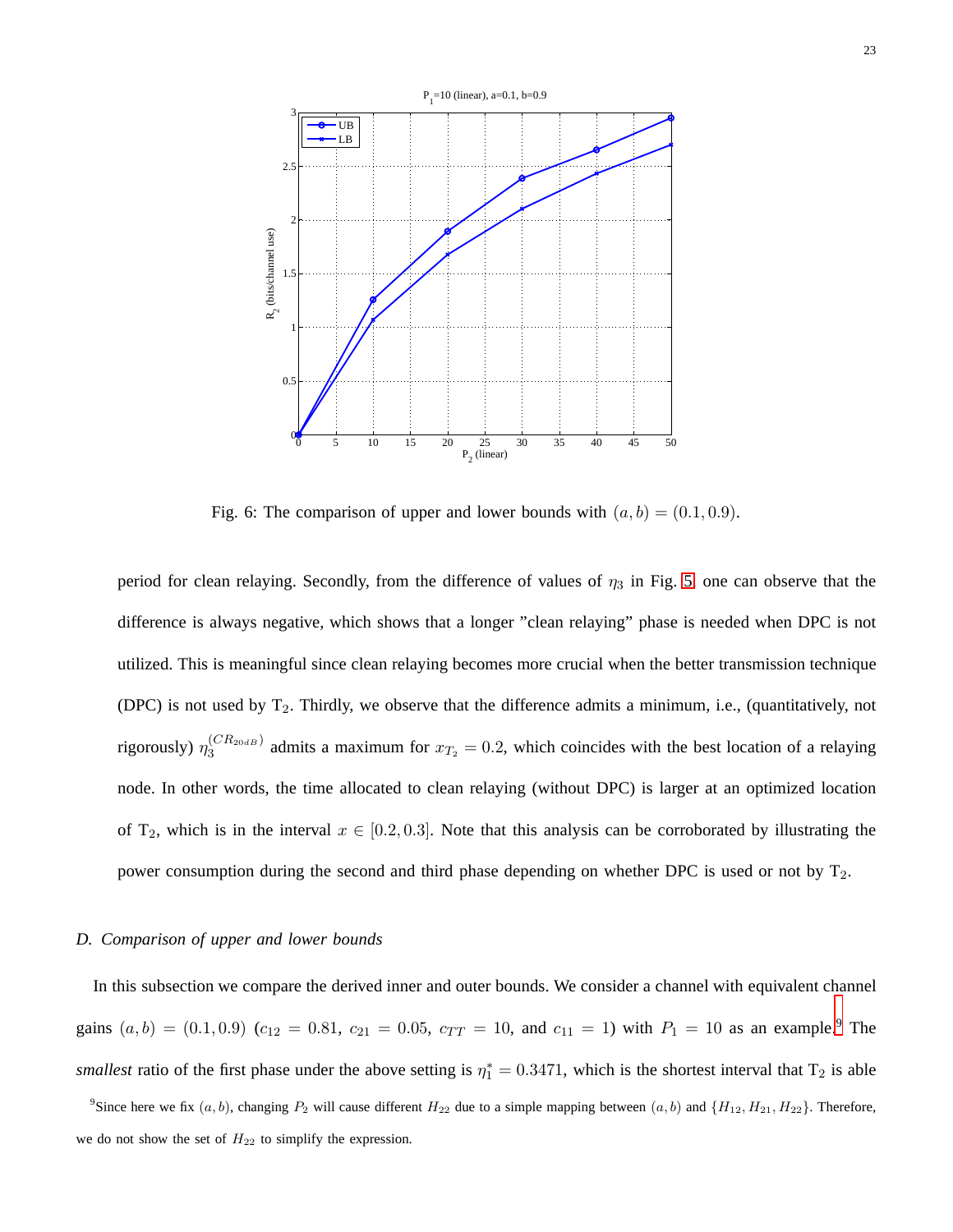to successfully decode the primary message. Note that to fairly compare the upper and lower bounds, the upper bound is scaled by  $1 - \eta_1^*$  since the UB is derived for the channel that  $T_2$  knows  $T_1$ 's message non-causally. Note also that we can not use an  $\eta_1$  which is smaller than  $\eta_1^*$  to be the scaling factor since which is feasible for  $T_2$  to get the primary message. We observe that within  $P_2 = 0 \sim 50$  in linear scale, a gap between the upper and lower bounds is within 0.3 bits/channel use. That means the proposed achievable scheme is close to the capacity when the secondary transmitter/receiver is far/close enough to the primary receiver/transmitter, respectively. There might be two reasons for the existence of such gap. First, the upper bound is derived by neglecting the secure coexistence conditions, which might introduce some gap. Second, the constraints in the upper bound are much less than the ones in [\[21\]](#page-38-10), [\[31\]](#page-39-1), [\[32\]](#page-39-2) because part of the constraints are not adopted in our derivation. More specifically, some of the constraints in [\[21\]](#page-38-10), [\[31\]](#page-39-1), [\[32\]](#page-39-2) can be expressed by auxiliary random variables via simple change of variables due to the setting that the primary encoder is a deterministic one. But in our model we do not have the constraint of deterministic encoder at the primary transmitter. By degree of freedom (DoF) analysis with the assumption that  $P_1$  is a finite constant derived in Appendix [Appendix VII,](#page-36-0) we can observe that the DoFs of the derived UB and LB is 1 and  $\eta_2 = 1 - \eta_1$ , respectively, which in general do not match. However, when  $|c_{TT}| \to \infty$ ,  $\eta_1 \to 0$  resulting in  $\eta_2 \to 1$ , which matches the DoF of UB.

<span id="page-23-0"></span>In summary, our numerical results highlight how the secondary user can securely coexist with the primary system while achieving positive rates for many geographical setups.

#### VI. CONCLUSIONS

In this paper we investigated cooperative secure communications in a cognitive radio network where the secondary receiver is treated as a potential eavesdropper with respect to the primary transmission. Under secure coexistence conditions we derived the secondary user's achievable rates and the related constraints to guarantee the primary user's weak secrecy rate, when Gelfand-Pinsker coding is used. Then we proposed a multi-phase transmission scheme to include the phases for clean relaying with cooperative jamming and the latency to successfully decode the primary message at the secondary transmitter. Additionally, an capacity upper bound of the secondary user is derived. Numerical results illustrate that the secondary transmitter can improve its performance by optimizing different parameters for the transmission schemes according to the relative positions of the nodes. We also show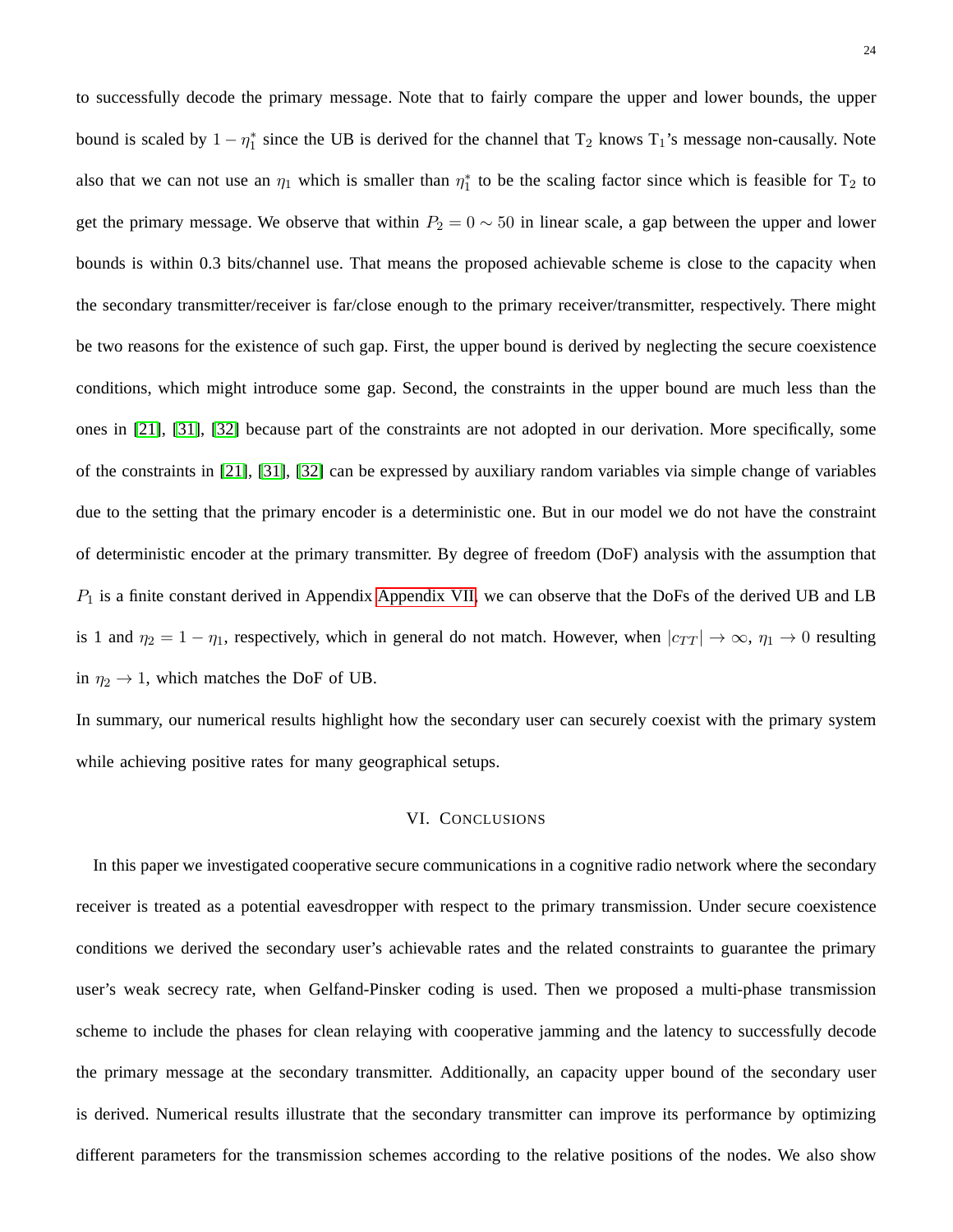<span id="page-24-0"></span>that the gap between our achievable scheme and a capacity upper bound can be within 0.3 bits/channel use in tested scenarios. Thereby, a smart secondary transmitter is able to adopt its relaying and cooperative jamming to guarantee primary secrecy rates and transmit its own data at the same time from relevant geometric positions.

#### <span id="page-24-1"></span>APPENDIX I. PROOF OF THEOREM [1](#page-9-0)

*Proof:* In the following we perform the reliability and equivocation rate analysis.

*Codebook generation:* We first generate  $2^{n(R_{S1}+R'_{S1})}$  independent sequences  $v_1$  such that  $R_{S1}+R'_{S1}=I(V_1;Y_1)-I(V_2;Y_2)$  $2\varepsilon, \forall \varepsilon > 0$  as the primary user's codewords each with probability  $P_{V_1}(v_1) = \prod_{i=1}^n P_{V_1}(v_{1i})$  and label them as

$$
\boldsymbol{v}_1(w_1, s_1), \ w_1 \in \{1, \cdots, M_1\}, \ s_1 \in \{1, \cdots, J_1\},\tag{42}
$$

where  $M_1 = 2^{nR_1}$  and  $J_1 = 2^{nR'_1}$ ,  $R'_{S1} \triangleq I(V_1; Y_2) - 2\varepsilon$ . We then generate  $2^{n(R_2 + R'_2)}$  independent sequences  $v_2$ as the secondary user's codewords each with probability  $P_{V_2}(v_2) = \prod_{i=1}^n P_{V_2}(v_{2i})$  and label them as

$$
\boldsymbol{v}_2(w_2, s_2), \ w_2 \in \{1, \cdots, M_2\}, \ s_2 \in \{1, \cdots, J_2\},\tag{43}
$$

where  $M_2 = 2^{nR_2}$  and  $J_2 = 2^{nR'_2}$ ,  $R'_2 \triangleq I(V_1; V_2) + \varepsilon$ .

Let

$$
C_1 \triangleq \{ \boldsymbol{v}_1(w_1,s_1), \ \forall \ (w_1,s_1) \}, \ \text{and} \ C_2 \triangleq \{ \boldsymbol{v}_2(w_2,s_2), \ \forall \ (w_2,s_2) \},
$$

be the codebooks of  $T_1$  and  $T_2$ , respectively.

*Encoding:* For the primary user to send the message  $w_1$ ,  $T_1$  randomly chooses a codeword from bin  $w_1$ . For the secondary user to send the message  $w_2$ ,  $T_2$  chooses the codeword in bin  $w_2$  such that

$$
(\boldsymbol{v}_1(w_1,s_1),\boldsymbol{v}_2(w_2,s_2)) \in T_{\varepsilon}^{(n)}(P_{V_1,V_2}),
$$
\n(44)

where  $T^{(n)}_\varepsilon(P_{V_1,V_2})$  denotes the set of strongly jointly typical sequences  $\bm v_1$  and  $\bm v_2$  with respect to the joint probability mass function of  $V_1$  and  $V_2$ , i.e.,  $P_{V_1,V_2}$ . The channel input x is selected by the prefixing  $P(x|v_1, v_2)$ . Note that here we do not choose  $v_1$  and  $v_2$  simultaneously as [\[25\]](#page-38-14), but sequentially just like the interference mitigated CR [\[23\]](#page-38-12) since  $T_1$ 's coding scheme is kept intact here.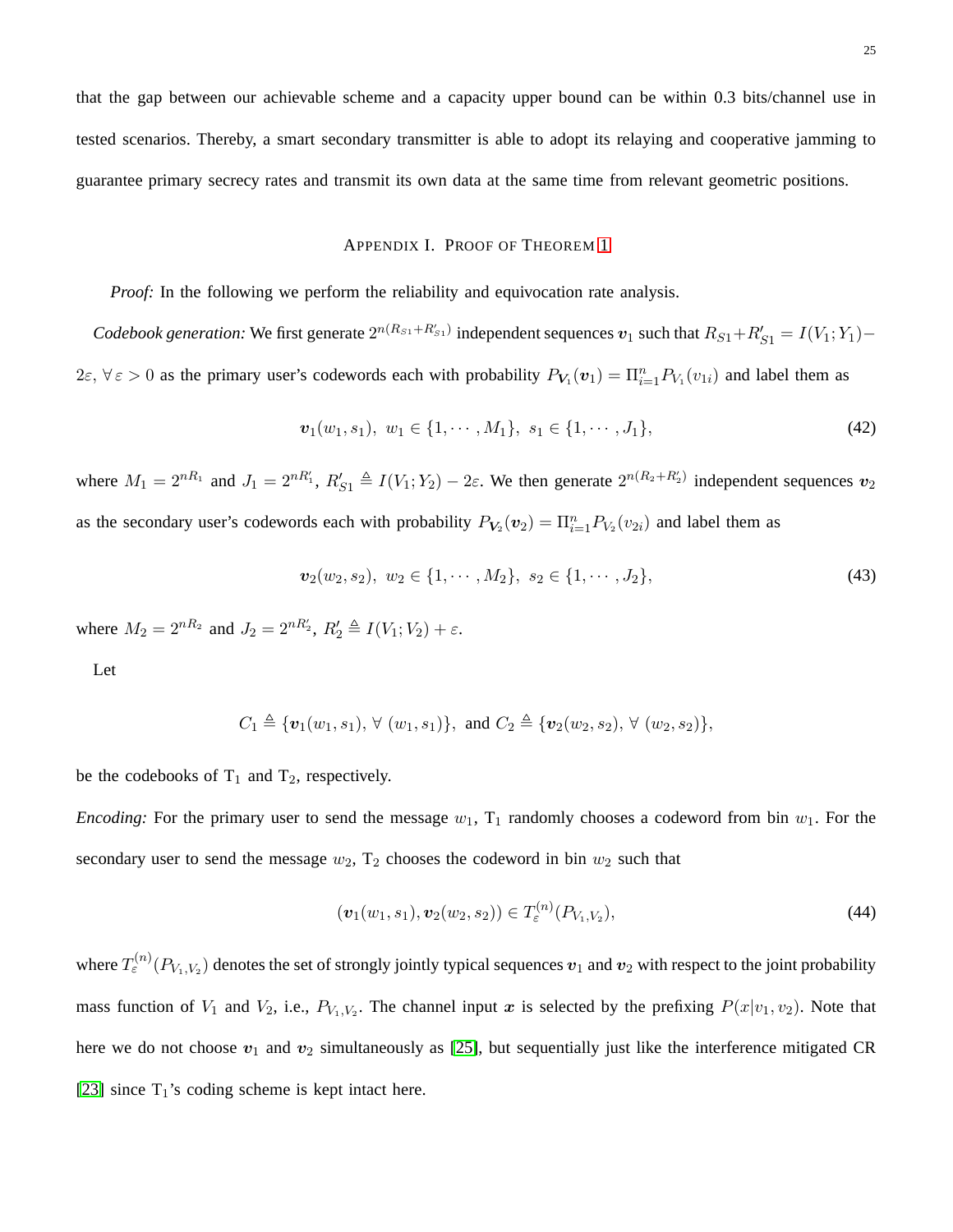*Decoding:* Decoder  $U_1$  and  $U_2$  choose  $(w_1, s_1)$  and  $(w_2, s_2)$ , respectively, so that

$$
(\boldsymbol{v}_1(w_1,s_1),\boldsymbol{y}'_1) \in T_{\varepsilon}^{(n)}(P_{V_1,Y_1'}), \text{ and } (\boldsymbol{v}_2(w_2,s_2),\boldsymbol{y}'_2) \in T_{\varepsilon}^{(n)}(P_{V_2,Y_2'}),
$$
\n(45)

if such  $w_1$  and  $w_2$  exist and if these are unique; otherwise, an error is declared. Note that this kind of jointly typical decoder is the same as the one used for the original  $U_1$ .

*Error analysis:* Without loss of generality, assume the messages  $v_1(1,1)$  and  $v_2(1,1)$  are transmitted. Three kinds of error should be considered:

 $E_1$ : T<sub>2</sub> cannot find any  $v_2$  which is jointly typical to the side information  $v_1$ . The probability of this error is denoted by  $P_{E1} \triangleq Pr((\boldsymbol{v}_1, \boldsymbol{v}_2) \notin T_{\varepsilon}^{(n)}), \forall \boldsymbol{v}_2$ .

 $E_2$ :  $v_1(1,1)$  is not jointly typical to  $y'_1$  or  $v_2(1,1)$  is not jointly typical to  $y'_2$ . The probability of this error is denoted by  $P_{E2} \triangleq Pr((\boldsymbol{v}_1(1,1), \boldsymbol{y}_1') \notin T_{\varepsilon}^{(n)} \cup (\boldsymbol{v}_2(1,1), \boldsymbol{y}_2') \notin T_{\varepsilon}^{(n)}).$ 

 $E_3$ :  $v_1(w_1 \neq 1, s_1)$  is jointly typical to  $y'_1$  or  $v_2(w_2 \neq 1, s_2)$  is jointly typical to  $y'_2$ .

For the event  $E_1$ , from the Covering Lemma [\[33\]](#page-39-3), as long as  $R'_2 > I(V_1; V_2)$ , the probability  $P_{E1}$  of this case approaches to zero when  $n$  is large enough. We then consider the decoding error at the primary receiver. From joint typicality [\[33\]](#page-39-3) we know that the probability  $P_{E2}$  approaches to zero when n is large enough. For the event  $E_3$ , from [\[33\]](#page-39-3) we know that

$$
P_{E3} = P\{(\mathbf{v}_1(w_1 \neq 1, s_1), \mathbf{y}_1') \in T_{\varepsilon}^{(n)}(P_{V_1, Y_1'}) \big| (\mathbf{v}_1(1, 1), \mathbf{v}_2(1, 1)) \in T_{\varepsilon}^{(n)}(P_{V_1, V_2}) \} \le 2^{-n[I(V_1; Y_1') - \varepsilon]}.
$$
(46)

Thus the total error probability can be bounded by the union bound as

$$
P_e \le P_{E1} + P_{E2} + \sum_{w_1 \neq 1} \sum_{s_1} P_{E3} \le P_{E1} + P_{E2} + M_1 J_1 2^{-n[I(V_1; Y_1') - \varepsilon]} \le P_{E1} + P_{E2} + 2^{-n[I(V_1; Y_1') - R_{S1} - R_{S1}' - \varepsilon]}.
$$

<span id="page-25-0"></span>(47)

Thus to enforce the upper bound of  $P_e$  to approach zero, it is required that

$$
I(V_1; Y_1') > R_{S1} + R'_{S1} + \varepsilon = I(V_1; Y_1) - \varepsilon,
$$

which can be rearranged as  $I(V_1; Y_1') \ge I(V_1; Y_1)$ .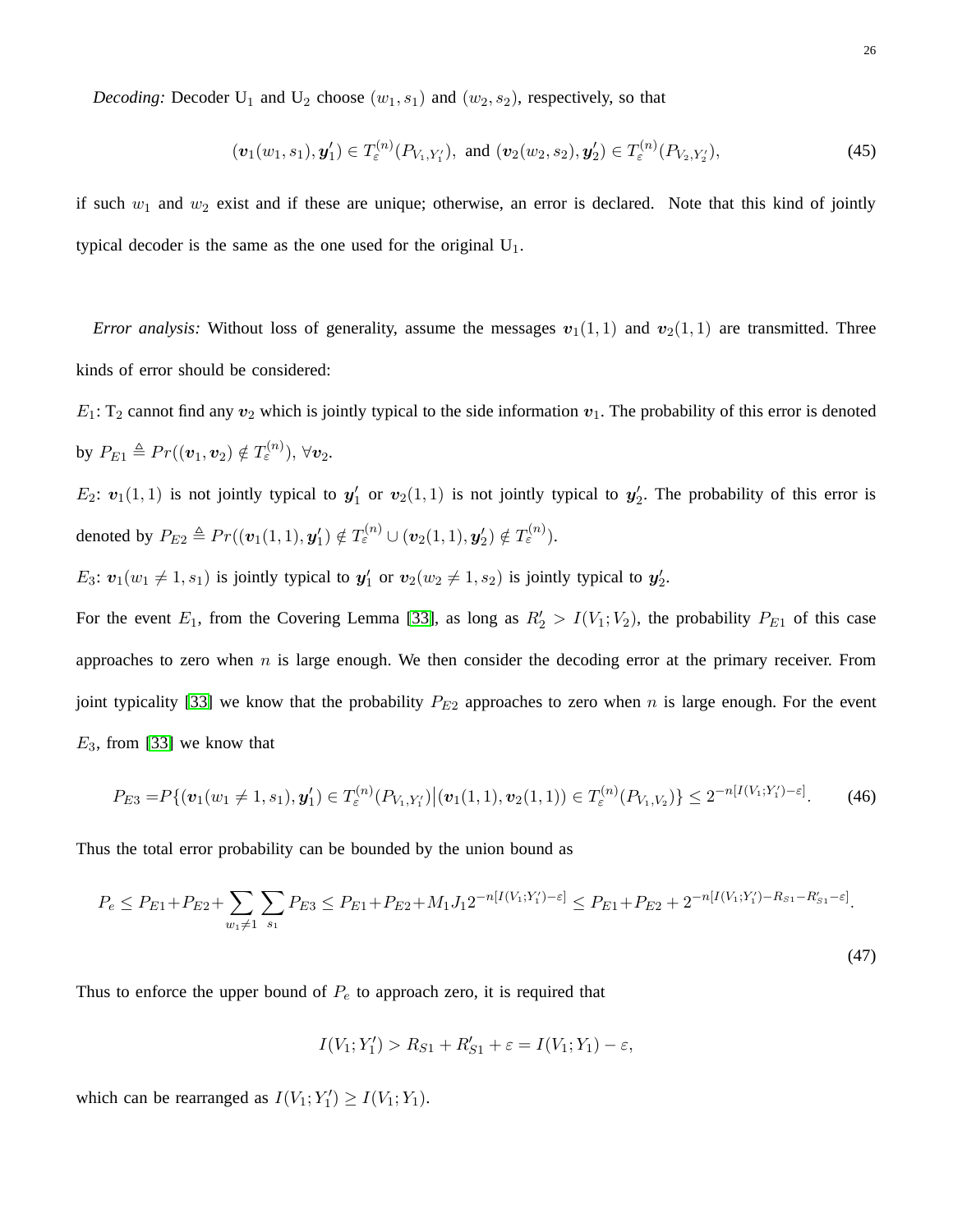For the secondary user, we can follow the same steps to derive the constraint  $R_2 < I(V_2; Y_2') - R_2' =$  $I(V_2; Y_2') - I(V_2; V_1) - \varepsilon$ , which guarantees that the error probability approaches to zero.

## *Equivocation rate analysis:*

The equivocation rate can be further rearranged as

$$
H(W_1|Y'_2) \stackrel{(a)}{\geq} H(V_1) - I(V_1; V_2) - I(V_1; Y'_2 | V_2) - H(V_1 | V_2, Y'_2, W_1)
$$
  
\n
$$
\stackrel{(b)}{\geq} H(V_1) - n[I(V_1; V_2) + I(V_1; Y'_2 | V_2) + \varepsilon] + H(V_1 | V_2, Y'_2, W_1)
$$
  
\n
$$
\stackrel{(c)}{=} H(V_1) - n[I(V_1; V_2, Y'_2) + \varepsilon] + H(V_1 | V_2, Y'_2, W_1)
$$
  
\n
$$
\stackrel{(d)}{=} n[R_{S1} + I(V_1; Y_2) - \varepsilon] - n[I(V_1; V_2, Y'_2) + \varepsilon] - H(V_1 | V_2, Y'_2, W_1),
$$
\n(48)

where (a) is from [\[25,](#page-38-14) (56)], (b) is from [\[25,](#page-38-14) Lemma 3], which is independent to the channel model or coding scheme, but only relies on the basic definitions of joint typicality, mutual information, and entropy. Thus we can apply this lemma to our problem; (c) uses the chain rule of entropy again; (d) is due to  $V_1$  attaining  $2^{n \cdot (R_{S1} + I(V_1;Y_2) - \varepsilon)}$ possible values with equal probability from the construction of the code in [\(42\)](#page-24-1). Then we can rearrange [\(48\)](#page-26-0) as

$$
R_{S1} - \frac{1}{n}H(W_1|Y'_2) \le I(V_1; V_2, Y'_2) - I(V_1; Y_2) + 2\varepsilon + \frac{1}{n}H(V_1|V_2, Y'_2, W_1).
$$
\n(49)

To achieve the weak secrecy, we need to make the RHS of [\(49\)](#page-26-1) approaches zero. We first choose

<span id="page-26-2"></span><span id="page-26-1"></span><span id="page-26-0"></span>
$$
I(V_1; V_2, Y_2') = I(V_1; Y_2). \tag{50}
$$

Then given  $W_1 = w_1$ , we can apply Fano's inequality to the last term on the RHS of [\(49\)](#page-26-1) as

$$
H(\mathbf{V}_1 | \mathbf{V}_2, \mathbf{Y}_2', W_1 = w_1) \le 1 + \lambda \cdot n \cdot I(V_1; V_2),
$$
\n(51)

where  $\lambda$  is the average probability of error of decoding the index  $s_1$  at U<sub>2</sub> given  $V_2$  and  $W_1$ . We prove that  $\lambda$ approaches zero when  $n$  is large enough in Appendix II, then we have

$$
\frac{1}{n}H(\mathbf{V}_1|\mathbf{V}_2,\mathbf{Y}_2',W_1=w_1)\stackrel{(a)}{\leq} \frac{1}{n}H(\mathbf{V}_1|\mathbf{Y}_2',W_1=w_1)\stackrel{(b)}{\leq} \frac{1}{n}(1+\lambda nI(V_1;Y_2'))\leq \varepsilon_2,
$$
\n(52)

where (a) is due to conditioning does not increase entropy and (b) is by Fano's inequality. After averaging over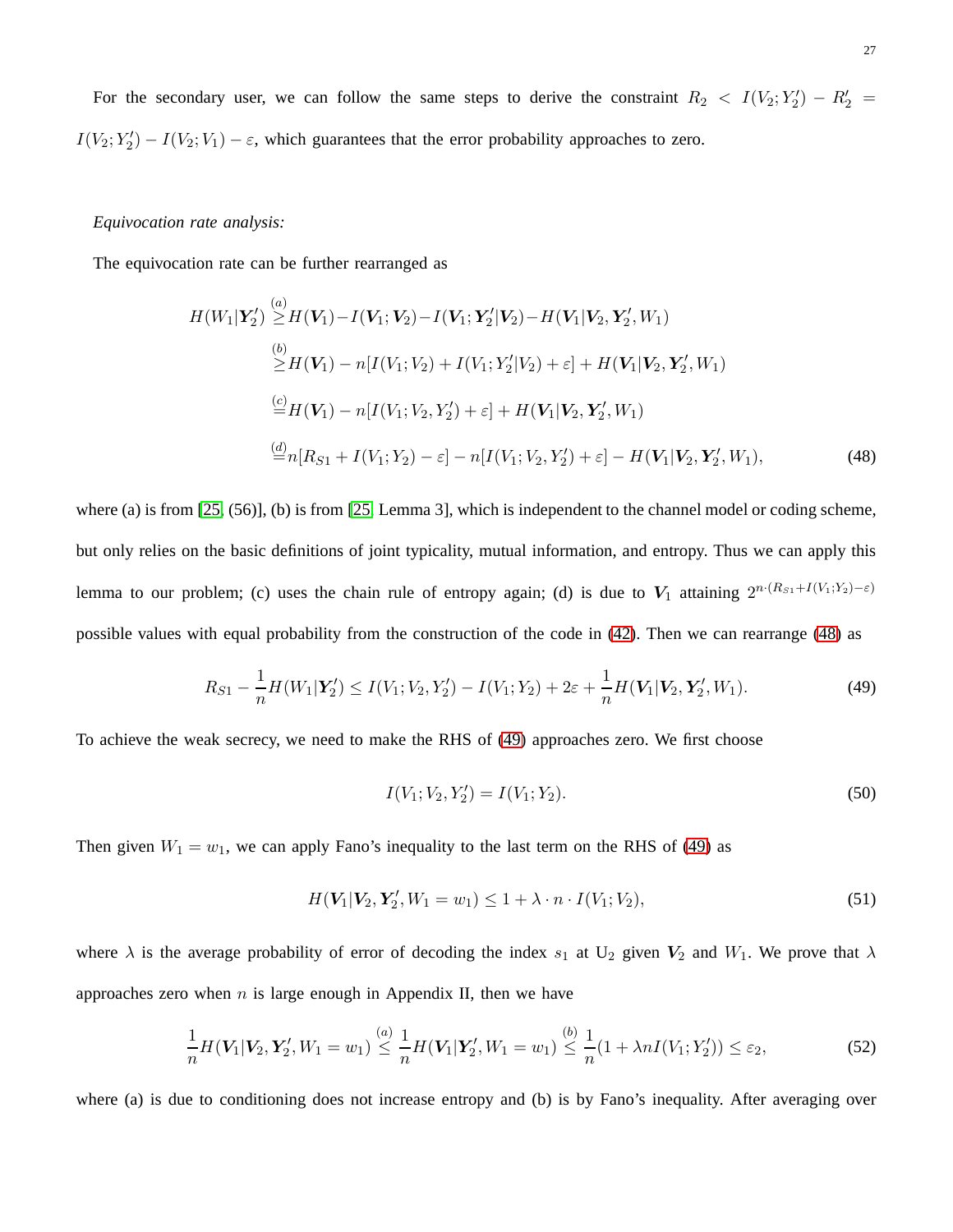$W_1$ , we have

$$
\frac{1}{n}H(\mathbf{V}_1|\mathbf{V}_2,\mathbf{Y}_2',W_1)=\frac{1}{n}\sum_{w_1}P(W_1=w_1)H(\mathbf{V}_1|\mathbf{V}_2,\mathbf{Y}_2',W_1=w_1)\leq\varepsilon_2.
$$
\n(53)

Finally, after substituting [\(50\)](#page-26-2), and [\(53\)](#page-27-0) into [\(49\)](#page-26-1), we have

$$
R_{S1} - \frac{1}{n}h(W_1|\boldsymbol{Y}_2') \le 2\varepsilon + \varepsilon_2. \tag{54}
$$

This concludes the proof.

## APPENDIX II. PROOF OF THE CONSTRAINT THAT  $\lambda$  APPROACHES ZERO

*Proof:* In this appendix we use the following error analysis to prove  $\lambda < \varepsilon$ . Note that now we require that the primary user's codeword, which is designed for single user secure transmission, is jointly typical to the new received signal at  $U_2$  when  $T_2$  transmits. For a given typical sequence  $v_2$ , let  $T^{(n)}_{\varepsilon}(P_{V_1,V_2'|V_2})$  denote the set of jointly typical sequences  $v_1$  and  $y_2'$  with respect to  $P_{V_1, Y_2'|V_2}$ . Given  $W_1 = w_1$ ,  $U_2$  chooses  $s_1$  so that

$$
(\boldsymbol{v}_1(w_1,s_1),\boldsymbol{y}_2') \in T_{\varepsilon}^{(n)}(P_{V_1,Y_2'|V_2}),
$$
\n(55)

if such  $s_1$  exists and is unique; otherwise an error is declared. Define the event

$$
E(s_1) = \{ (\boldsymbol{v}_1(w_1, s_1), \boldsymbol{y}_2') \in T_{\varepsilon}^{(n)}(P_{V_1, Y_2'|V_2}) \}.
$$
\n(56)

Without loss of generality, we assume that  $v_1(w_1, 1)$  is sent and we define the event

<span id="page-27-2"></span><span id="page-27-1"></span>
$$
K_1 = \{ \mathbf{v}_1(w_1, 1) \text{ was sent} \}. \tag{57}
$$

Then we know with union bound that

$$
\lambda(w_1) \le P\{E^c(1)|K_1\} + \sum_{s_1 \neq 1} P\{E(s_1)|K_1\},\tag{58}
$$

where  $E^c(1)$  denotes the event that  $(\boldsymbol{v}_1(w_1, 1), \boldsymbol{y}'_2) \notin T_{\varepsilon}^{(n)}(P_{\boldsymbol{V}_1, \boldsymbol{Y}'_2 | \boldsymbol{V}_2}).$ 

From joint typicality we know that

$$
P\{E^{c}(s_{1}=1)|K_{1}\} \leq \varepsilon, \text{ and } P\{E(s_{1}\neq 1)|K_{1}\} \leq 2^{-n[I(V_{1};Y'_{2}|V_{2})-\varepsilon]}.
$$
\n
$$
(59)
$$

<span id="page-27-0"></span> $\blacksquare$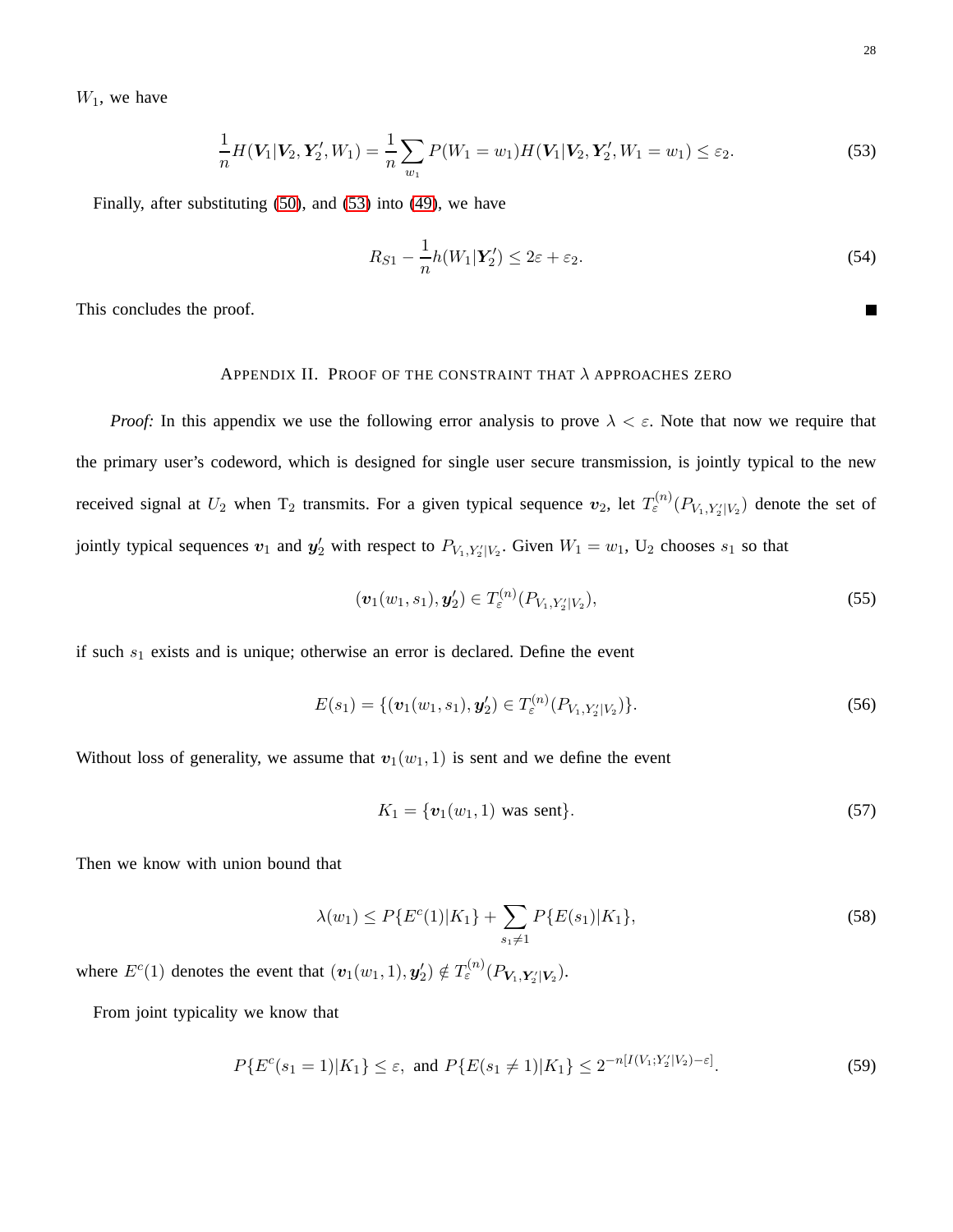To find the upper bound of the second term on the RHS of [\(58\)](#page-27-1), we first check the value of  $H(V_1|V_2, W_1)$ , which represents the total number of cases that the decoding is wrong when deriving the total probability of error similar to [\(47\)](#page-25-0), i.e.,

$$
H(\mathbf{V}_1 | \mathbf{V}_2, W_1)
$$
\n
$$
\stackrel{(a)}{=} H(\mathbf{V}_1 | \mathbf{V}_2) - I(\mathbf{V}_1; W_1 | \mathbf{V}_2)
$$
\n
$$
\stackrel{(b)}{=} H(\mathbf{V}_1) - I(\mathbf{V}_1; \mathbf{V}_2) - I(\mathbf{V}_1; W_1 | \mathbf{V}_2)
$$
\n
$$
\stackrel{(c)}{=} n(R_{S1} + R'_{S1} - \varepsilon) - I(\mathbf{V}_1; \mathbf{V}_2) - I(\mathbf{V}_1; W_1 | \mathbf{V}_2)
$$
\n
$$
\stackrel{(d)}{\leq} n(R_{S1} + R'_{S1} - \varepsilon) - n(I(\mathbf{V}_1; \mathbf{V}_2) - \varepsilon) - I(\mathbf{V}_1; W_1 | \mathbf{V}_2)
$$
\n
$$
\stackrel{(e)}{=} n(R_{S1} + R'_{S1}) - nI(\mathbf{V}_1; \mathbf{V}_2) - [H(\mathbf{W}_1 | \mathbf{V}_2) - H(\mathbf{W}_1 | \mathbf{V}_1, \mathbf{V}_2)]
$$
\n
$$
\stackrel{(f)}{=} n(R_{S1} + R'_{S1}) - nI(\mathbf{V}_1; \mathbf{V}_2) - H(\mathbf{W}_1 | \mathbf{V}_2)
$$
\n(60)

where (a) and (b) are by the chain rule of entropy; (c) is by definition of  $V_1$  sequences, which are uniformly selected with  $2^{n(R_{S1}+R'_{S1}-\varepsilon)}$  possibilities and  $R'_{S1} = I(V_1; Y_2) - 2\varepsilon$  as shown in the codebook construction; (d) is due to the i.i.d assumption; (e) uses the chain rule of entropy again; (f) uses the fact that when  $V_1$  is known,  $W_1$ is also known, thus  $H(W_1|V_1, V_2) = 0$ .

To proceed, we assume

<span id="page-28-2"></span><span id="page-28-0"></span>
$$
I(V_1; Y_2) \ge I(V_1; V_2) - 2\varepsilon. \tag{61}
$$

This assumption can be interpreted as follows. Given the primary user's wiretap code, which is fixed, we enforce each bin has at least one codeword jointly typical to  $v_2$ , i.e.,

$$
2^{n[I(V_1;Y_2)-2\varepsilon]}2^{-n[I(V_1;V_2)+\varepsilon]} = 2^{n[I(V_1;Y_2)-I(V_1;V_2)+3\varepsilon]} \ge 1,
$$
\n(62)

where  $2^{n[I(V_1;Y_2)-2\varepsilon]}$  is the number of codewords per bin and  $2^{-n[I(V_1;V_2)+\varepsilon]}$  is the probability that the codeword  $v_1$  is jointly typical to  $v_2$ . This implies  $H(W_1|V_2) = H(W_1)$ , which is the same concept as the wiretap coding. Thus [\(60\)](#page-28-0) becomes

<span id="page-28-1"></span>
$$
H(\mathbf{V}_1|\mathbf{V}_2, W_1) = n[I(V_1; Y_2) - I(V_1; V_2)].
$$
\n(63)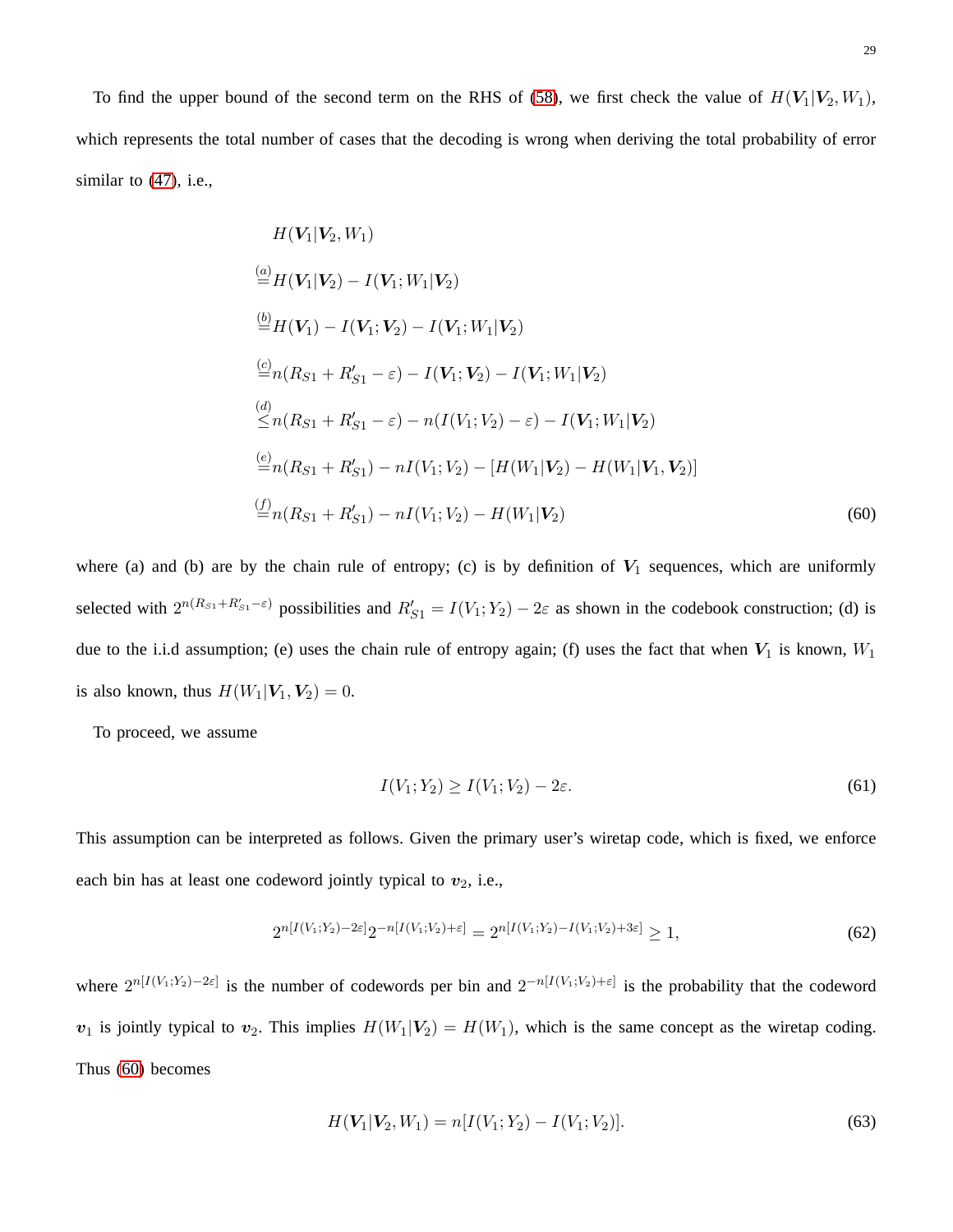Now we can bound the second term of error probability on the RHS of [\(58\)](#page-27-1) via [\(59\)](#page-27-2) and [\(63\)](#page-28-1) as

$$
2^{n[I(V_1;Y_2)-I(V_1;V_2)-2\varepsilon]}2^{-n[I(V_1;Y_2'|V_2)-\varepsilon]} = 2^{-n[I(V_1;Y_2',V_2)-I(V_1;Y_2)+\varepsilon]}.
$$
\n(64)

We can see that if [\(50\)](#page-26-2) is fulfilled, [\(64\)](#page-29-1) approaches to zero when n is large enough. Now we compare the condition [\(50\)](#page-26-2) and the assumption [\(61\)](#page-28-2). We can express the LHS of [\(50\)](#page-26-2) as

$$
I(V_1; V_2, Y_2') = I(V_1; V_2) + I(V_1; Y_2'|V_2) \stackrel{(a)}{\geq} I(V_1; V_2),\tag{65}
$$

where (a) is due to  $I(V_1; Y_2'|V_2) \ge 0$  [\[34,](#page-39-4) Th. 2.34]. Then combined with the RHS of [\(50\)](#page-26-2), we have  $I(V_1; Y_2) \ge$  $I(V_1; V_2)$ . Therefore, [\(50\)](#page-26-2) is sufficient to ensure [\(61\)](#page-28-2) as  $n \to \infty$ , i.e.,  $\varepsilon \to 0$ . Thus to make the probability of error [\(58\)](#page-27-1) approach zero, we can find that [\(50\)](#page-26-2) is sufficient.

#### APPENDIX III. PROOF OF PROPOSITION [2](#page-11-3)

<span id="page-29-0"></span>*Proof:* The received signals at  $U_1$  and  $U_2$  for the three phases are respectively given as

$$
Y_1^{(1)} = V_1^{(1)} + Z_1^{(1)},
$$
  
\n
$$
Y_1^{(2)} = X_1^{(2)} + c_{21}X_2^{(2)} + Z_1^{(2)} = c_{11}^{(2)}X_1^{(2)} + c_{21}(U_2^{(2)} + A_2^{(2)}) + Z_1^{(2)},
$$
  
\n
$$
Y_1^{(3)} = c_{11}^{(3)}V_1^{(3)} + Z_1^{(3)},
$$
  
\n
$$
Y_2^{(1)} = c_{12}V_1^{(1)} + Z_2^{(1)},
$$
  
\n
$$
Y_2^{(2)} = c_{22}X_2^{(2)} + c_{12}X_1^{(2)} + Z_2^{(2)} = c_{12}^{(2)}X_1^{(2)} + c_{22}(U_2^{(2)} + A_2^{(2)}) + Z_2^{(2)},
$$
  
\n
$$
Y_2^{(3)} = c_{12}^{(3)}V_1^{(3)} + Z_2^{(3)},
$$

where  $\phi_{21}$  is the phase of  $c_{21}$ ,  $X_2^{(2)} = U_2 + V_{1,r} + A_2^{(2)}$  $\chi_2^{(2)}$ ,  $V_{1,r} \triangleq e^{-j\phi_{21}} \sqrt{(1-\rho_2)\gamma P_2^{(2)}/P_1} X_1^{(2)}$  $\int_1^{(2)}$  is T<sub>1</sub>'s signal relayed by T<sub>2</sub>, and  $A_2^{(2)}$  $\binom{2}{2}$  is the jamming signal in Phase 2. And  $(V_1, V_2, U_2)$  have the following relation

$$
V_1 = X_1, V_2 = U_2 + \alpha U_1, U_1 = \left(c_{12} + c_{22}e^{-j\phi_{21}}\sqrt{\frac{(1-\rho_2)\gamma P_2^{(2)}}{P_1}}\right)V_1 = c_{12}^{(2)}V_1,
$$
\n(66)

where  $U_1$  is the side information for T<sub>2</sub> to precode,  $X_1 \sim N(0, P_1)$ ,  $\alpha = |c_{22}|^2 P_{U_2}/(1 + |c_{22}|^2 (P_{U_2} + \rho_2 P_2^{(2)})$  $2^{(2)}$ ) is the minimum mean square error (MMSE) estimator of  $U_2$  from the channel  $Y = c_{22}(U_2 + A_2^{(2)})$  $2^{(2)}$  +  $N_2$ , where

<span id="page-29-1"></span> $\blacksquare$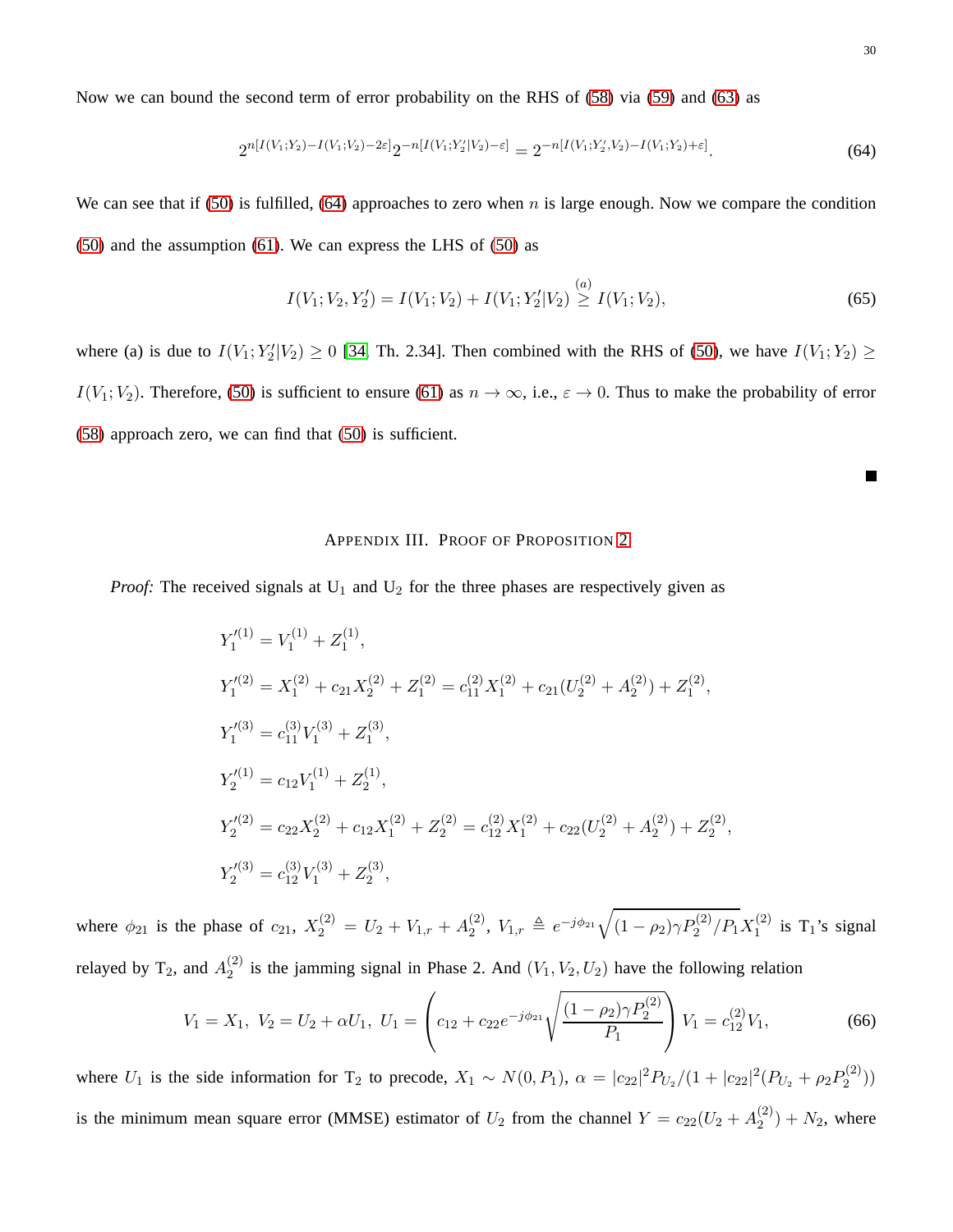$A_2^{(2)}\sim\mathcal{N}\left(0,\rho_2P_2^{(2)}\right)$  $P_2^{(2)}$  is the cooperative jamming signal in the second phase, and  $P_{U_2} = (1 - \rho_2)(1 - \gamma)P_2^{(2)}$  $2^{(2)}$ . By the construction of DPC,  $V_1$  is independent of  $U_2$ . In the third phase  $T_2$  uses the signaling

$$
X_2^{(3)} = \sqrt{\frac{P_{2,1}^{(3)}}{P_1}} e^{-j\phi_{21}} X_1 + A_2^{(3)},
$$

where  $A_2^{(3)} \sim \mathcal{N}\left(0, \rho_3 P_2^{(3)}\right)$  $\binom{2^{(3)}}{2}$  is the cooperative jamming signal in the third phase. The equivalent noises at U<sub>1</sub> and U<sub>2</sub> in phases 1 and 3, respectively, are  $Z_1^{(1)} = Z_1, Z_2^{(1)} = Z_2, Z_1^{(3)} = Z_1 + c_{21}A_2^{(3)}$  $Z_2^{(3)}$ ,  $Z_2^{(3)} = Z_2 + c_{22}A_2^{(3)}$  $2^{(5)}$ . In the following we calculate the terms in [\(8\)](#page-9-4) and [\(9\)](#page-9-4) individually as

$$
I(V_1; Y_1^{(1)}) = \log(1 + P_1^{(1)}),\tag{67}
$$

$$
I(V_1; Y_2^{(1)}) = \log(1 + |c_{12}|^2 P_1^{(1)}),\tag{68}
$$

$$
I(V_1; Y_1'^{(2)}) = \log \left( 1 + \frac{|c_{11}^{(2)}|^2 P_1^{(2)}}{1 + |c_{21}|^2 (\rho_2 P_2^{(2)} + P_{U_2})} \right),\tag{69}
$$

$$
I(V_1; V_2, Y_2'^{(2)}) = I(V_1; Y_2'|V_2) + I(V_1; V_2)
$$

$$
= I(V_1, V_2; Y_2') - (I(V_2; Y_2') - I(V_1; V_2))
$$
  
= log  $\left(1 + \frac{|c_{12}^{(2)}|^2 P_1^{(2)}}{1 + |c_{22}|^2 (\rho_2 P_2^{(2)} + P_{U_2})}\right)$ , (70)

$$
I(V_1; V_2) = h(U_2 - \alpha V_1) - h(U_2 - \alpha V_1 | V_1) = \log(1 + \alpha^2 P_1 / P_{U_2}),
$$
\n(71)

$$
I(V_1; Y_1^{(3)}) = \log \left( 1 + \frac{|c_{11}^{(3)}|^2 P_1^{(3)}}{1 + |c_{21}|^2 \rho_3 P_2^{(3)}} \right),\tag{72}
$$

$$
I(V_1; Y_2^{(3)}) = \log \left( 1 + \frac{|c_{12}^{(3)}|^2 P_1^{(3)}}{1 + |c_{22}|^2 \rho_3 P_2^{(3)}} \right).
$$
\n(73)

<span id="page-30-0"></span>Therefore by substituting equations from [\(67\)](#page-30-1) to [\(73\)](#page-30-2) into Proposition [1,](#page-9-0) we obtain Proposition [2.](#page-11-3)

# APPENDIX IV. PROOF OF THEOREM [2](#page-14-0)

*Proof:* By the definitions [\[35\]](#page-39-5)

$$
p\text{-}\underset{n\to\infty}{\liminf}\frac{1}{n}i(\mathbf{X};\mathbf{Y}) \triangleq \sup\left\{\alpha : \underset{n\to\infty}{\lim} P\left(\frac{1}{n}i(\mathbf{X};\mathbf{Y}) < \alpha\right) = 0\right\},\newline
$$
  

$$
p\text{-}\underset{n\to\infty}{\limsup}\frac{1}{n}i(\mathbf{X};\mathbf{Y}) \triangleq \inf\left\{\alpha : \underset{n\to\infty}{\lim} P\left(\frac{1}{n}i(\mathbf{X};\mathbf{Y}) > \alpha\right) = 0\right\},\newline
$$

<span id="page-30-2"></span><span id="page-30-1"></span>П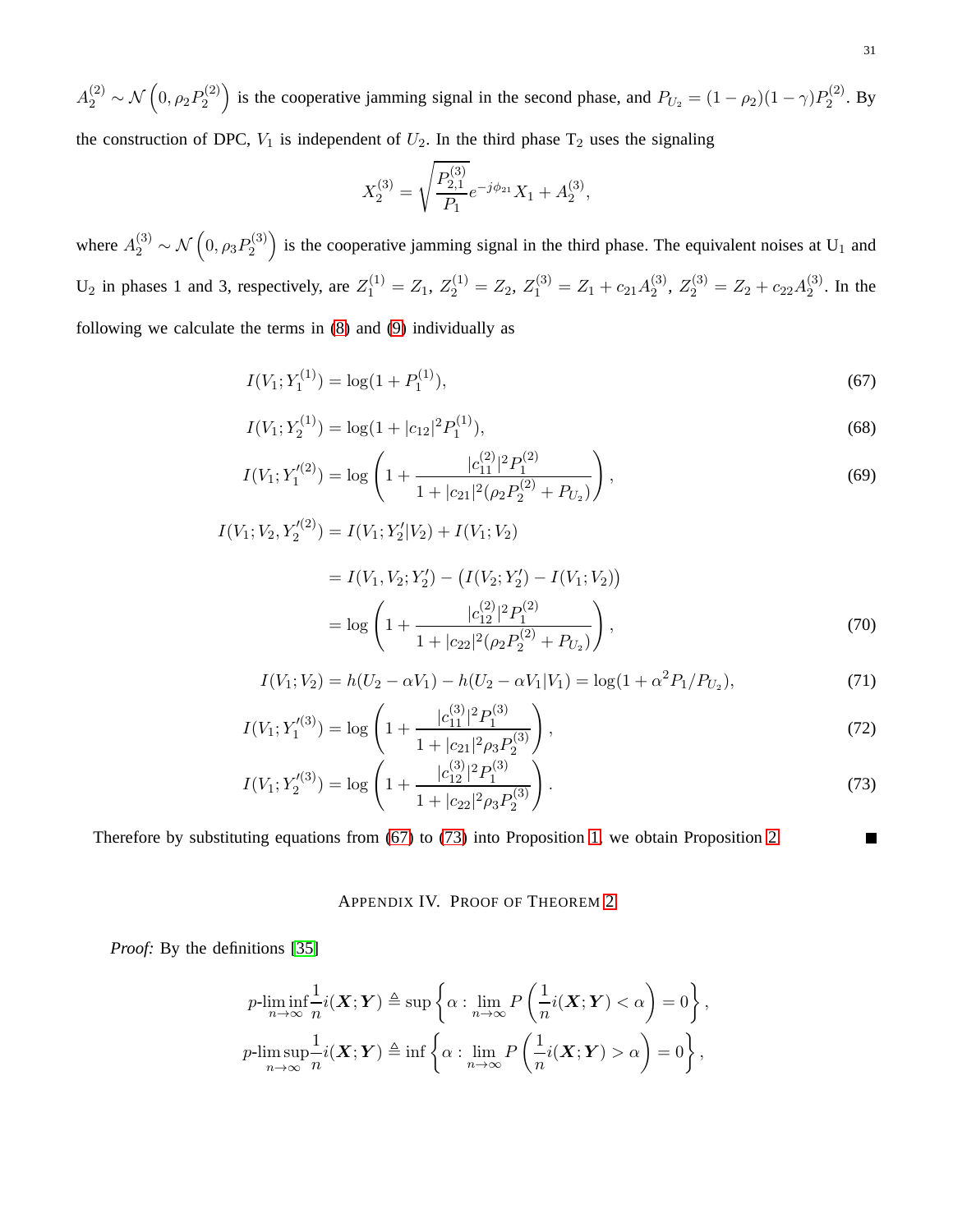where  $X = [X_1, \dots, X_n]$  and  $Y = [Y_1, \dots, Y_n]$ , the secrecy capacity of a general wiretap channel can be restated as the following from [\[30,](#page-39-0) Corollary 1]

<span id="page-31-0"></span>
$$
C_s = \sup_{(\mathbf{U}, \mathbf{X}_1) \in \mathcal{P}_0} \left( p\text{-}\liminf_{n \to \infty} \frac{1}{n} i(\mathbf{U}; \mathbf{Y}_1) - p\text{-}\limsup_{n \to \infty} \frac{1}{n} i(\mathbf{U}; \mathbf{Y}_2) \right),\tag{74}
$$

where  $\mathcal{P}_0 \triangleq \{ \{ \bm{U} \bm{X}_1 \}_{n \geq 1} : \forall n \in \mathbb{N}, \bm{U} \rightarrow \bm{X}_1 \rightarrow \bm{Y}_1 \bm{Y}_2 \}$  forms a Markov chain and  $\frac{1}{n} c_n(\bm{X}_1) \leq P$  with probability 1},  ${c_n}_{n \ge 1}$  is a sequence of cost functions with  $c_n : \mathcal{X}^n \mapsto \mathbb{R}^+$ , and  $i(\mathbf{X}; \mathbf{Y}) = \ln \frac{p(\mathbf{X}, \mathbf{Y})}{p(\mathbf{X})p(\mathbf{Y})}$  is the information density. Here we consider an *additive* cost constraint [\[35,](#page-39-5) Sec. 3.6], i.e.,  $c_n(x) = \sum_1^n c(x_i)$ . Since the whole channel is memoryless and for each phase the channel is stationary, we can then rewrite the RHS of [\(74\)](#page-31-0) as

$$
C_{s} \stackrel{(a)}{=} \sup_{(U,X_{1}) \in \mathcal{P}_{0}} \left( p \cdot \liminf_{n \to \infty} \frac{1}{n} \left\{ i(U^{(1)}; Y_{1}^{(1)}) + i(U^{(2)}; Y_{1}^{(2)}) + i(U^{(3)}; Y_{1}^{(3)}) \right\} - p \cdot \limsup_{n \to \infty} \frac{1}{n} \left\{ i(U^{(1)}; Y_{2}^{(1)}) + i(U^{(2)}; Y_{2}^{(2)}) + i(U^{(3)}; Y_{2}^{(3)}) \right\} \right)
$$
\n
$$
\stackrel{(b)}{=} \sup_{(U,X_{1}) \in \mathcal{P}_{0}} \left( p \cdot \liminf_{n \to \infty} \frac{1}{n} \left\{ \sum_{j=1}^{n} i(U_{j}^{(1)}; Y_{1j}^{(1)}) + \sum_{j=1}^{n} i(U_{j}^{(2)}; Y_{1j}^{(2)}) + \sum_{j=1}^{n} i(U_{j}^{(3)}; Y_{1j}^{(3)}) \right\} - p \cdot \limsup_{n \to \infty} \frac{1}{n} \left\{ \sum_{j=1}^{n} i(U_{j}^{(1)}; Y_{2j}^{(1)}) + \sum_{j=1}^{n} i(U_{j}^{(2)}; Y_{2j}^{(2)}) + \sum_{j=1}^{n} i(U_{j}^{(3)}; Y_{2j}^{(3)}) \right\} \right)
$$
\n
$$
\stackrel{(c)}{=} \sup_{(U,X_{1}) \in \mathcal{P}_{0}} \left( p \cdot \liminf_{n \to \infty} \left\{ \frac{n_{1}}{n} \frac{1}{n_{1}} \sum_{j=1}^{n} i(U_{j}^{(1)}; Y_{1j}^{(1)}) + \frac{n_{2}}{n} \frac{1}{n_{2}} \sum_{j=1}^{n} i(U_{j}^{(2)}; Y_{1j}^{(2)}) + \frac{n_{3}}{n} \frac{1}{n_{3}} \sum_{j=1}^{n} i(U_{j}^{(3)}; Y_{1j}^{(3)}) \right\} - p \cdot \limsup_{n \to \infty} \left\{ \frac{n_{1}}{n} \frac{1}{n_{1}} \sum_{j=1}^{n} i(U_{j}^{(1)}; Y_{2j}^{(1)}) + \frac{n_{2}}{n} \frac{1}{n_{2}} \sum_{
$$

where in (a) we use the fact that there are three non-overlapped phases and these phases are memoryless and independent; in (b) we use the memoryless property  $p_{Y_1Y_2|U}(y_1^n, y_2^n|u^n) = \prod_{i=1}^n p_{Y_1Y_2|X_1}(y_{1i}, y_{2i}|x_{1i})$ .

 $p_{X_1|U}(x_{1i}|u_i)$ , and the fact that the distributions are independent; in (c) we introduce  $n_k/n_k$  for each phase for the ease of the expression in average mutual information in the next step; in (d) we apply law of large numbers:  $\frac{1}{n_k}i(\boldsymbol{U}^{(k)};\boldsymbol{Y_l}^{(k)}$  $\sigma_l^{(k)}) \, = \, \frac{1}{n_k} \sum_{j=1}^{n_k} i(U_j^{(k)})$  $J_j^{(k)}; Y_{lj}^{(k)}) \rightarrow I(U^{(k)}; Y_l^{(k)})$  $\ell_l^{(k)}$ ) a.s. as  $n_k \to \infty$ ,  $k = 1, 2, 3$  and  $l = 1, 2$  and  $P$  is defined in Theorem [2;](#page-14-0) in (e) we first define  $\eta_k \triangleq n_k/n$ ,  $k = 1 \cdots 3$ , which are fixed. After substituting  $\eta_k$ , the RHS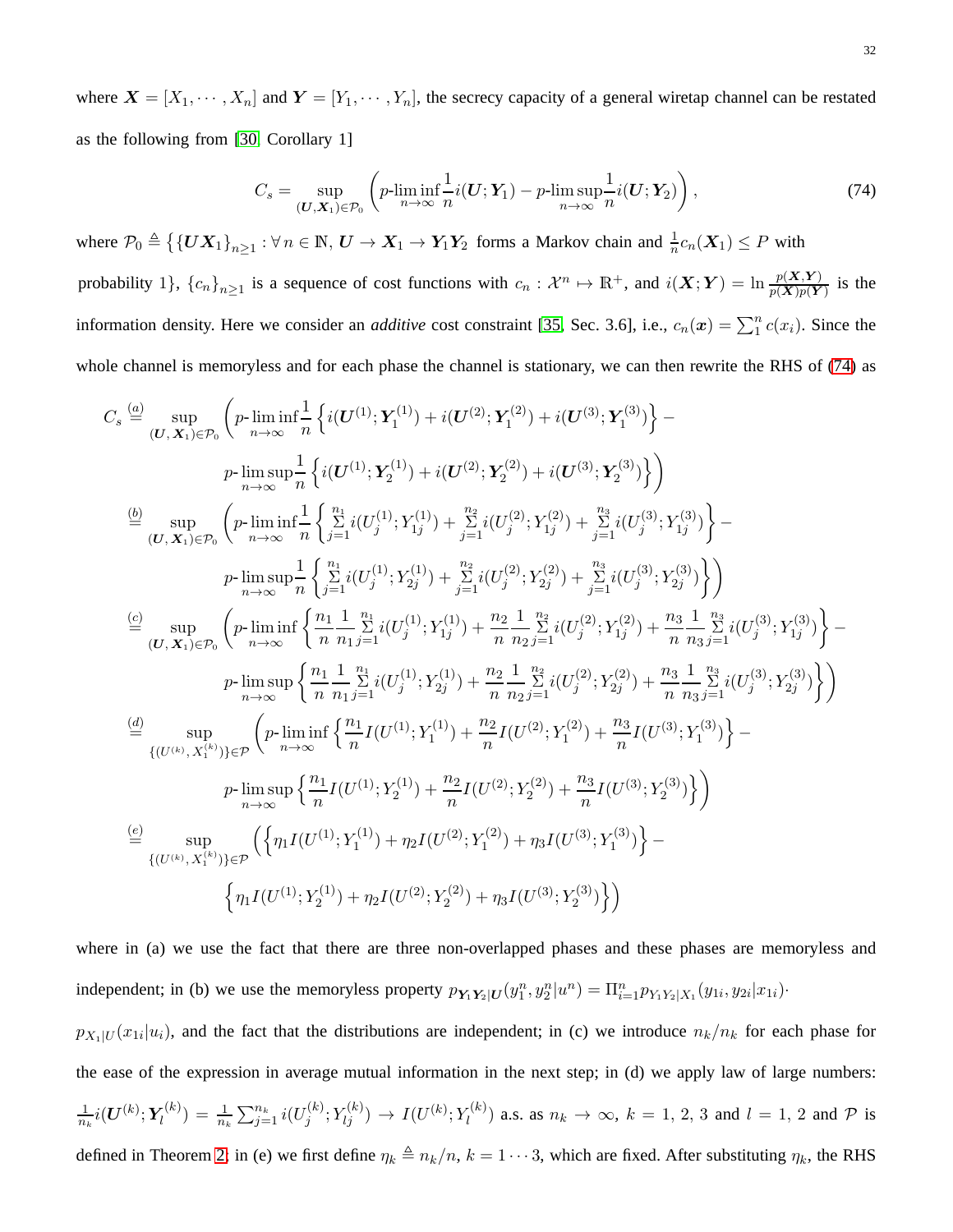<span id="page-32-0"></span>of (d) is independent of n and we can remove the  $p$ -lim inf and the  $p$ -lim sup operations. For the power constraint, we can follow steps as in [\[30,](#page-39-0) Theorem 3] with discrete approximations to have the average power constraint. This completes the proof.  $\blacksquare$ 

#### APPENDIX V. PROOF OF THEOREM [3](#page-15-2)

*Proof:* Similar to [\[23\]](#page-38-12), we first relax the secure coexistence conditions to allow for joint code design for the primary and cognitive radio users. It results in an interference channel with degraded message sets with additional secrecy constraints. We start our proof from the result in [\[31,](#page-39-1) Lemma 1] [\[32,](#page-39-2) (14)], which is an outer bound of a cognitive radio channel (or, an interference channel with degraded message set) *without* the coexistence condition but with secrecy constraints on both primary and secondary messages. The constraint set of the outer bound includes two parts: 1) a capacity outer bound of a two-user peaceful cognitive radio channel from [\[32\]](#page-39-2); and 2) equivocation rates constraints for each user.

For the expressions of both parts, there are message variables and time sharing variables in the mutual information expression, which may hinder the simplification of the expression and also the further specialization to AWGN cases. Especially, [\[21\]](#page-38-10)[\[31\]](#page-39-1)[\[32\]](#page-39-2) consider a set of joint PDFs where the channel input at the primary transmitter is a deterministic function of primary message<sup>[10](#page-32-1)</sup>, by which they can replace the message variable with the channel input variable without affecting the mutual information and is convenient for further manipulations, e.g., to derive the UB of AWGN case. The simplified outer bound result is reported in [\[21,](#page-38-10) Theorem 1][\[31,](#page-39-1) Theorem 1]. However, there is no such constraint on the relation between the channel input and message at the primary transmitter in our model. Therefore, we cannot directly use the result from [\[21,](#page-38-10) Theorem 1][\[31,](#page-39-1) Theorem 1].

In this proof, we re-derive the outer bound for our channel from [\[31,](#page-39-1) Lemma 1] as follows. Similar to [\[31\]](#page-39-1), we

<span id="page-32-1"></span> $10$ The reason that even a deterministic encoder is used but the secrecy constraint can be fulfilled is that, they split the primary message into two parts, one of them is transmitted by the cognitive transmitter which uses a stochastic encoder. And this part of message contributes a nonzero equivocation rate.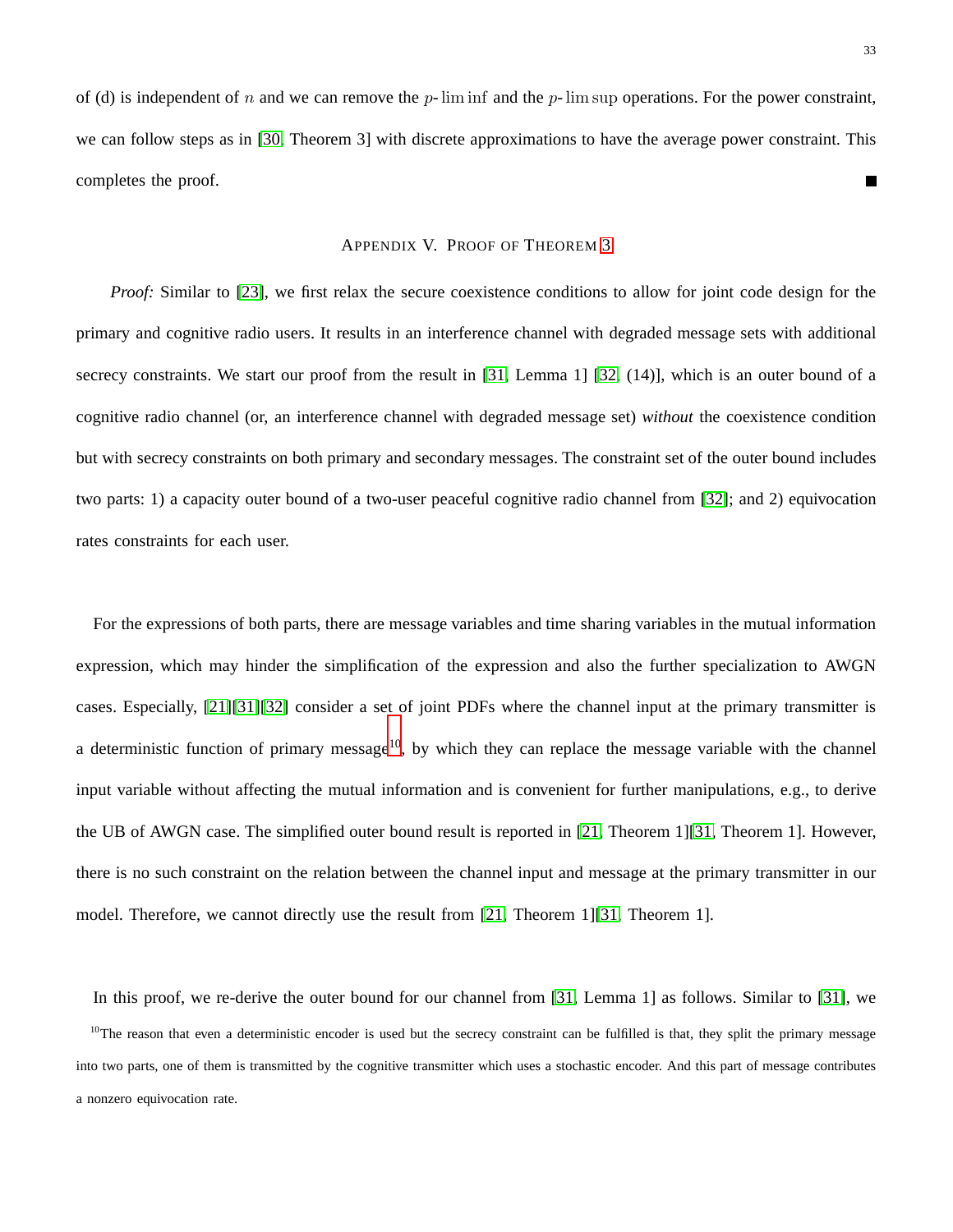use the following auxiliary random variables

$$
U \triangleq (Z, M_1, Q), V \triangleq (Z, M_2, Q), W \triangleq (Z, Q), \tag{75}
$$

where  $Z \triangleq Z_Q$ , Q is a time sharing uniform random variable in the set  $\{1, \dots, n\}$  and  $Z_t \triangleq (Y_1^{t-1}, Y_{2,t+1}^n)$ ,  $t = 1, \dots, n$ . Note that constraints in [\[31,](#page-39-1) Lemma 1] which are conditioned by  $\{M_1, Q\}$  or  $\{M_2, Q\}$  are not considered since which cannot be replaced by the auxiliary random variables in [\(75\)](#page-33-0). In addition, because we do not have the deterministic relation between channel input and message at the primary transmitter, we are not able to replace  $M_1$  by  $X_1$  without changing the related mutual information in the upper bound constraints, which impedes the further derivation. With the above criteria to select bounds/constraints from [\[31,](#page-39-1) Lemma 1], we can have an intermediate upper bound as

$$
\mathcal{C}_o^{DMC1} = \bigcup_{(Q,M_1,M_2) \to (X_1,X_2) \to Z} \left\{ \begin{array}{l} (R_1, R_2, R_{e_1}) \in \mathbb{R}_+^3: \\ \\ R_1 \le I(M_1, Z; Y_1 | Q) \\ \\ R_2 \le I(M_2, Z; Y_2 | Q) \\ \\ R_1 + R_2 \le I(M_1; Y_1 | Z, M_2, Q) + I(M_2, Z; Y_2 | Q) \\ \\ R_{e_1} \le I(M_1; Y_1 | Z, M_2, Q) - I(M_1; Y_2 | Z, M_2, Q) \end{array} \right\}
$$

After plugging [\(75\)](#page-33-0) into  $R_1$  and  $R_2$ , we have

$$
R_1 \le I(M_1, Z; Y_1|Q) = I(M_1, Z, Q; Y_1|Q) \le I(M_1, Z, Q; Y_1) = I(U; Y_1),
$$
  

$$
R_2 \le I(M_2, Z; Y_2|Q) = I(M_2, Z, Q; Y_2|Q) \le I(M_2, Z, Q; Y_2) = I(V; Y_2),
$$

where the second inequality is due to the chain rule of mutual information with the fact that  $I(Q; Y_1)$  and  $I(Q; Y_2)$ are non-negative; the last equality is by definition of [\(75\)](#page-33-0). The sum capacity constraint can be derived from [\(76\)](#page-34-1) as follows

$$
R_1 + R_2 \le I(M_1; Y_1 | Z, M_2, Q) + I(M_2, Z; Y_2 | Q)
$$
  
\n
$$
\stackrel{(a)}{\le} I(X_1; Y_1 | Z, M_2, Q) + I(M_2, Z; Y_2 | Q)
$$
  
\n
$$
\stackrel{(b)}{=} I(X_1; Y_1 | V) + I(M_2, Z; Y_2 | Q)
$$

<span id="page-33-0"></span>.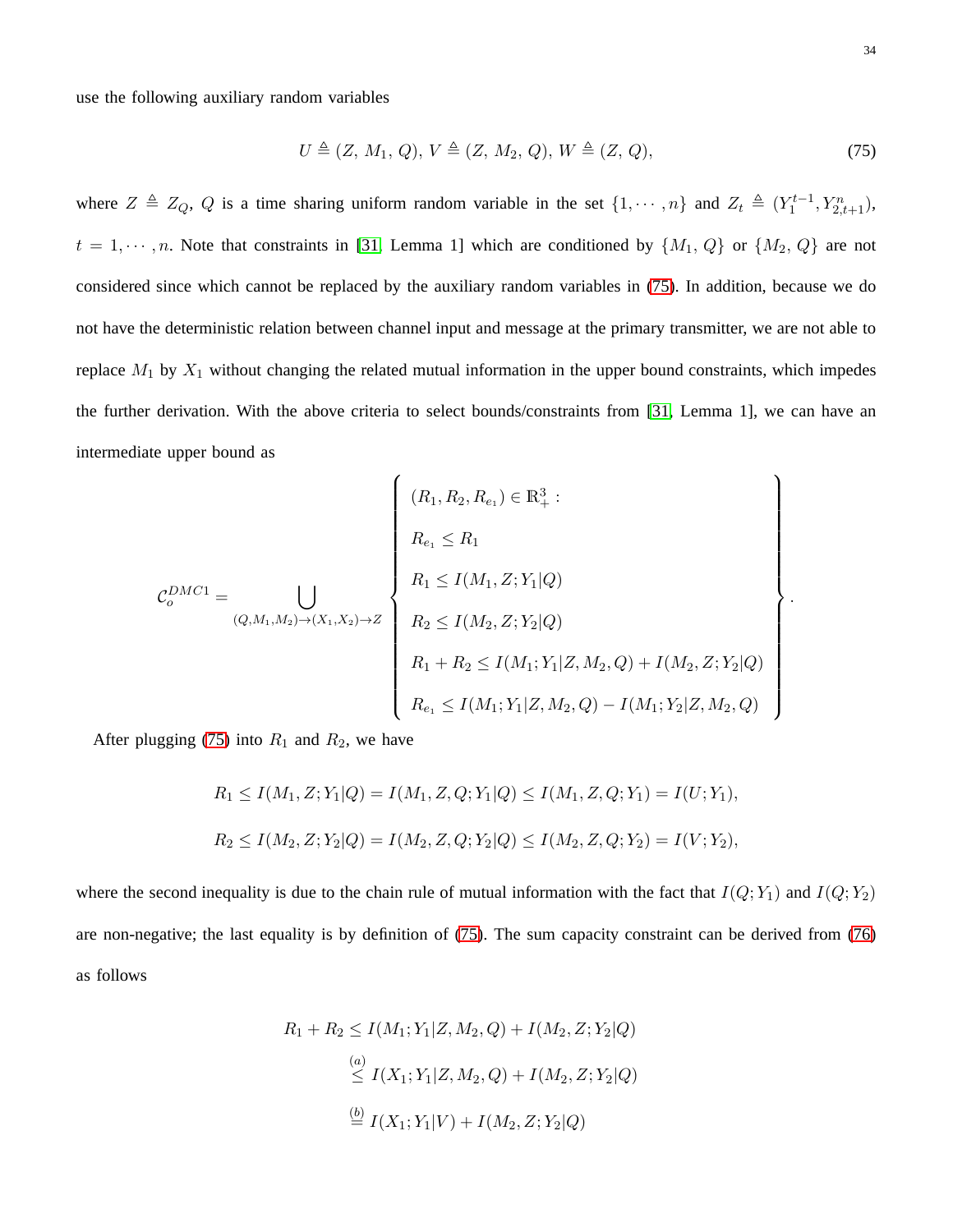$$
\stackrel{(c)}{=} I(X_1; Y_1|V) + I(M_2, Z, Q; Y_2) - I(Q; Y_2)
$$
\n
$$
\stackrel{(d)}{\leq} I(X_1; Y_1|V) + I(M_2, Z, Q; Y_2)
$$
\n
$$
\stackrel{(e)}{=} I(X_1; Y_1|V) + I(V; Y_2),
$$

where (a) uses the Markov chain  $M_1 \rightarrow X_1 \rightarrow Y_1$  and the data processing inequality; (b) uses [\(75\)](#page-33-0); (c) uses the chain rule of mutual information; (d) uses the fact that  $I(Q; Y_2) \geq 0$ ; (e) again uses [\(75\)](#page-33-0).

The equivocation rate is derived as follows

$$
R_{e_1} \leq I(M_1; Y_1 | Z, M_2, Q) - I(M_1; Y_2 | Z, M_2, Q)
$$
  
=  $I(Z, M_1, Q; Y_1 | Z, M_2, Q) - I(Z, M_1, Q; Y_2 | Z, M_2, Q)$   

$$
\stackrel{(a)}{=} I(U; Y_1 | V) - I(U; Y_2 | V)
$$
  

$$
\stackrel{(b)}{=} I(U, X_1; Y_1 | V) - I(X_1; Y_1 | U, V) - \{I(U, X_1; Y_2 | V) - I(X_1; Y_2 | U, V)\}
$$
  
=  $I(U, X_1; Y_1 | V) - I(U, X_1; Y_2 | V) - \{I(X_1; Y_1 | U, V) - I(X_1; Y_2 | U, V)\}$   

$$
\stackrel{(c)}{\leq} I(U, X_1; Y_1 | V) - I(U, X_1; Y_2 | V)
$$
  

$$
\stackrel{(d)}{=} I(X_1; Y_1 | V) - I(X_1; Y_2 | V),
$$
 (76)

<span id="page-34-0"></span>where (a) is by applying [\(75\)](#page-33-0); (b) is by the chain rule of mutual information; (c) is by the degradedness condition, i.e.,  $Y_2$  is a degraded version of  $Y_1$  with respect to  $X_1$  such that secrecy can be guaranteed; (d) is due to the Markov chain  $U \to X_1 \to (Y_1, Y_2)$ .  $\blacksquare$ 

#### <span id="page-34-1"></span>APPENDIX VI. PROOF OF THEOREM [4](#page-16-3)

*Proof:* In the following we derive the primary user's secrecy rate and the secondary user's rate for AWGN channels from [\(39\)](#page-16-2) and [\(40\)](#page-16-4). We consider the following received signals, which are transformed from the original one by the same way to generate *the standard Gaussian IC* for complex cases [\[18,](#page-38-7) Appendix A]

$$
\tilde{Y}_1 = \tilde{X}_1 + a\tilde{X}_2 + Z_1, \ \tilde{Y}_2 = b\tilde{X}_1 + \tilde{X}_2 + Z_2,
$$

where  $\tilde{X}_1$  and  $\tilde{X}_2$  are channel inputs of the primary and cognitive transmitter with average power constraints, 1  $\frac{1}{n}\sum_{i=1}^{n}|\tilde{X}_{1,i}|^2 \leq \tilde{P}_1 = |H_{11}|^2 P_1$  and  $\frac{1}{n}\sum_{i=1}^{n}|\tilde{X}_{2,i}|^2 \leq \tilde{P}_2 = |H_{22}|^2 P_2$ , respectively,  $a \triangleq \frac{h_{21}}{h_{22}}$  $\frac{h_{21}}{h_{22}}e^{j(-\angle h_{11}+\angle h_{21})},$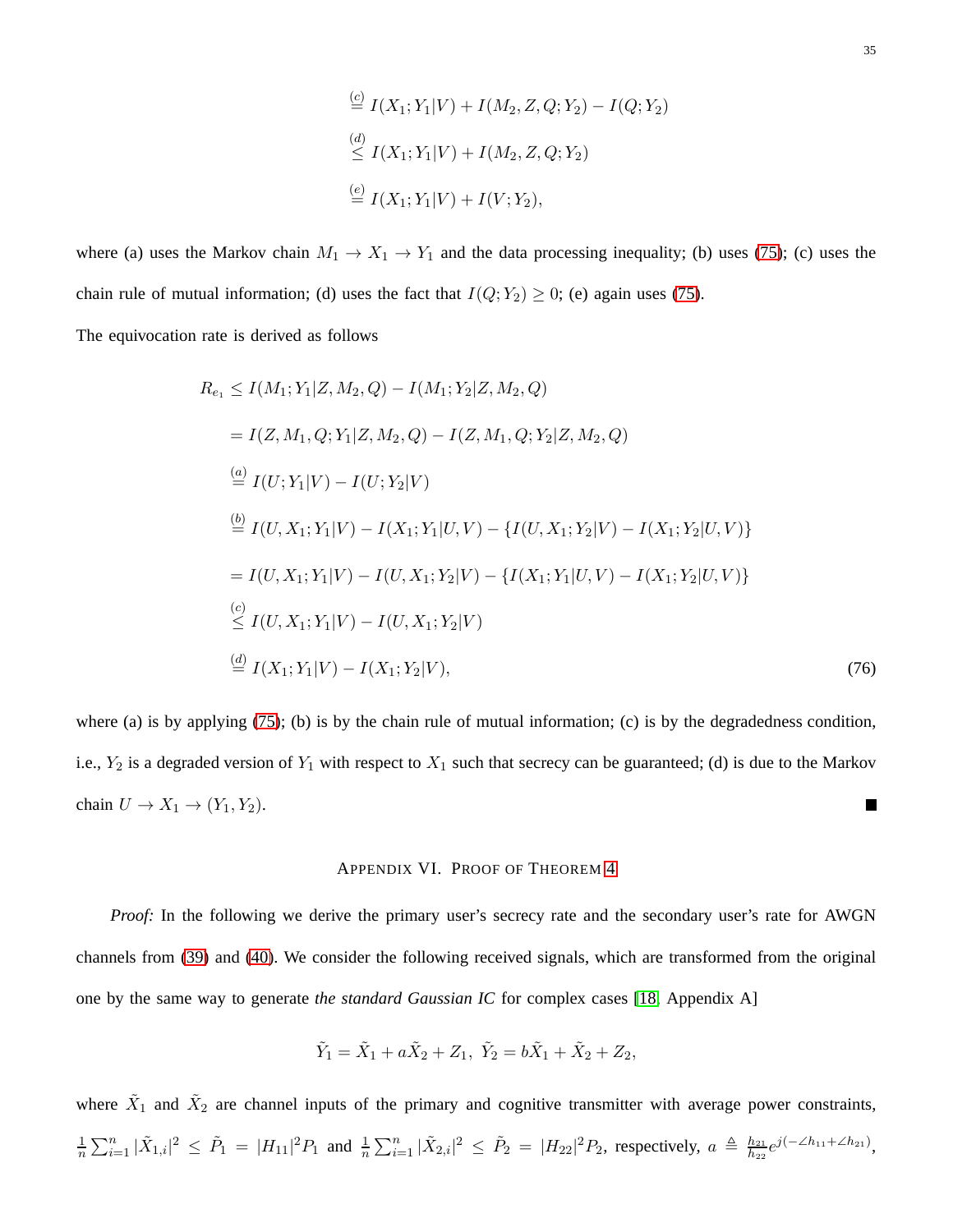$b \triangleq \frac{|h_{12}|}{|h_{11}|}$  $\frac{|h_{12}|}{|h_{11}|}$  and  $Z_1$  and  $Z_2$  are circularly symmetric independent complex AWGN variables with zero mean and unit variances, respectively. The UB of  $R_1$  can be first derived by

<span id="page-35-3"></span>
$$
R_1 \le I(U; \tilde{Y}_1) = h(\tilde{Y}_1) - h(\tilde{Y}_1|U)
$$
  
\n
$$
\stackrel{(a)}{=} h(\tilde{Y}_1) - \log \left( 1 + \alpha(\tilde{P}_1 + |a|^2 \tilde{P}_2 + 2\Re{\{a\rho\}} \sqrt{\tilde{P}_1 \tilde{P}_2}) \right)
$$
  
\n
$$
\stackrel{(b)}{\leq} \log \left( \frac{1 + \tilde{P}_1 + |a|^2 \tilde{P}_2 + 2\Re{\{a\rho\}} \sqrt{\tilde{P}_1 \tilde{P}_2}}{1 + \alpha(\tilde{P}_1 + |a|^2 \tilde{P}_2 + 2\Re{\{a\rho\}} \sqrt{\tilde{P}_1 \tilde{P}_2})} \right),
$$
\n(77)

where (a) is by considering upper and lower bounds of  $h(Y_1|U)$  as follows

$$
h(\tilde{Y}_1|U) \le h(\tilde{Y}_1) \le \log 2\pi e \left(1 + \tilde{P}_1 + |a|^2 \tilde{P}_2 + 2\Re\{a\rho\}\sqrt{\tilde{P}_1 \tilde{P}_2}\right),
$$
  

$$
h(\tilde{Y}_1|U) \ge h(\tilde{Y}_1|U, \tilde{X}_1, \tilde{X}_2) = \log 2\pi e.
$$

From the above it is obvious that there exists  $0 \le \alpha \le 1$  such that the following equality is valid

<span id="page-35-2"></span><span id="page-35-1"></span><span id="page-35-0"></span>
$$
h(\tilde{Y}_1|U) = \log 2\pi e \left( 1 + \alpha(\tilde{P}_1 + |a|^2 \tilde{P}_2 + 2\Re\{a\rho\}\sqrt{\tilde{P}_1 \tilde{P}_2}) \right). \tag{78}
$$

(b) comes from the fact that Gaussian distribution maximizes entropy given a second moment.

To derive a tight enough upper bound for  $R_{e1}$ , we use the same trick as in [\(78\)](#page-35-0). The UB of the first term of  $R_{e1}$ , i.e.,  $I(\tilde{X}_1; \tilde{Y}_1 | V)$  can be derived by

$$
I(\tilde{X}_1; \tilde{Y}_1 | V) = \log \left( 1 + \gamma (\tilde{P}_1 + |a|^2 \tilde{P}_2 + 2 \Re\{a\rho\} \sqrt{\tilde{P}_1 \tilde{P}_2}) \right) - \log(1 + \eta |a|^2 \tilde{P}_2), \ 0 \le \gamma, \ \eta \le 1. \tag{79}
$$

Similarly, we can derive the following expression for  $I(\tilde{X}_1; \tilde{Y}_2 | V)$  as

$$
I(\tilde{X}_1; \tilde{Y}_2 | V) = \log \left( 1 + \beta (|b|^2 \tilde{P}_1 + \tilde{P}_2 + 2 \Re\{b \rho\} \sqrt{\tilde{P}_1 \tilde{P}_2}) \right) - \log(1 + \delta \tilde{P}_1), \ 0 \le \beta, \ \delta \le 1. \tag{80}
$$

After subtracting [\(80\)](#page-35-1) from [\(79\)](#page-35-2), we have

<span id="page-35-4"></span>
$$
R_{e1} \leq \left(\log\left(\frac{1+\gamma(\tilde{P}_1+|a|^2\tilde{P}_2+2\Re\{a\rho\}\sqrt{\tilde{P}_1\tilde{P}_2})}{1+\beta(|b|^2\tilde{P}_1+\tilde{P}_2+2\Re\{b\rho\}\sqrt{\tilde{P}_1\tilde{P}_2})}\right) - \log\left(\frac{1+\eta|a|^2\tilde{P}_2}{1+\delta\tilde{P}_1}\right)\right)^{+}.
$$
(81)

From [\(77\)](#page-35-3) and [\(81\)](#page-35-4) we can derive  $R_{s1}$  as

$$
R_{s1} \le \min\{R_1, R_{e1}\}\
$$
  
= min  $\Big\{\log\left(\frac{1+\tilde{P}_1+|a|^2\tilde{P}_2+2\Re\{a\rho\}\sqrt{\tilde{P}_1\tilde{P}_2}}{1+\alpha(\tilde{P}_1+|a|^2\tilde{P}_2+2\Re\{a\rho\}\sqrt{\tilde{P}_1\tilde{P}_2}}\right), \Big\}$   

$$
\left(\log\left(\frac{1+\gamma(\tilde{P}_1+|a|^2\tilde{P}_2+2\Re\{a\rho\}\sqrt{\tilde{P}_1\tilde{P}_2}}{1+\beta(|b|^2\tilde{P}_1+\tilde{P}_2+2\Re\{b\rho\}\sqrt{\tilde{P}_1\tilde{P}_2}}\right)-\log\left(\frac{1+\eta|a|^2\tilde{P}_2}{1+\delta\tilde{P}_1}\right)\right)^+\Big\}.
$$
(82)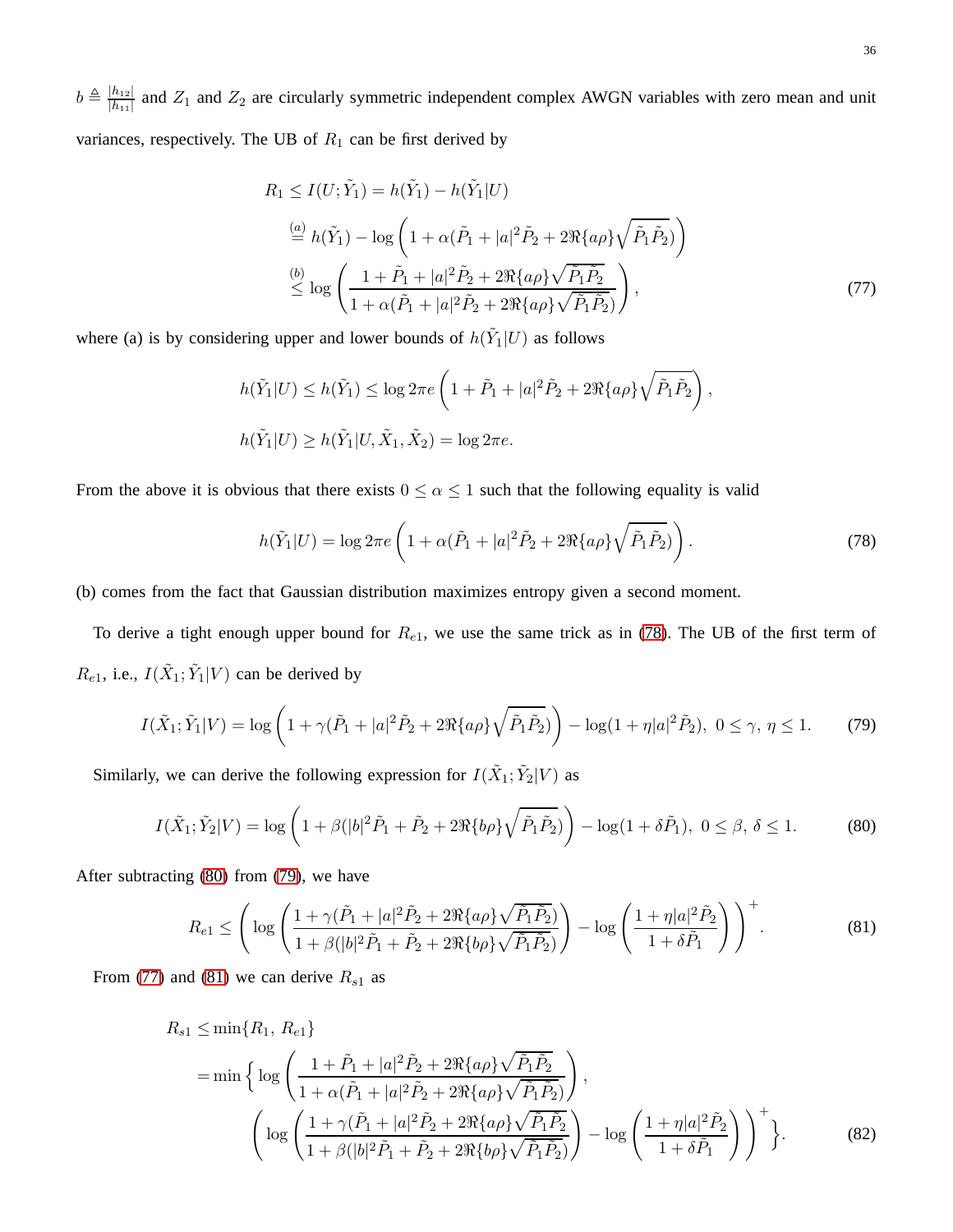Two upper bounds of  $R_2$  can be derived: similar to [\(77\)](#page-35-3) we can derive

<span id="page-36-1"></span>
$$
R_2 \le I(V; \tilde{Y}_2) \le \log \left( \frac{1+|b|^2 \tilde{P}_1 + \tilde{P}_2 + 2\Re\{b\rho\} \sqrt{\tilde{P}_1 \tilde{P}_2}}{1 + \beta(|b|^2 \tilde{P}_1 + \tilde{P}_2 + 2\Re\{b\rho\} \sqrt{\tilde{P}_1 \tilde{P}_2})} \right),
$$
\n(83)

and we can derive from the sum-rate constraint

$$
R_2 \stackrel{(d)}{\leq} I(\tilde{X}_1; \tilde{Y}_1 | V) + I(V; \tilde{Y}_2) - R_{S1, target} \\
\leq \log \left( \frac{1 + \gamma(\tilde{P}_1 + |a|^2 \tilde{P}_2 + 2\Re\{a\rho\} \sqrt{\tilde{P}_1 \tilde{P}_2})}{1 + \eta |a|^2 \tilde{P}_2} \right) + \log \left( \frac{1 + |b|^2 \tilde{P}_1 + \tilde{P}_2 + 2\Re\{b\rho\} \sqrt{\tilde{P}_1 \tilde{P}_2}}{1 + \beta (|b|^2 \tilde{P}_1 + \tilde{P}_2 + 2\Re\{b\rho\} \sqrt{\tilde{P}_1 \tilde{P}_2}} \right) - \log \left( \frac{1 + \tilde{P}_1}{1 + |b|^2 \tilde{P}_2} \right),
$$
\n(84)

<span id="page-36-0"></span>where in (d) we exploit the Fourier-Motzkin elimination with the fact that  $R_1 \geq R_{S1, target}$  due to the secure coexistence condition (i). Comparing [\(83\)](#page-36-1) and [\(84\)](#page-36-2) concludes the proof.  $\blacksquare$ 

## <span id="page-36-2"></span>APPENDIX VII. PROOF OF DOF OF UB AND LB

we identify this fact by deriving the degree of freedom (DoF) of lower and upper bounds to investigate the gap in between. We consider the case in which  $P_1$  is fixed with a finite value and  $P_2$  approaches infinity. In this case, T<sub>2</sub> can use  $\eta_3 \to 0$  to satisfy the secure coexistence conditions by using a large but finite  $P_2^{(3)}$  $2^{(3)}$ . The derivation is as follows. For UB, we can derive the DoF of  $R_2$ , namely,  $DoF_2^{UB}$ , as:

$$
DoF_2^{UB} \triangleq \lim_{P_2 \to \infty} \frac{R_2^{UB}}{\log P_2}
$$
\n
$$
\leq \lim_{P_2 \to \infty} \left\{ \underbrace{\log \left( 1 + |b|^2 \tilde{P}_1 + \tilde{P}_2 + 2 \Re \{ b \rho \} \sqrt{\tilde{P}_1 \tilde{P}_2} \right)}_{(a1)} - \left( \underbrace{\log \left( \frac{1 + \tilde{P}_1}{1 + |b|^2 \tilde{P}_2} \right)}_{(a2)} - \underbrace{\log \left( \frac{1 + \gamma (\tilde{P}_1 + |a|^2 \tilde{P}_2 + 2 \Re \{ a \rho \} \sqrt{\tilde{P}_1 \tilde{P}_2})}{1 + \eta |a|^2 \tilde{P}_2} \right)}_{(a3)} \right)^{+} \right\} / \log P_2 \quad (85)
$$
\n
$$
= 1,
$$

where in (a),  $\tilde{P}_2 = |H_{22}|^2 P_2$  as defined in Theorem 4. In addition, we set  $\beta = 0$  in Theorem 4 to get (a1). This is because we need to maximize  $R_2$  and if we do not choose  $\beta = 0$ , the first term of the UB of  $R_2$  in Theorem 4 will be zero when  $P_2 \to \infty$  since whose numerator and denominator both have the term  $\tilde{P}_2$ . In addition,

$$
\lim_{P_2 \to \infty} \frac{((a2) - (a3))^+}{\log P_2} = 0,
$$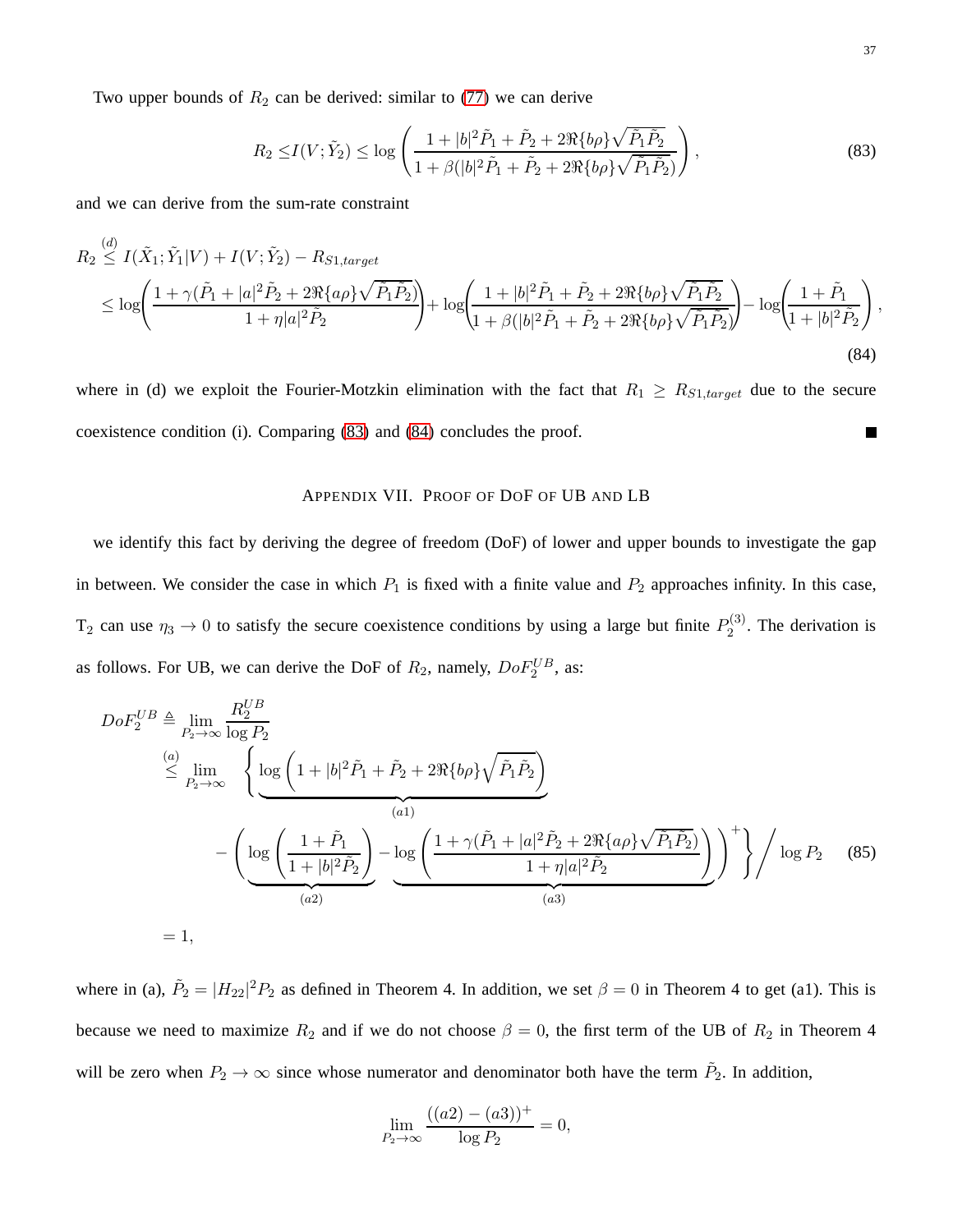no matter  $\gamma$  and/or  $\eta$  are zeros or not. Then it is clear that  $DoF_2^{UB} = 1$ .

From (15), the DoF of the LB of  $R_2$ , namely,  $DoF_2^{LB}$ , can also be derived as:

$$
DoF_2^{LB} \triangleq \lim_{P_2 \to \infty} \frac{R_2^{LB}}{\log P_2}
$$
  
 
$$
\leq \lim_{P_2 \to \infty} \frac{\eta_2 \left( \log \left( 1 + |c_{22}|^2 (1 - \gamma + \rho_2 \gamma) P_2^{(2)} \right) - \log \left( 1 + |c_{22}|^2 \rho_2 P_2^{(2)} \right) \right)}{\log P_2}.
$$
 (86)

Recall that  $\rho_2$  is the fraction of the power for jamming. We can observe that when  $\rho_2 = 0$  and the constraints (16) and (17) in the manuscript are fulfilled,  $DoF_2^{LB} \leq \eta_2$ , where  $\eta_2$  is non-zero. This case can happen if T<sub>2</sub> helps the primary user's secure transmission more in the third phase, e.g., by introducing more jamming power, instead of using part of  $P_2^{(2)}$  $2^{(2)}$  to jam U<sub>2</sub> in the second phase. From numerical results under high  $P_2$ , e.g., 40 dB, we can find that  $\rho_2 = 0$  for all positions we considered as in Fig. 2. For normal value of  $c_{TT}$ , we have  $\eta_1 > 0$ . Because  $\eta_2 = 1 - \eta_1 - \eta_2 \to 1 - \eta_1$ , where the last step is due to the assumption of finite  $P_1$  which results in  $\eta_3 \to 0$ as explained in the beginning of the response to Comment 5, we know that the DoFs of the LB and UB do not match. However, if  $|c_{TT}| \to \infty$ , we will have  $\eta_1 \to 0$ , then  $\eta_2 \to 1$ , which coincides with the UB.

#### **REFERENCES**

- <span id="page-37-1"></span><span id="page-37-0"></span>[1] A. J. Menezes, P. C. van Oorschot, and S. A. Vanstone, *Handbook of Applied Cryptography*. CRC Press, 1996.
- <span id="page-37-2"></span>[2] C. E. Shannon, "Communication theory of secrecy systems," *Bell System Technical Journal*, vol. 28, pp. 656–715, 1949.
- <span id="page-37-3"></span>[3] A. Wyner, "The wire-tap channel," *Bell Systems Technical Journal*, vol. 54, no. 8, pp. 1355–1387, October 1975.
- <span id="page-37-4"></span>[4] F. Oggier and B. Hassibi, "The secrecy capacity of the MIMO wiretap channel," in *Proc. IEEE International Symposium on Information Theory, Toronto, Canada*, 2008.
- <span id="page-37-5"></span>[5] S. Shafiee, N. Liu, and S. Ulukus, "Towards the secrecy capacity of the Gaussian MIMO wire-tap channel: The 2-2-1 channel," *IEEE Trans. Inform. Theory*, vol. 55, no. 9, pp. 4033–4039, September 2009.
- <span id="page-37-6"></span>[6] A. Khisti and G. W. Wornell, "Secure transmission with multiple antennas-II: The MIMOME wiretap channel," *IEEE Trans. Inform. Theory*, vol. 56, no. 11, pp. 5515–5532, Nov 2010.
- <span id="page-37-7"></span>[7] Y. Liang, H. V. Poor, and S. Shamai (Shitz), "Information theoretic security," *Foundations and Trends in Communications and Information Theory*, vol. 5, pp. 355–580, April 2009.
- <span id="page-37-8"></span>[8] J. Laneman, D. Tse, and G. Wornell, "Cooperative diversity in wireless networks: Efficient protocols and outage behavior," *IEEE Trans. Inform. Theory*, vol. 50, no. 12, pp. 3063–3080, December 2004.
- <span id="page-37-9"></span>[9] L. Lai and H. El Gamal, "The relay-eavesdropper channel: Cooperation for secrecy," *IEEE Trans. Inform. Theory*, vol. 54, no. 9, pp. 4005–4019, September 2008.
- [10] E. Tekin and A. Yener, "The general Gaussian multiple-access and two-way wiretap channels: Achievable rates and cooperative jamming," *IEEE Trans. Inform. Theory*, vol. 54, no. 6, pp. 2735 –2751, June 2008.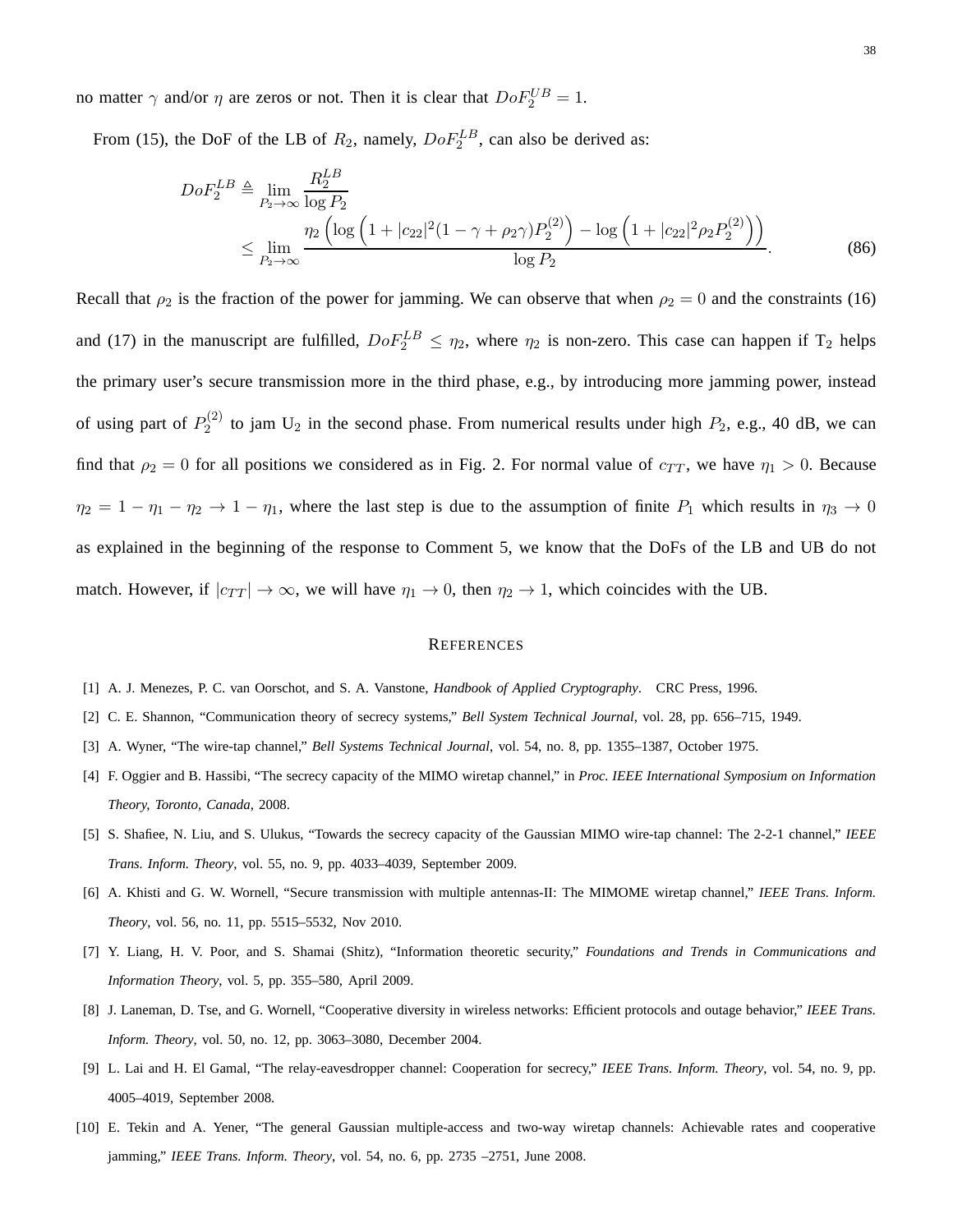- <span id="page-38-1"></span><span id="page-38-0"></span>[11] L. Dong, Z. Han, A. Petropulu, and H. V. Poor, "Improving wireless physical layer security via cooperating relays," *IEEE Transactions on Signal Processing*, vol. 58, no. 3, pp. 1875–1888, March 2010.
- <span id="page-38-2"></span>[12] F. Gabry, N. Li, M. Girnyk, N. Schrammar, L. K. Rasmussen, and M. Skoglund, "On the optimization of the secondary transmitter's strategy in cognitive radio channels with secrecy," *IEEE J. Select. Areas Commun.*, vol. 32, no. 3, pp. 451 – 463, March 2014.
- <span id="page-38-3"></span>[13] X. Tang, R. Liu, P. Spasojevic, and H. V. Poor, "Interference assisted secret communication," *IEEE Trans. Inform. Theory*, vol. 57, no. 5, pp. 3153 – 3167, May 2011.
- <span id="page-38-4"></span>[14] R. Bassily and S. Ulukus, "Deaf cooperation and relay selection strategies for secure communication in multiple relay networks," *IEEE Transactions on Signal Processing*, vol. 61, no. 6, pp. 1544–1554, March 2013.
- <span id="page-38-5"></span>[15] T. T. Kim and H. V. Poor, "On the secure degrees of freedom of relaying with half-duplex feedback," *IEEE Trans. Inform. Theory*, vol. 57, no. 1, pp. 291–302, January 2011.
- <span id="page-38-6"></span>[16] J. Mitola, "Cognitive radio an integrated agent architecture for software defined radio," Ph.D. dissertation, KTH, May 2000.
- <span id="page-38-7"></span>[17] S. Rini, D. Tuninetti, and N. Devroye, "New inner and outer bounds for the discrete memoryless cognitive interference channel and some capacity results," *IEEE Trans. Inform. Theory*, vol. 57, no. 7, pp. 4087–4109, 2011.
- <span id="page-38-8"></span>[18] ——, "Inner and outer bounds for the Gaussian cognitive interference channel and new capacity results," *IEEE Trans. Inform. Theory*, vol. 58, no. 2, pp. 820–848, 2012.
- <span id="page-38-9"></span>[19] Y. Liang, A. Somekh-Baruch, H. V. Poor, S. S. Shamai, and S. Verdú, "Capacity of cognitive interference channels with and without secrecy," *IEEE Trans. Inform. Theory*, vol. 55, no. 2, pp. 604–619, February 2009.
- <span id="page-38-10"></span>[20] H. G. Bafghi, S. Salimi, B. Seyfe, and M. Aref, "Cognitive interference channel with two confidential messages," in *Proc. IEEE International Symposium on Information Theory and its Applications (ISITA), Taichung, Taiwan*, 2010.
- <span id="page-38-11"></span>[21] R. K. Farsani and R. Ebrahimpour, "Capacity theorems for the cognitive radio channel with confidential messages," *Proc. IEEE International Symposium on Information Theory (ISIT)*, 2014.
- <span id="page-38-12"></span>[22] P. H. Lin, F. Gabry, R. Thobaben, E. Jorswieck, and M. Skoglund, "Clean relaying in cognitive radio networks with variational distance secrecy constraint," in *IEEE Globecom 2014 Workshop - Trusted Communications with Physical Layer Security*, Dec. 2014.
- <span id="page-38-13"></span>[23] A. Jovicic and P. Viswanath, "Cognitive radio: an information-theoretic perspective," *IEEE Trans. Inform. Theory*, vol. 55, no. 9, pp. 3945–3958, Sep. 2009.
- <span id="page-38-14"></span>[24] Y. Chen and A. Vinck, "Wiretap channel with side information," *IEEE Trans. Inform. Theory*, vol. 54, no. 1, pp. 395–402, Jan. 2008.
- <span id="page-38-15"></span>[25] R. Liu, I. Maric, P. Spasojevic, and R. D. Yates, "Discrete memoryless interference and broadcast channels with channels with confidential messages: Secrecy rate regions," *IEEE Trans. Inform. Theory*, vol. 54, no. 6, pp. 2493–2507, June 2008.
- <span id="page-38-16"></span>[26] K. Azarian, H. El Gamal, and P. Schniter, "On the achievable diversity-multiplexing tradeoff in half-duplex cooperative channels," *IEEE Trans. Inform. Theory*, vol. 51, no. 12, pp. 4152–4172, Dec. 2005.
- <span id="page-38-17"></span>[27] Y. Liang, H. V. Poor, and S. Shamai, "Secure communication over fading channels," *IEEE Trans. Inform. Theory*, vol. 54, no. 6, pp. 2470–2492, June 2008.
- <span id="page-38-18"></span>[28] I. P. Mitran, H. Ochiai, and V. Tarokh, "Space-time diversity enhancements using collaborative communications," *IEEE Trans. Inform. Theory*, vol. 51, no. 6, p. 20412057, June 2005.
- [29] K. Azarian, H. El-Gamal, and P. Schniter, "On the achievable diversity multiplexing tradeoff in half-duplex cooperative channels," *IEEE Trans. Inform. Theory*, vol. 51, no. 12, p. 41524172, Dec. 2005.